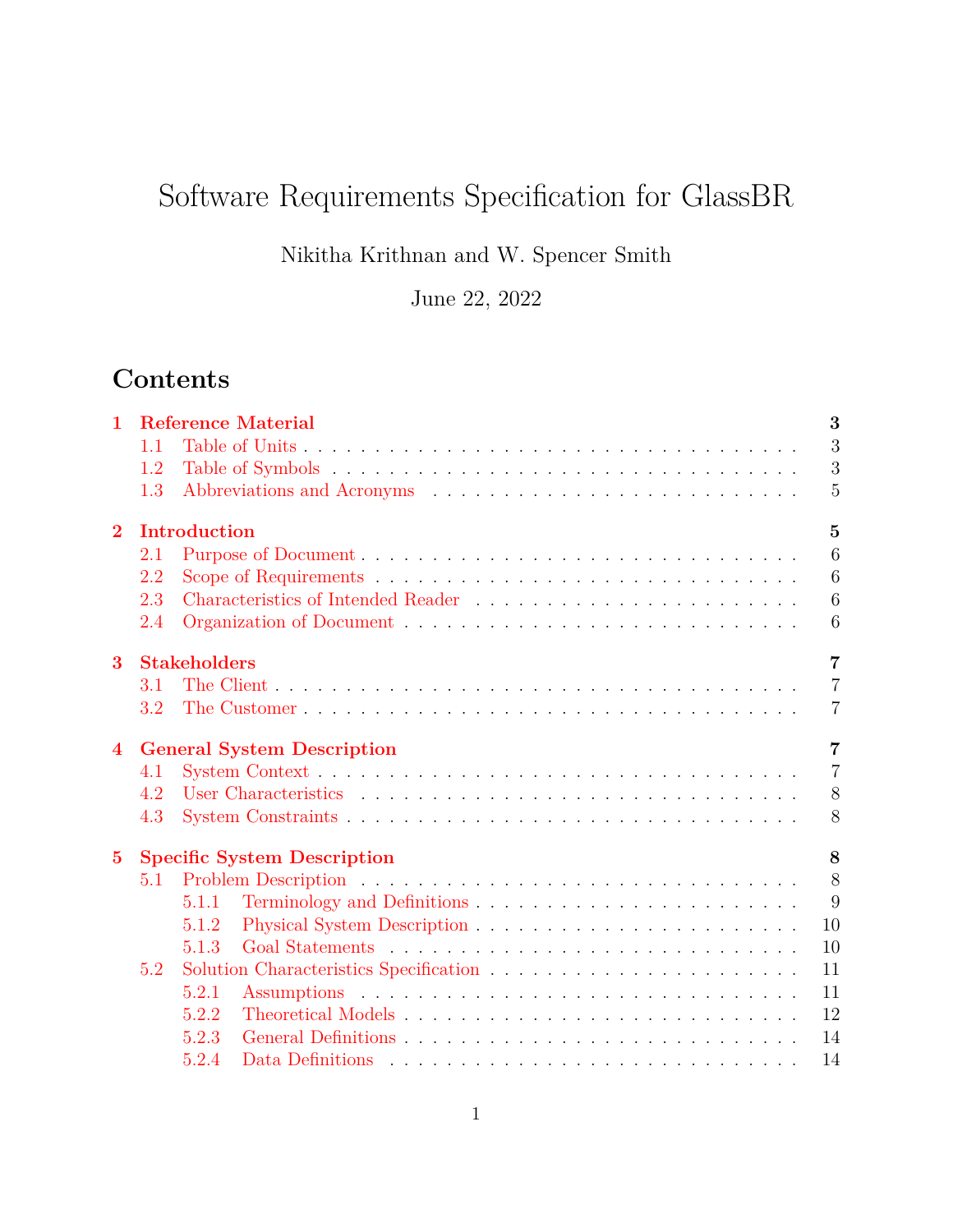|             |     | 5.2.5                 |                                         | 29 |
|-------------|-----|-----------------------|-----------------------------------------|----|
|             |     | 5.2.6                 |                                         | 33 |
|             |     | 5.2.7                 |                                         | 33 |
| 6           |     | <b>Requirements</b>   |                                         | 33 |
|             | 6.1 |                       |                                         | 34 |
|             | 6.2 |                       |                                         | 35 |
| $7^{\circ}$ |     | <b>Likely Changes</b> |                                         | 36 |
| 8           |     |                       | <b>Unlikely Changes</b>                 | 36 |
| 9           |     |                       | <b>Traceability Matrices and Graphs</b> | 37 |
|             |     |                       | 10 Values of Auxiliary Constants        | 40 |
|             |     | 11 References         |                                         | 41 |
|             |     | 12 Appendix           |                                         | 42 |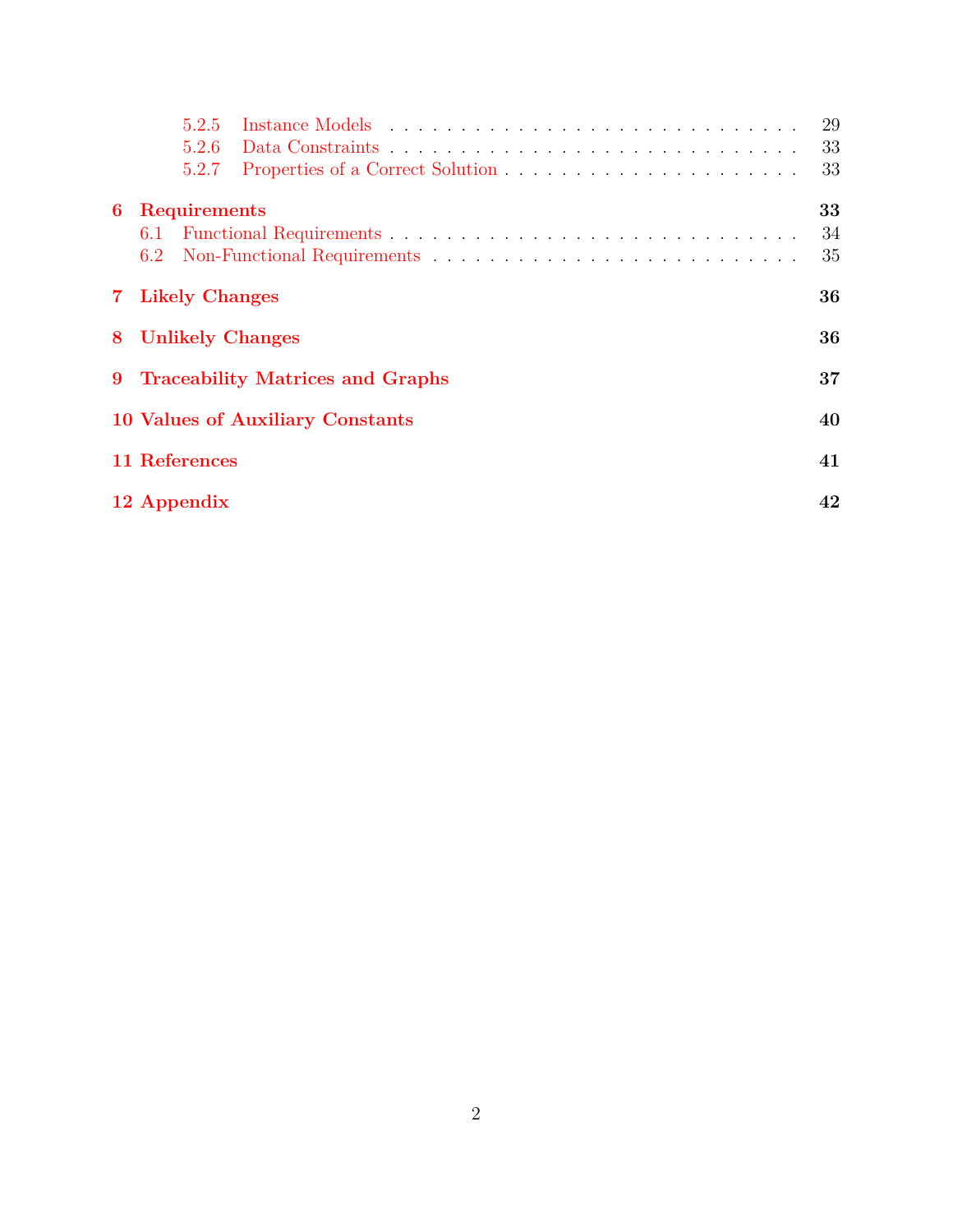## <span id="page-2-0"></span>**1 Reference Material**

This section records information for easy reference.

### <span id="page-2-1"></span>**1.1 Table of Units**

<span id="page-2-3"></span>The unit system used throughout is SI (Système International d'Unités). In addition to the basic units, several derived units are also used. For each unit, the [Table of Units](#page-2-3) lists the symbol, a description and the SI name.

|    | Symbol Description SI Name |          |
|----|----------------------------|----------|
| kg | mass                       | kilogram |
| m  | length                     | metre    |
| N  | force                      | newton   |
| Pa | pressure                   | pascal   |
| S  | time                       | second   |

Table 1: Table of Units

### <span id="page-2-2"></span>**1.2 Table of Symbols**

The symbols used in this document are summarized in the [Table of Symbols](#page-2-4) along with their units. The symbols are listed in alphabetical order.

<span id="page-2-4"></span>

| Symbol             | Description                                                | Units |
|--------------------|------------------------------------------------------------|-------|
| $\boldsymbol{a}$   | Plate length (long dimension)                              | m     |
| AR                 | Aspect ratio                                               |       |
| $AR_{\rm max}$     | Maximum aspect ratio                                       |       |
| B                  | Risk of failure                                            |       |
| $\boldsymbol{b}$   | Plate width (short dimension)                              | m     |
| capacity           | Capacity or load resistance                                | Pa    |
| $d_{\max}$         | Maximum value for one of the dimensions of the glass plate | m     |
| $d_{\min}$         | Minimum value for one of the dimensions of the glass plate | m     |
| E                  | Modulus of elasticity of glass                             | Pa    |
| $\mathfrak{g}$     | Glass type                                                 |       |
| GTF                | Glass type factor                                          |       |
| $\hbar$            | Minimum thickness                                          | m     |
| $\text{interp}\,Y$ | InterpY                                                    |       |
| interpZ            | InterpZ                                                    |       |
| isSafeLoad         | Load resistance safety requirement                         |       |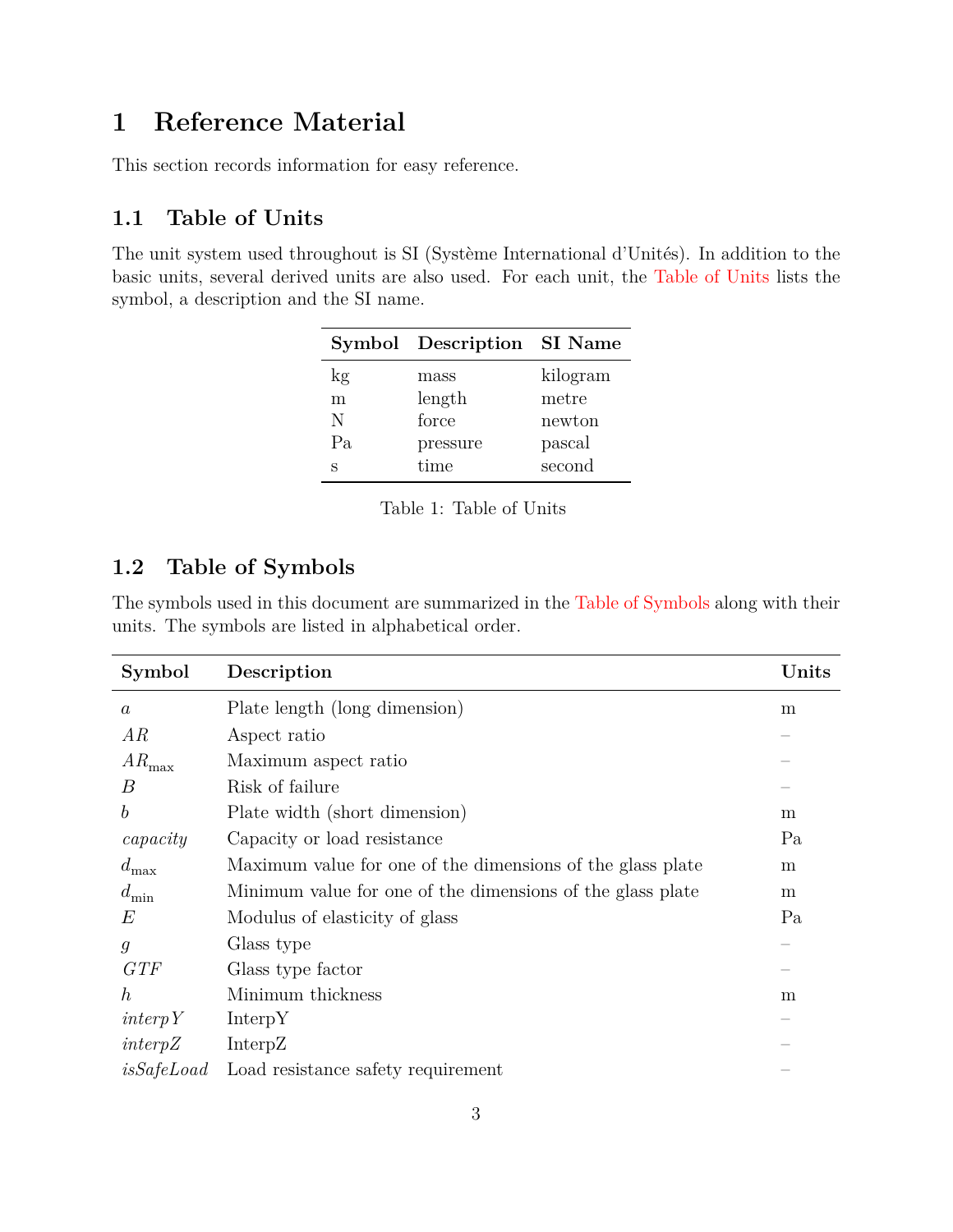| Symbol                 | Description                                                                 | Units                                              |
|------------------------|-----------------------------------------------------------------------------|----------------------------------------------------|
| isSafeLR               | 3 second load equivalent resistance safety requirement                      |                                                    |
| isSafePb               | Probability of glass breakage safety requirement                            |                                                    |
| isSafeProb             | Probability of failure safety requirement                                   |                                                    |
| J                      | Stress distribution factor (Function)                                       |                                                    |
| $J_{\rm max}$          | Maximum value for the stress distribution factor                            |                                                    |
| $J_{\min}$             | Minimum value for the stress distribution factor                            |                                                    |
| $J_{\text{tol}}$       | Stress distribution factor (Function) based on Pbtol                        |                                                    |
| $\boldsymbol{k}$       | Surface flaw parameter                                                      | $\frac{\text{m}^{\text{12}}}{\text{N}^{\text{7}}}$ |
| <b>LDF</b>             | Load duration factor                                                        |                                                    |
| Load                   | Applied load (demand) or pressure                                           | Pa                                                 |
| LR                     | Load resistance                                                             | Pa                                                 |
| <b>LSF</b>             | Load share factor                                                           |                                                    |
| $\,m$                  | Surface flaw parameter                                                      | $\frac{\text{m}^{\text{12}}}{\text{N}^{\text{7}}}$ |
| <b>NFL</b>             | Non-factored load                                                           | Pa                                                 |
| $P_{\rm b}$            | Probability of breakage                                                     |                                                    |
| $P_{\text{btol}}$      | Tolerable probability of breakage                                           |                                                    |
| $P_{\rm f}$            | Probability of failure                                                      |                                                    |
| $P_{\text{ftol}}$      | Tolerable probability of failure                                            |                                                    |
| q                      | Applied load (demand)                                                       | Pa                                                 |
| $\hat{q}$              | Dimensionless load                                                          |                                                    |
| $\hat{q}_{\text{tol}}$ | Tolerable load                                                              |                                                    |
| SD                     | Stand off distance                                                          | m                                                  |
| $SD_{\rm max}$         | Maximum stand off distance permissible for input                            | m                                                  |
| $SD_{\rm min}$         | Minimum stand off distance permissible for input                            | m                                                  |
| $SD_{\mathbf{x}}$      | Stand off distance $(x$ -component)                                         | m                                                  |
| $SD_{y}$               | Stand off distance $(y$ -component)                                         | m                                                  |
| $SD_{z}$               | Stand off distance $(z$ -component)                                         | ${\bf m}$                                          |
| $\,t\,$                | Nominal thickness                                                           | mm                                                 |
|                        | $t \in \{2.5, 2.7, 3.0, 4.0, 5.0, 6.0, 8.0, 10.0, 12.0, 16.0, 19.0, 22.0\}$ |                                                    |
| $t_{\rm d}$            | Duration of load                                                            | S                                                  |
| TNT                    | TNT equivalent factor                                                       |                                                    |
| w                      | Charge weight                                                               | kg                                                 |
| $w_{\text{max}}$       | Maximum permissible input charge weight                                     | $\log$                                             |
| $w_{\min}$             | Minimum permissible input charge weight                                     | kg                                                 |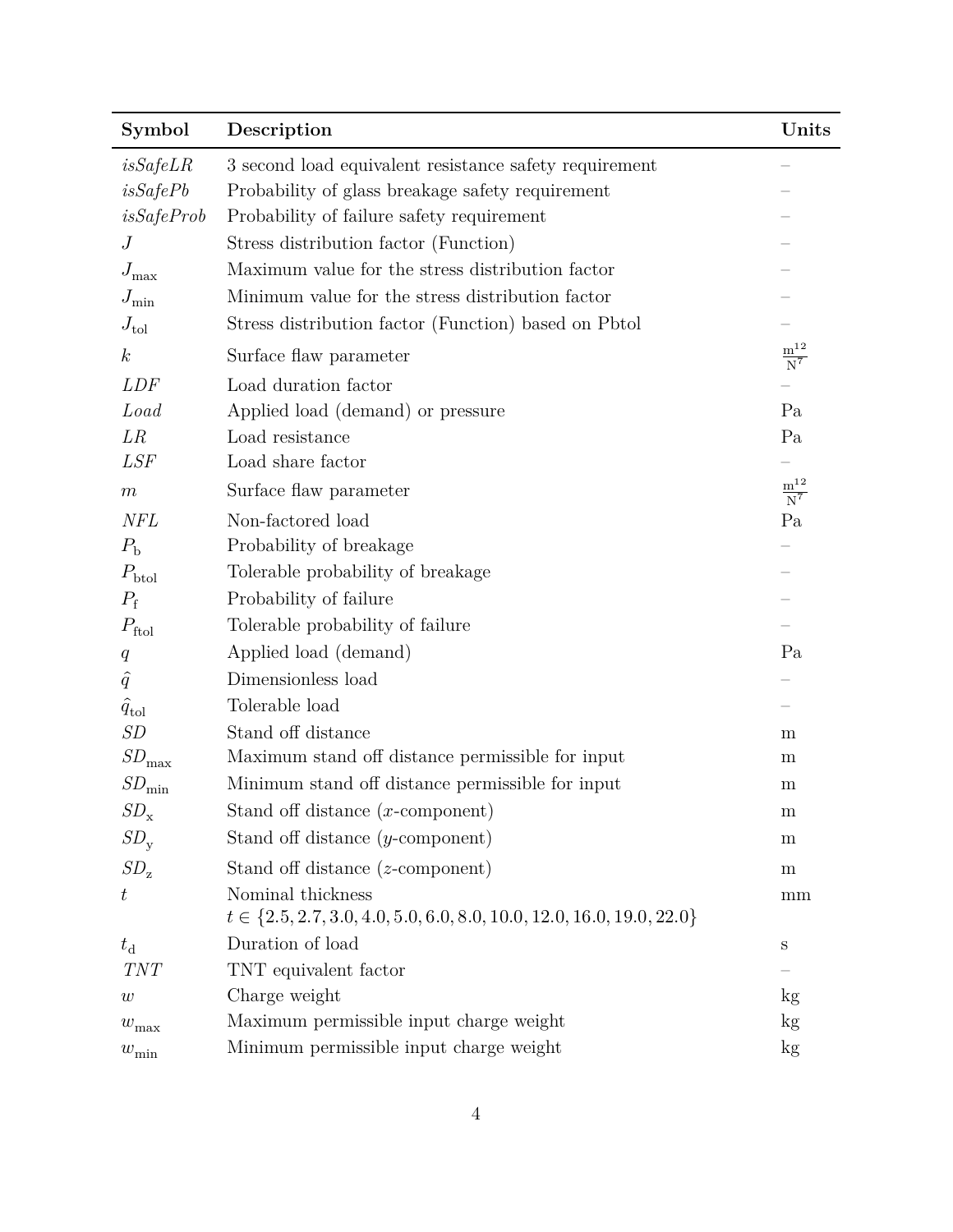|             | Symbol Description         | $\bf Units$ |
|-------------|----------------------------|-------------|
| $w_{\,TNT}$ | Equivalent TNT charge mass | kg          |

Table 2: Table of Symbols

### <span id="page-4-0"></span>**1.3 Abbreviations and Acronyms**

| Abbreviation | <b>Full Form</b>                    |
|--------------|-------------------------------------|
| A            | Assumption                          |
| AN           | Annealed                            |
| AR           | Aspect Ratio                        |
| DD           | Data Definition                     |
| FT           | Fully Tempered                      |
| GS           | Goal Statement                      |
| <b>GTF</b>   | Glass Type Factor                   |
| HS           | Heat Strengthened                   |
| IG           | Insulating Glass                    |
| IM           | Instance Model                      |
| LC           | Likely Change                       |
| LDF          | Load Duration Factor                |
| LG           | Laminated Glass                     |
| LR           | Load Resistance                     |
| <b>LSF</b>   | Load Share Factor                   |
| N/A          | Not Applicable                      |
| <b>NFL</b>   | Non-Factored Load                   |
| PS           | Physical System Description         |
| R            | Requirement                         |
| SD           | <b>Stand Off Distance</b>           |
| ${\rm SRS}$  | Software Requirements Specification |
| TМ           | Theoretical Model                   |
| UC           | Unlikely Change                     |
| Uncert.      | Typical Uncertainty                 |

Table 3: Abbreviations and Acronyms

## <span id="page-4-1"></span>**2 Introduction**

Software is helpful to efficiently and correctly predict the blast risk involved with the glass slab. The blast under consideration is any kind of man-made explosion. The software, herein called GlassBR, aims to predict the blast risk involved with the glass slab using an intuitive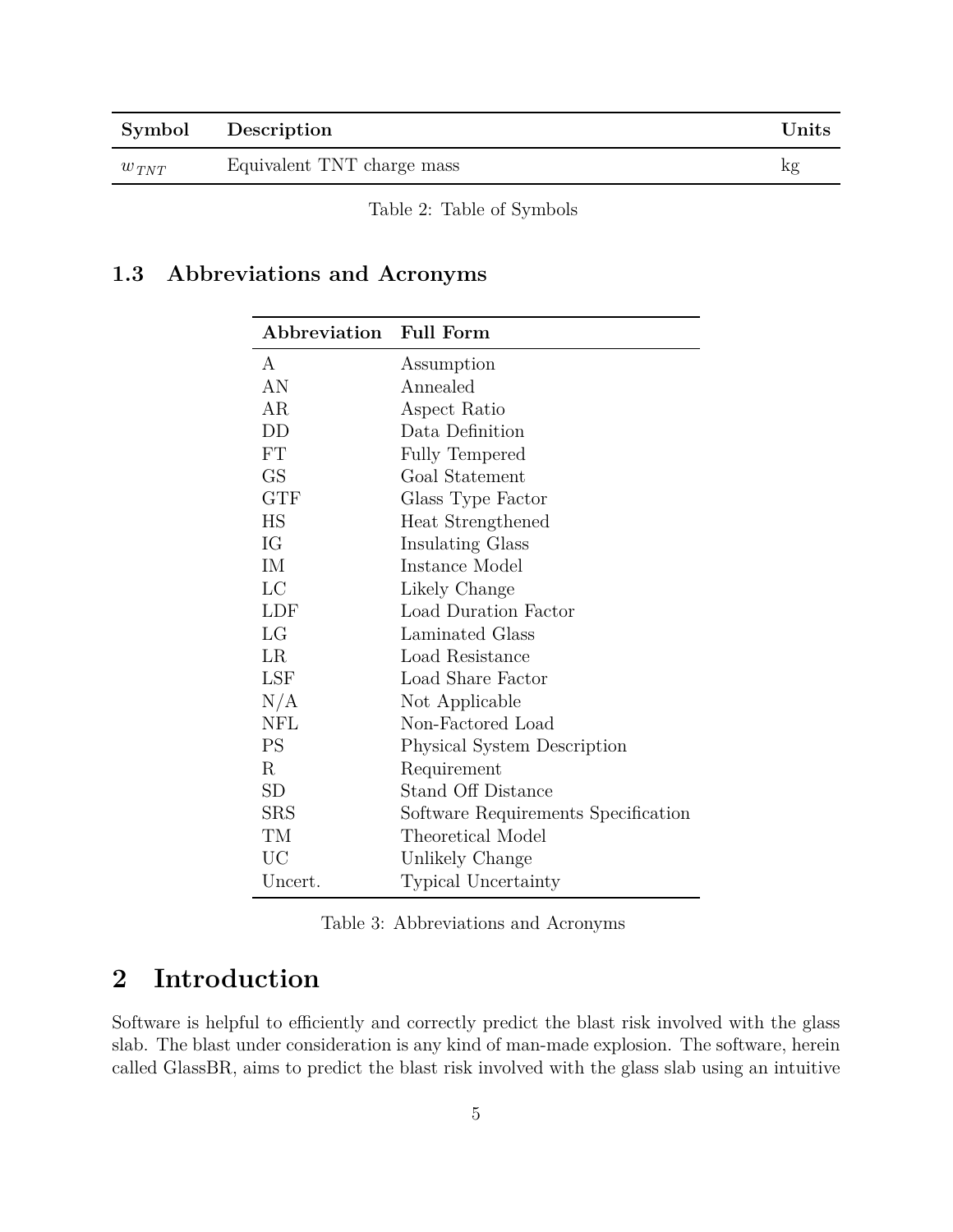interface.

The following section provides an overview of the Software Requirements Specification (SRS) for GlassBR. This section explains the purpose of this document, the scope of the requirements, the characteristics of the intended reader, and the organization of the document.

#### <span id="page-5-0"></span>**2.1 Purpose of Document**

The primary purpose of this document is to record the requirements of the GlassBR. Goals, assumptions, theoretical models, definitions, and other model derivation information are specified, allowing the reader to fully understand and verify the purpose and scientific basis of GlassBR. With the exception of [system constraints,](#page-7-1) this SRS will remain abstract, describing what problem is being solved, but not how to solve it.

This document will be used as a starting point for subsequent development phases, including writing the design specification and the software verification and validation plan. The design document will show how the requirements are to be realized, including decisions on the numerical algorithms and programming environment. The verification and validation plan will show the steps that will be used to increase confidence in the software documentation and the implementation. Although the SRS fits in a series of documents that follow the so-called waterfall model, the actual development process is not constrained in any way. Even when the waterfall model is not followed, as Parnas and Clements point out [\[7\]](#page-40-1), the most logical way to present the documentation is still to "fake" a rational design process.

#### <span id="page-5-1"></span>**2.2 Scope of Requirements**

The scope of the requirements includes determining the safety of a glass slab under a blast loadingfollowing the ASTM standard ([\[1\]](#page-40-2)).

#### <span id="page-5-2"></span>**2.3 Characteristics of Intended Reader**

Reviewers of this documentation should have an understanding of second year calculus, structural mechanics, glass breakage, blast risk, computer applications in civil engineering, and applicable standards for constructions using glass from [\[1\]](#page-40-2), [\[3\]](#page-40-3), and [\[2\]](#page-40-4) in [references.](#page-40-0) The users of GlassBR can have a lower level of expertise, as explained in [Sec:User Characteristics.](#page-7-0)

#### <span id="page-5-3"></span>**2.4 Organization of Document**

The organization of this document follows the template for an SRS for scientific computing software proposed by  $[6]$  and  $[9]$ , with some aspects taken from Volere template 16  $[8]$ . The presentation follows the standard pattern of presenting goals, theories, definitions, and assumptions. For readers that would like a more bottom up approach, they can start reading the [data definitions](#page-28-0) and trace back to find any additional information they require.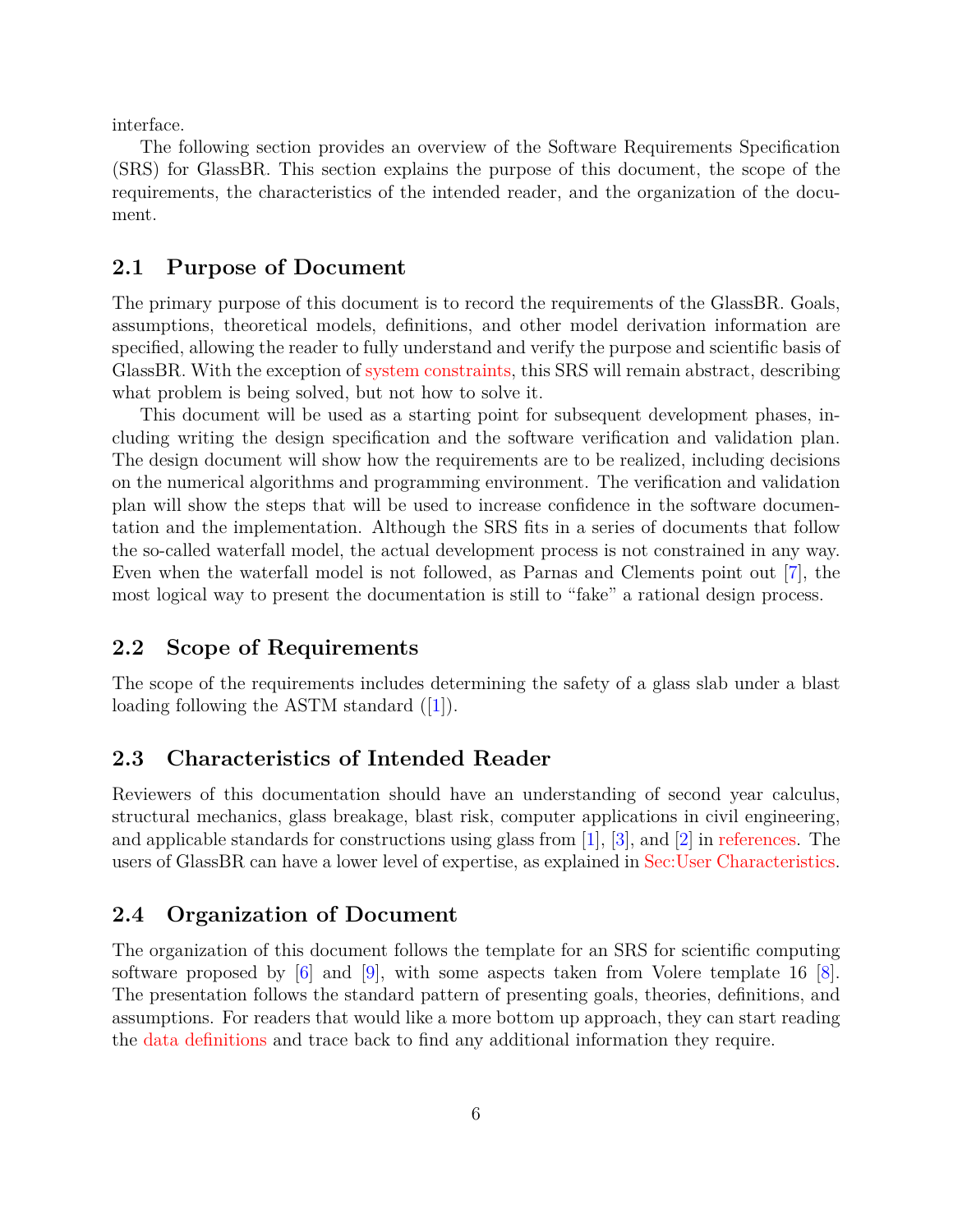<span id="page-6-5"></span>

Figure 1: System Context

The [goal statements](#page-9-1) are refined to the theoretical models and the [theoretical models](#page-11-0) to the [instance models.](#page-28-0) The data definitions are used to support the definitions of the different models.

## <span id="page-6-0"></span>**3 Stakeholders**

This section describes the stakeholders: the people who have an interest in the product.

### <span id="page-6-1"></span>**3.1 The Client**

The client for GlassBR is a company named Entuitive. It is developed by Dr. Manuel Campidelli. The client has the final say on acceptance of the product.

#### <span id="page-6-2"></span>**3.2 The Customer**

The customers are the end user of GlassBR.

## <span id="page-6-3"></span>**4 General System Description**

This section provides general information about the system. It identifies the interfaces between the system and its environment, describes the user characteristics, and lists the system constraints.

### <span id="page-6-4"></span>**4.1 System Context**

[Fig:sysCtxDiag](#page-6-5) shows the system context. A circle represents an external entity outside the software, the user in this case. A rectangle represents the software system itself (GlassBR). Arrows are used to show the data flow between the system and its environment.

The interaction between the product and the user is through a user interface. The responsibilities of the user and the system are as follows:

• User Responsibilities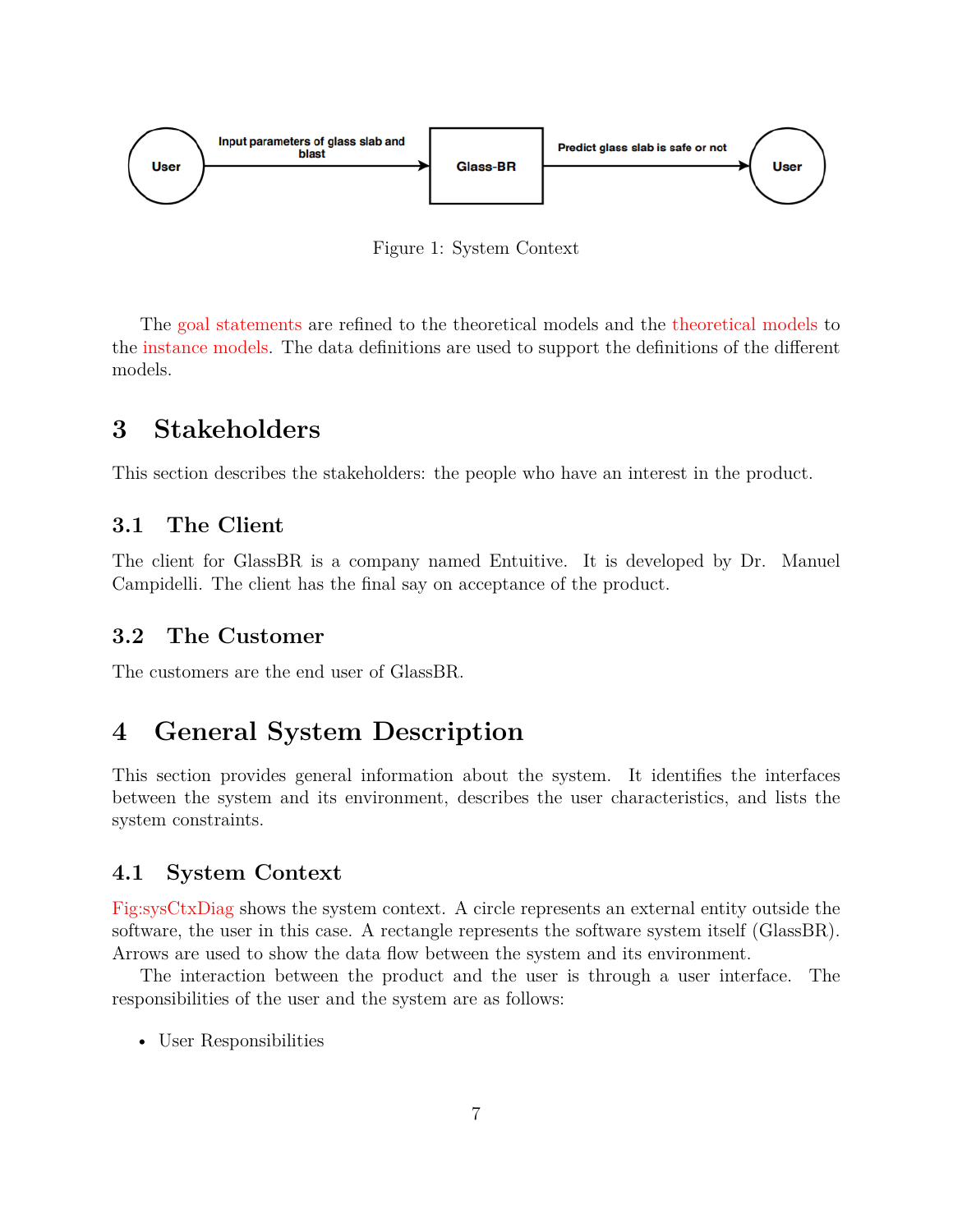- **–** Provide the input data related to the glass slab and blast type, ensuring no errors in the data entry.
- **–** Ensure that consistent units are used for input variables.
- **–** Ensure required [software assumptions](#page-10-1) are appropriate for any particular problem input to the software.
- GlassBR Responsibilities
	- **–** Detect data type mismatch, such as a string of characters input instead of a floating point number.
	- **–** Determine if the inputs satisfy the required physical and software constraints.
	- **–** Predict whether the glass slab is safe or not.

#### <span id="page-7-0"></span>**4.2 User Characteristics**

- The end user of GlassBR is expected to have completed at least the equivalent of the second year of an undergraduate degree in civil engineering or structural engineering.
- The end user is expected to have an understanding of theory behind glass breakage and blast risk.
- The end user is expected to have basic computer literacy to handle the software.

### <span id="page-7-1"></span>**4.3 System Constraints**

There are no system constraints.

## <span id="page-7-2"></span>**5 Specific System Description**

This section first presents the problem description, which gives a high-level view of the problem to be solved. This is followed by the solution characteristics specification, which presents the assumptions, theories, and definitions that are used.

### <span id="page-7-3"></span>**5.1 Problem Description**

A system is needed to efficiently and correctly predict whether a glass slab can withstand a blast under given conditions.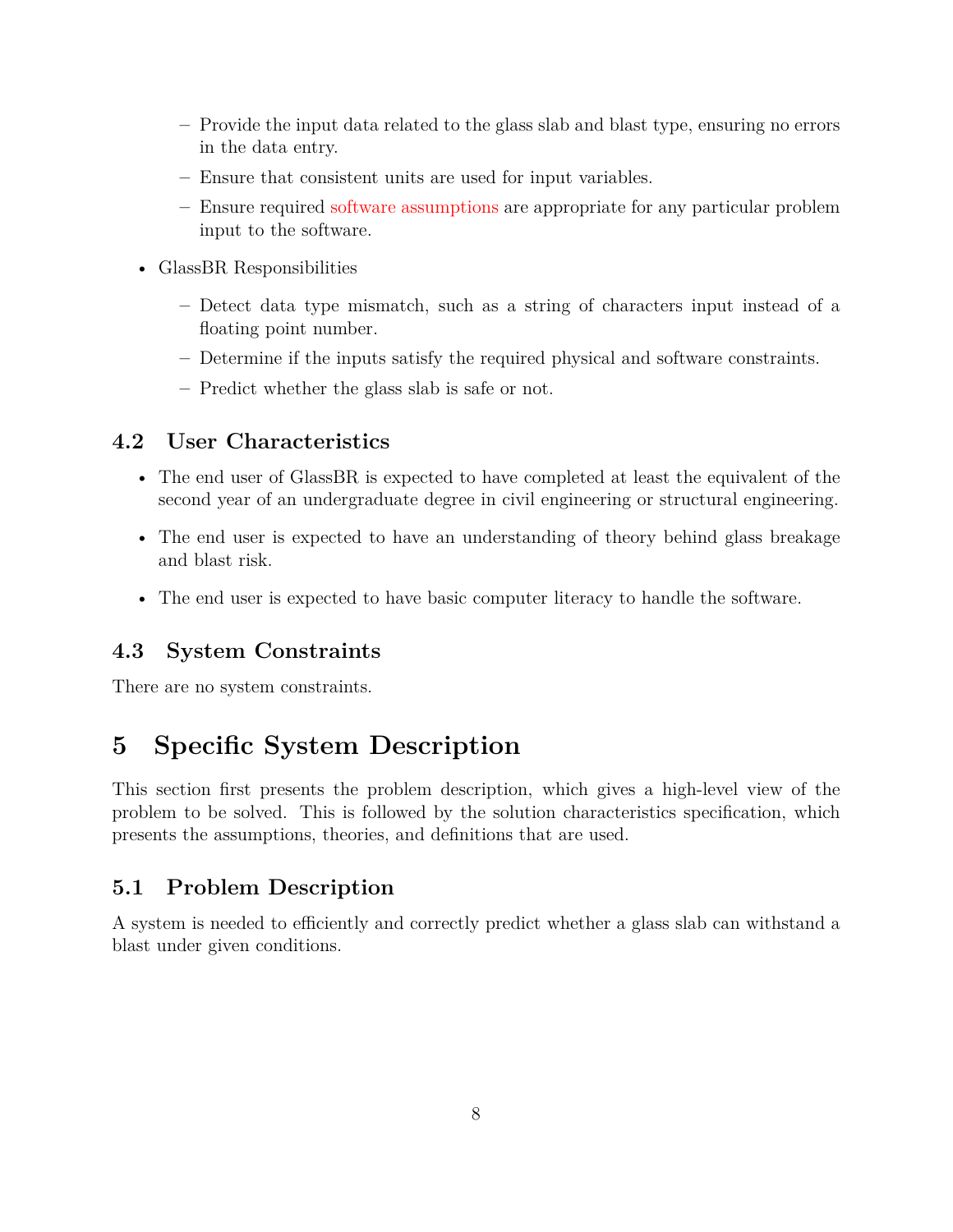#### <span id="page-8-0"></span>**5.1.1 Terminology and Definitions**

This subsection provides a list of terms that are used in the subsequent sections and their meaning, with the purpose of reducing ambiguity and making it easier to correctly understand the requirements. All of the terms are extracted from [\[1\]](#page-40-2).

- 1. Glass breakage The fracture or breakage of any lite or ply in monolithic, laminated, or insulating glass.
- 2. Lateral Perpendicular to the glass surface.
- 3. Lite Pieces of glass that are cut, prepared, and used to create the window or door.
- 4. Specifying authority The design professional responsible for interpreting applicable regulations of authorities having jurisdiction and considering appropriate site specific factors to determine the appropriate values used to calculate the specified design load, and furnishing other information required to perform this practice.
- 5. Blast resistant glazing Glazing that provides protection against air blast pressure generated by explosions.
- 6. Equivalent TNT charge mass Mass of TNT placed on the ground in a hemisphere that represents the design explosive threat.
- 7. Glass Type:
	- Annealed (AN) A flat, monolithic, glass lite which has uniform thickness where the residual surface stresses are almost zero, as defined in [\[2\]](#page-40-4).
	- Fully tempered  $(FT)$  A flat, monolithic, glass lite of uniform thickness that has been subjected to a special heat treatment process where the residual surface compression is not less than 69 MPa (10 000 psi) or the edge compression not less than 67 MPa  $(9700 \text{ psi})$ , as defined in  $\lceil 3 \rceil$ .
	- Heat strengthened (HS) A flat, monolithic, glass lite of uniform thickness that has been subjected to a special heat treatment process where the residual surface compression is not less than 24 MPa (3500psi) or greater than 52 MPa (7500 psi), as defined in [\[3\]](#page-40-3).
- 8. Applied load (demand) or pressure A uniformly distributed lateral pressure.
	- Load resistance (LR) The uniform lateral load that a glass construction can sustain based upon a given probability of breakage and load duration as defined in  $[1, (pp. 1 and 53)].$
	- Non-factored load (NFL) Three second duration uniform load associated with a probability of breakage less than or equal to 8 lites per 1000 for monolithic AN glass.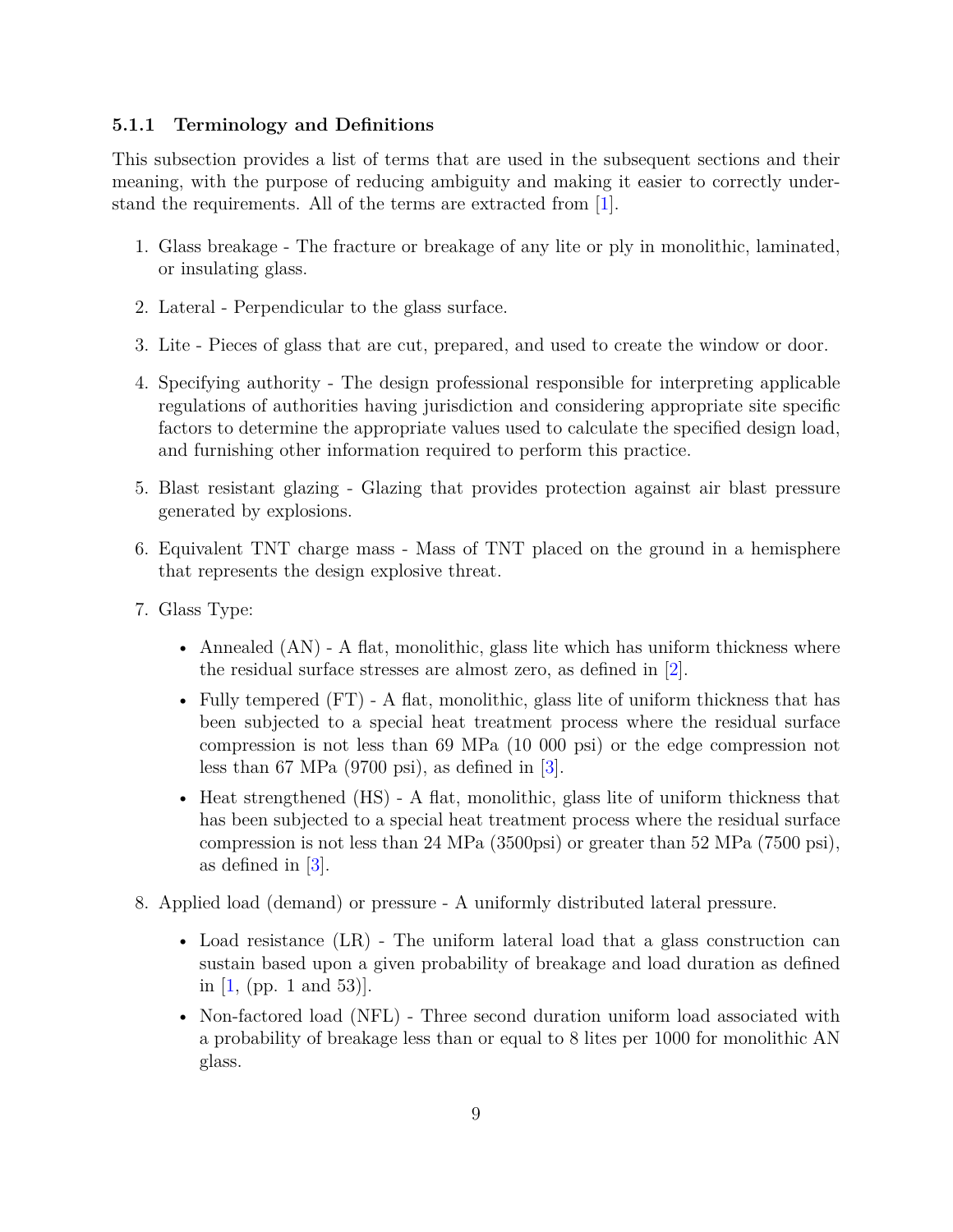- Glass weight load The dead load component of the glass weight.
- Short duration load Any load lasting 3 seconds or less.
- Specified design load The magnitude in Pa (psf), type (for example, wind or snow) and duration of the load given by the specifying authority.
- Long duration load Any load lasting approximately 30 days.
- 9. Stand off distance (SD) The distance from the glazing surface to the centroid of a hemispherical high explosive charge. It is represented by the coordinates  $(SD_x, SD_y,$ *SD*<sup>z</sup> ).
- 10. Load share factor (LSF) A multiplying factor derived from the load sharing between the double glazing, of equal or different thicknesses and types (including the layered behaviour of LG under long duration loads), in a sealed IG unit.
- 11. Glass type factor (GTF) A multiplying factor for adjusting the LR of different glass type, that is, AN, FT, or HS, in monolithic glass, LG (Laminated Glass), or IG (Insulating Glass) constructions.
- 12. Aspect ratio (AR) The ratio of the long dimension of the glass to the short dimension of the glass. For glass supported on four sides, the aspect ratio is always equal to or greater than 1.0. For glass supported on three sides, the ratio of the length of one of the supported edges perpendicular to the free edge, to the length of the free edge, is equal to or greater than 0.5.
- 13. Probability of breakage  $(P<sub>b</sub>)$  The fraction of glass lites or plies that would break at the first occurrence of a specified load and duration, typically expressed in lites per  $1000 ([2]).$  $1000 ([2]).$  $1000 ([2]).$  $1000 ([2]).$  $1000 ([2]).$

#### <span id="page-9-0"></span>**5.1.2 Physical System Description**

The physical system of GlassBR, as shown in [Fig:physSystImage,](#page-10-2) includes the following elements:

- PS1: The glass slab.
- PS2: The point of explosion. Where the bomb, or any kind of man-made explosion, is located. The stand off distance is the distance between the point of explosion and the glass.

#### <span id="page-9-1"></span>**5.1.3 Goal Statements**

<span id="page-9-2"></span>Given the dimensions of the glass plane, the glass type, the characteristics of the explosion, and the tolerable probability of breakage, the goal statements are:

hstands-Explosion: Analyze and predict whether the glass slab under consideration will be able to withstand the explosion of a certain degree which is calculated based on user input.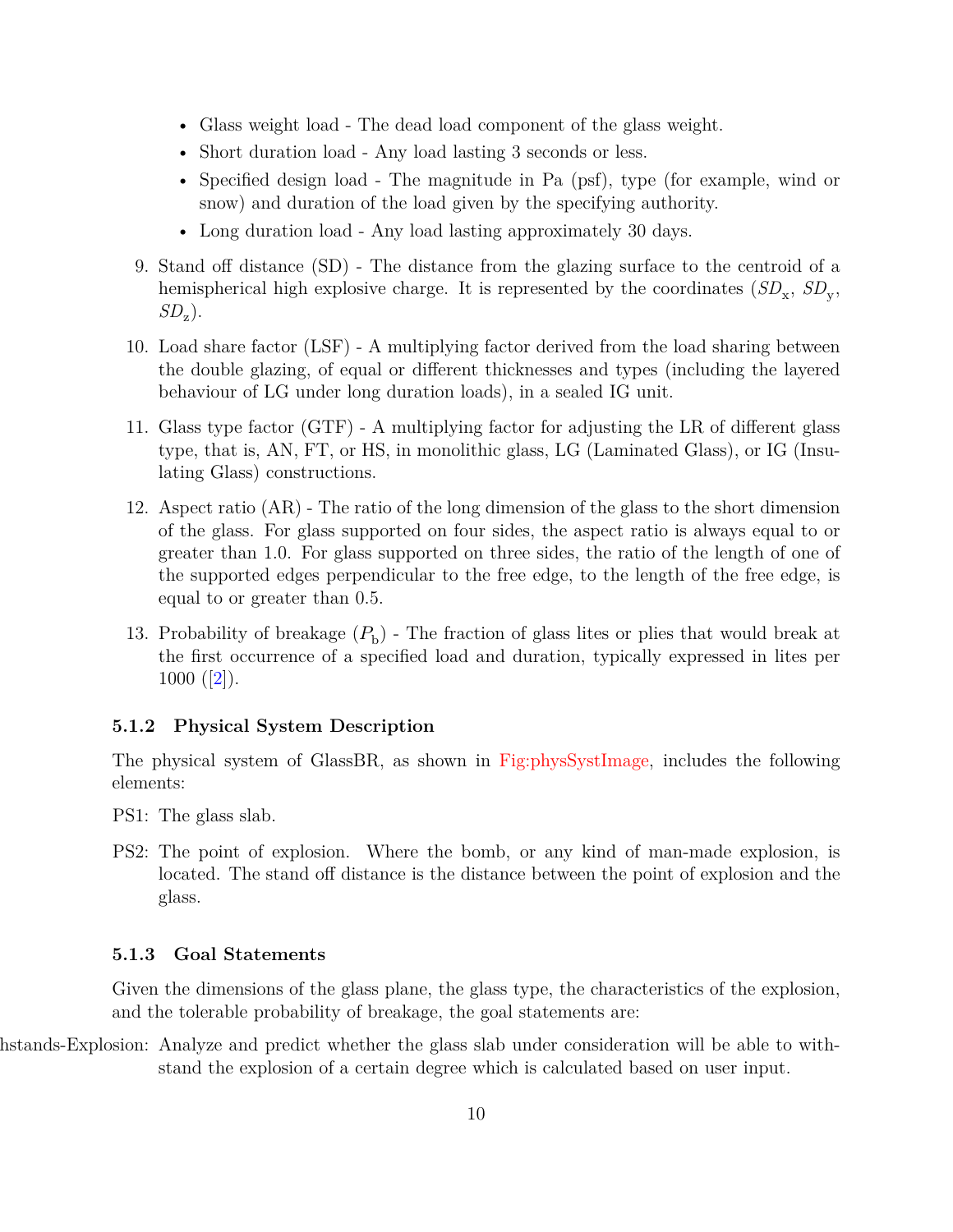<span id="page-10-2"></span>

Figure 2: The physical system

### <span id="page-10-0"></span>**5.2 Solution Characteristics Specification**

The instance models that govern GlassBR are presented in the [Instance Model Section.](#page-28-0) The information to understand the meaning of the instance models and their derivation is also presented, so that the instance models can be verified.

#### <span id="page-10-1"></span>**5.2.1 Assumptions**

<span id="page-10-5"></span>This section simplifies the original problem and helps in developing the theoretical models by filling in the missing information for the physical system. The assumptions refine the scope by providing more detail.

- glassType: The standard E1300-09a for calculation applies only to monolithic, laminated, or insulating glass constructions of rectangular shape with continuous lateral support along one, two, three, or four edges. This practice assumes that: (1) the supported glass edges for two, three and four-sided support conditions are simply supported and free to slip in plane; (2) glass supported on two sides acts as a simply supported beam; and (3) glass supported on one side acts as a cantilever.
- <span id="page-10-4"></span>glassCondition: Following [\[1,](#page-40-2) (pg. 1)], this practice does not apply to any form of wired, patterned, etched, sandblasted, drilled, notched, or grooved glass with surface and edge treatments that alter the glass strength. (RefBy: [UC:Accommodate-Altered-Glass.](#page-35-2))
- <span id="page-10-3"></span>explainScenario: This system only considers the external explosion scenario for its calculations. (RefBy: [LC:Calculate-Internal-Blask-Risk.](#page-35-3))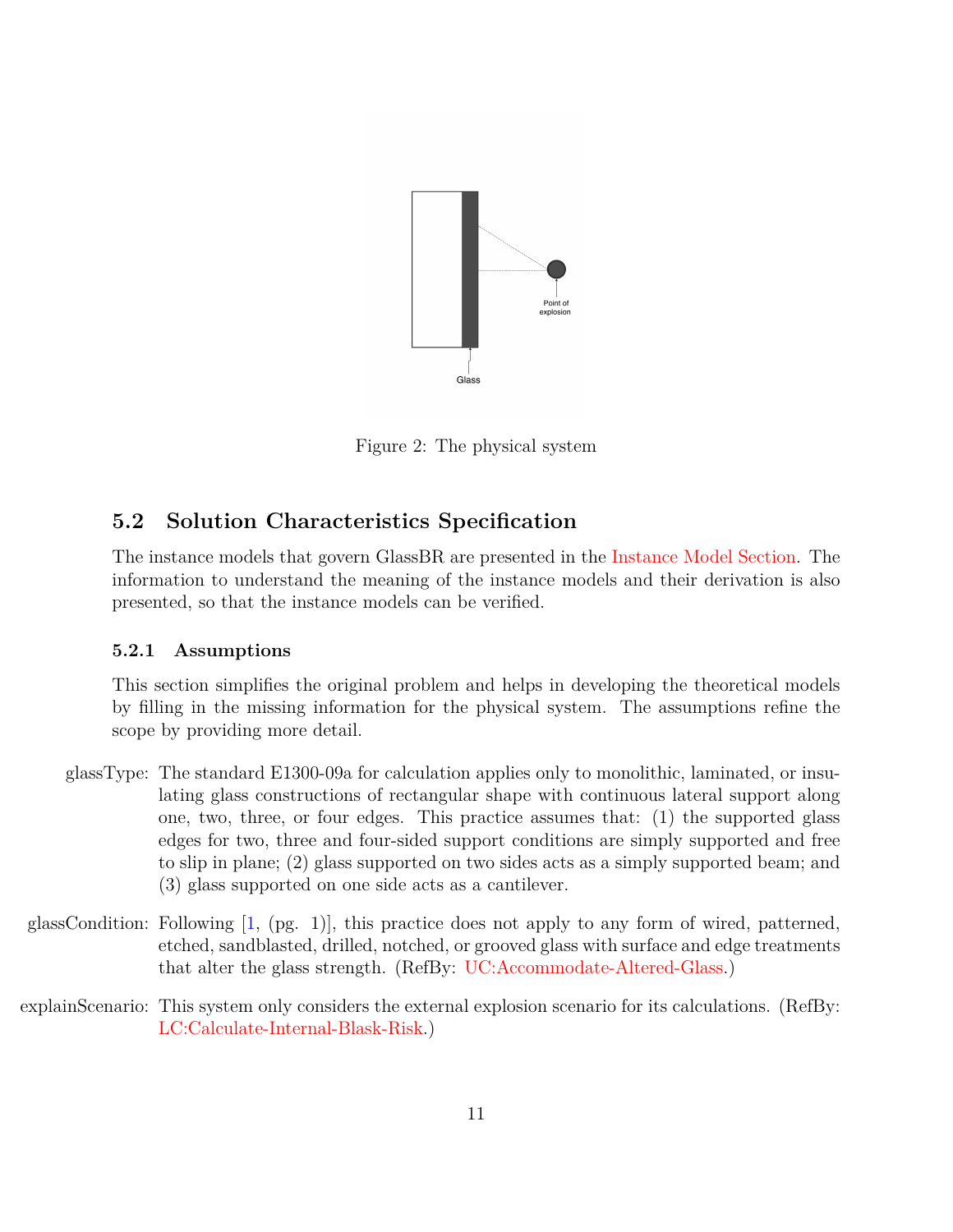<span id="page-11-2"></span>

| standard Values: The values provided in Sec: Values of Auxiliary Constants are assumed for the duration |
|---------------------------------------------------------------------------------------------------------|
| of load $(t_d)$ , and the material properties of m, k, and E. (RefBy: LC:Variable-Values-               |
| of-m.k.E. DD:sdfTol. DD:nFL. DD:loadDurFactor. DD:dimlessLoad. and A:ldfCon-                            |
| stant.)                                                                                                 |

- <span id="page-11-5"></span><span id="page-11-4"></span><span id="page-11-3"></span>glassLite: Glass under consideration is assumed to be a single lite; hence, the value of LSF is equal to 1 for all calculations in GlassBR. (RefBy: [LC:Accomodate-More-than-Single-Lite.](#page-35-5))
- boundaryConditions: Boundary conditions for the glass slab are assumed to be 4-sided support for calculations. (RefBy: [LC:Accomodate-More-Boundary-Conditions.](#page-35-6))
	- responseType: The response type considered in GlassBR is flexural. (RefBy: [LC:Consider-More-than-](#page-35-7)[Flexure-Glass.](#page-35-7))
		- ldfConstant: With reference to [A:standardValues,](#page-11-2) the value of load duration factor (*LDF*) is a constant in GlassBR. (RefBy: [LC:Variable-Values-of-m,k,E](#page-35-4) and [DD:loadDurFactor.](#page-16-0))

#### <span id="page-11-1"></span><span id="page-11-0"></span>**5.2.2 Theoretical Models**

This section focuses on the general equations and laws that GlassBR is based on.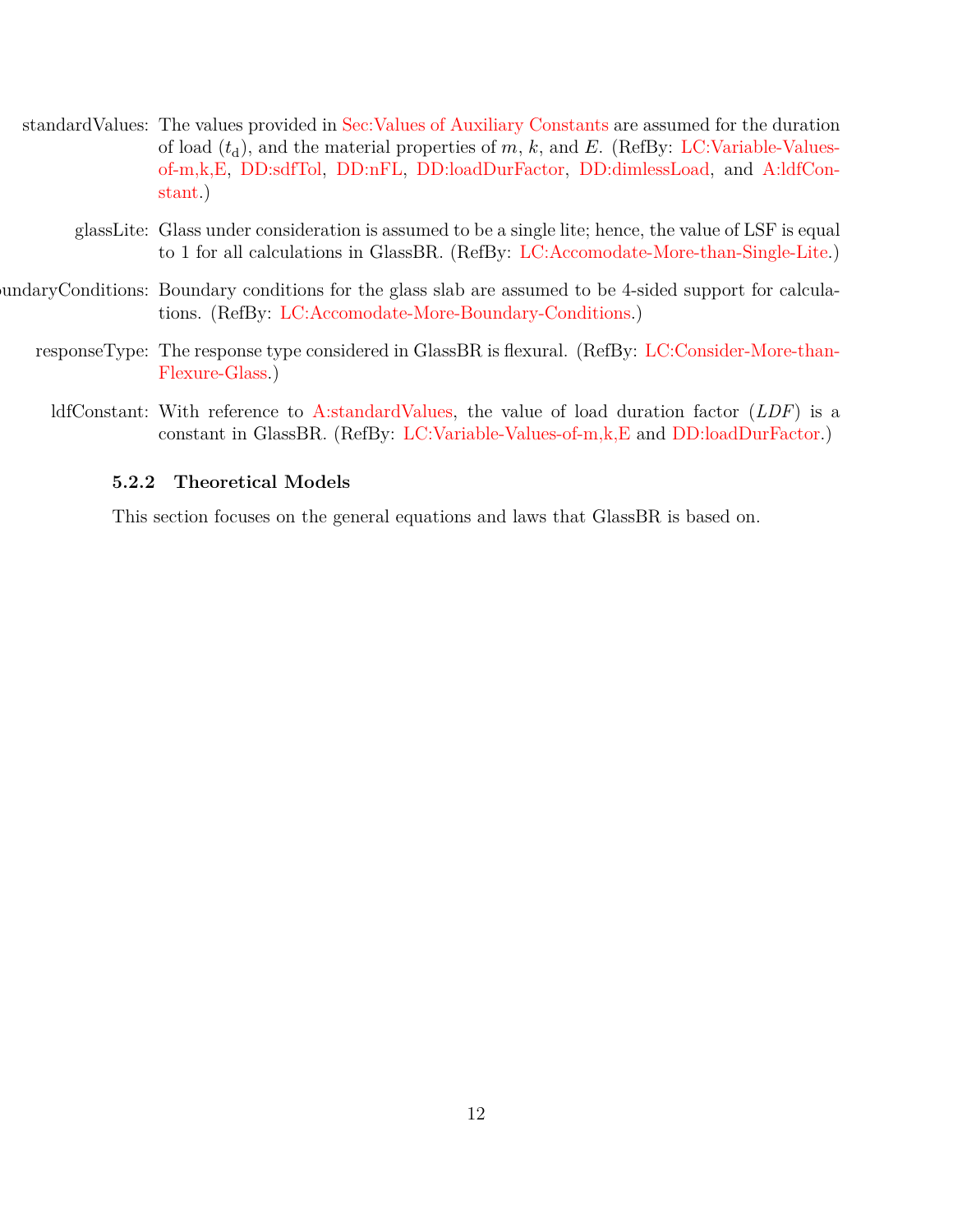<span id="page-12-0"></span>

| Refname      | TM:isSafeProb                                                                                                                                                                                            |
|--------------|----------------------------------------------------------------------------------------------------------------------------------------------------------------------------------------------------------|
| Label        | Safety Probability                                                                                                                                                                                       |
| Equation     | $isSafeProb = P_f < P_{ftol}$                                                                                                                                                                            |
| Description  | $isSafeProb$ is the probability of failure safety requirement (Unitless)<br>$P_{\rm f}$ is the probability of failure (Unitless)<br>$P_{\text{ftol}}$ is the tolerable probability of failure (Unitless) |
| <b>Notes</b> | If <i>isSafeProb</i> , the structure is considered safe.                                                                                                                                                 |
| Source       | $\vert 1 \vert$                                                                                                                                                                                          |
| RefBy        | FR:Check-Glass-Safety                                                                                                                                                                                    |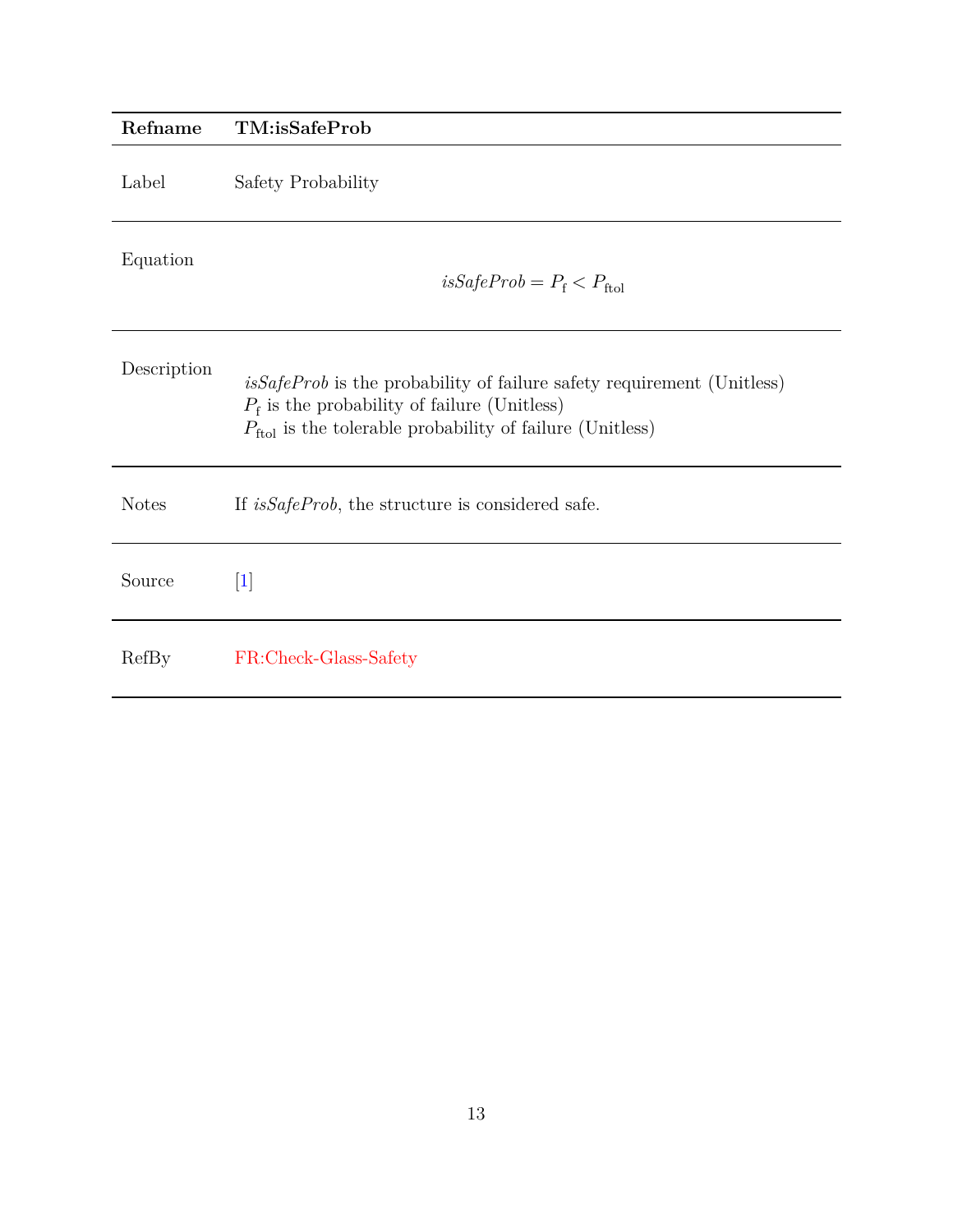<span id="page-13-2"></span>

| Refname      | TM:isSafeLoad                                                                                                                                                                                 |
|--------------|-----------------------------------------------------------------------------------------------------------------------------------------------------------------------------------------------|
| Label        | Safety Load                                                                                                                                                                                   |
| Equation     | $isSafeLoad = capacity > Load$                                                                                                                                                                |
| Description  | <i>isSafeLoad</i> is the load resistance safety requirement (Unitless)<br><i>capacity</i> is the capacity or load resistance $(Pa)$<br>$Load$ is the applied load (demand) or pressure $(Pa)$ |
| <b>Notes</b> | If <i>isSafeLoad</i> , the structure is considered safe.                                                                                                                                      |
| Source       | $\lceil 1 \rceil$                                                                                                                                                                             |
| RefBy        | FR:Check-Glass-Safety                                                                                                                                                                         |

### <span id="page-13-0"></span>**5.2.3 General Definitions**

There are no general definitions.

### <span id="page-13-1"></span>**5.2.4 Data Definitions**

This section collects and defines all the data needed to build the instance models.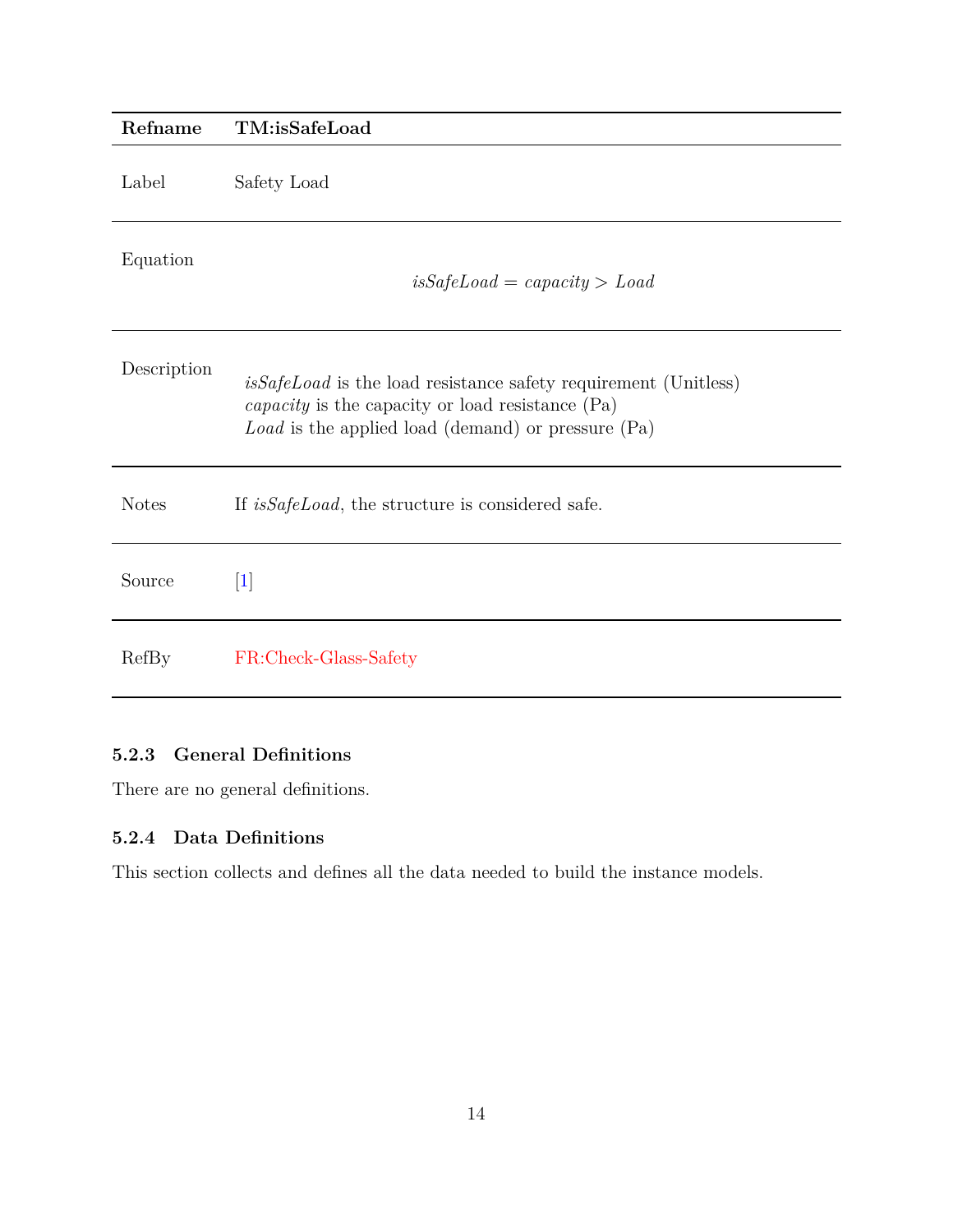<span id="page-14-0"></span>

| Refname      | DD:riskFun                                                                                                                                                                                                                                                                                                                                                                                                                                                                               |
|--------------|------------------------------------------------------------------------------------------------------------------------------------------------------------------------------------------------------------------------------------------------------------------------------------------------------------------------------------------------------------------------------------------------------------------------------------------------------------------------------------------|
| Label        | Risk of failure                                                                                                                                                                                                                                                                                                                                                                                                                                                                          |
| Symbol       | $\boldsymbol{B}$                                                                                                                                                                                                                                                                                                                                                                                                                                                                         |
| Units        | Unitless                                                                                                                                                                                                                                                                                                                                                                                                                                                                                 |
| Equation     | $B=\frac{k}{\left( ab\right) ^{m-1}}\left( Eh^{2}\right) ^{m}LDFe^{J}$                                                                                                                                                                                                                                                                                                                                                                                                                   |
| Description  | $B$ is the risk of failure (Unitless)<br>k is the surface flaw parameter $\left(\frac{m^{12}}{N^7}\right)$<br>$a$ is the plate length (long dimension) (m)<br>$b$ is the plate width (short dimension) $(m)$<br>m is the surface flaw parameter $\left(\frac{m^{12}}{N^7}\right)$<br>$E$ is the modulus of elasticity of glass (Pa)<br>$h$ is the minimum thickness $(m)$<br>$LDF$ is the load duration factor (Unitless)<br>$J$ is the stress distribution factor (Function) (Unitless) |
| <b>Notes</b> | a and b are the dimensions of the plate, where $(a \ge b)$ .<br>$h$ is defined in DD:minThick and is based on the nominal thicknesses.<br>LDF is defined in DD:loadDurFactor.<br>$J$ is defined in DD:stressDistFac.                                                                                                                                                                                                                                                                     |
| Source       | [1], [4, (Eqs. 4-5)], and [5, (Eq. 14)]                                                                                                                                                                                                                                                                                                                                                                                                                                                  |
| RefBy        | DD:probOfBreak                                                                                                                                                                                                                                                                                                                                                                                                                                                                           |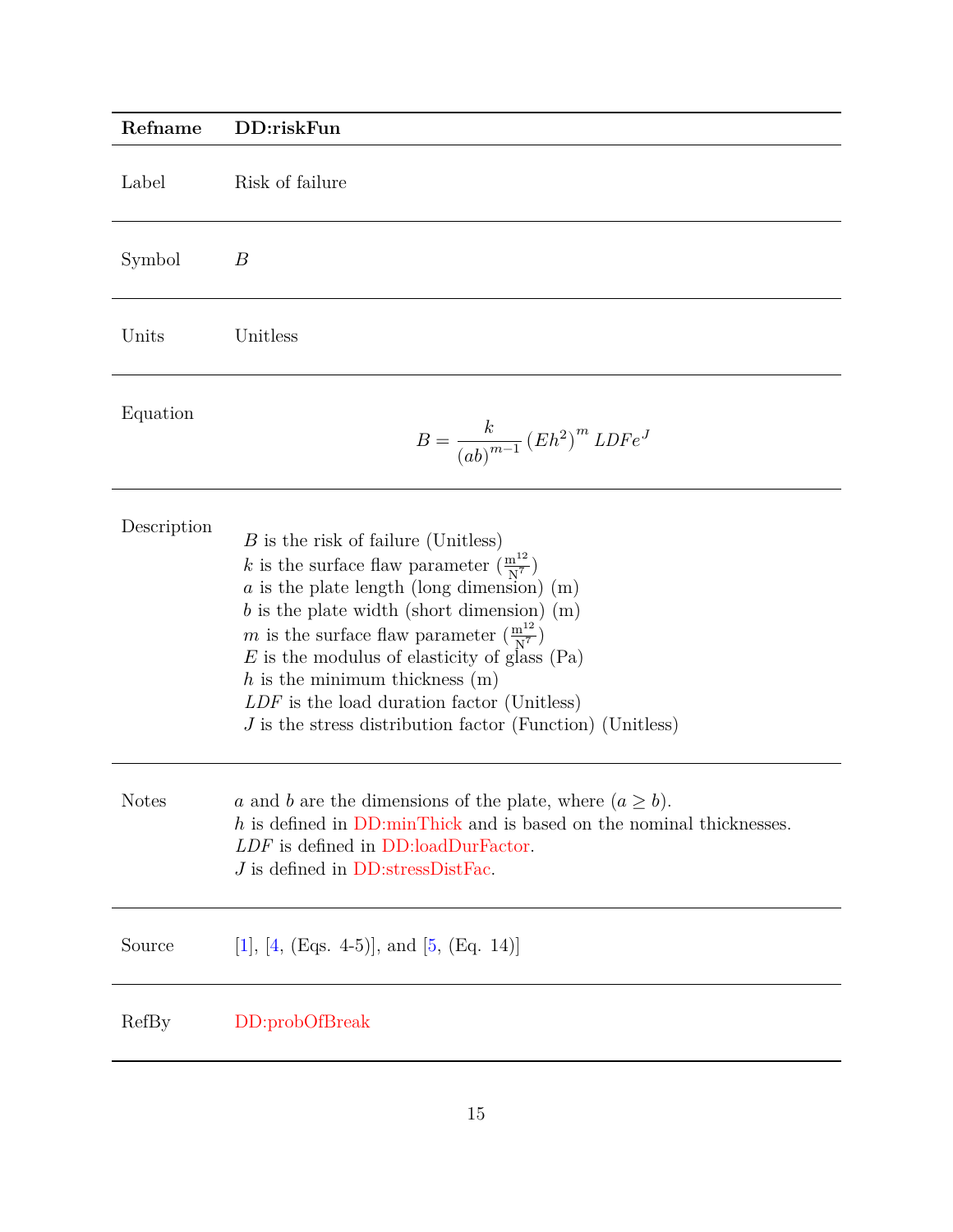<span id="page-15-0"></span>

| Refname      | DD:minThick                                                                                                                                                                                                                                                                                                                |
|--------------|----------------------------------------------------------------------------------------------------------------------------------------------------------------------------------------------------------------------------------------------------------------------------------------------------------------------------|
| Label        | Minimum thickness                                                                                                                                                                                                                                                                                                          |
| Symbol       | h                                                                                                                                                                                                                                                                                                                          |
| Units        | ${\rm m}$                                                                                                                                                                                                                                                                                                                  |
| Equation     | $\begin{cases} 2.16, \quad t = 2.5 \end{cases}$<br>2.59, $t = 2.7$<br>2.92, $t = 3.0$<br>3.78, $t = 4.0$<br>$h = \frac{1}{1000}$ $\begin{cases} 4.57, & t = 5.0 \\ 5.56, & t = 6.0 \\ 7.42, & t = 8.0 \end{cases}$<br>9.02, $t = 10.0$<br>11.91, $t = 12.0$<br>15.09, $t = 16.0$<br>18.26, $t = 19.0$<br>21.44, $t = 22.0$ |
| Description  | $h$ is the minimum thickness $(m)$<br>$t$ is the nominal thickness<br>$t \in \{2.5, 2.7, 3.0, 4.0, 5.0, 6.0, 8.0, 10.0, 12.0, 16.0, 19.0, 22.0\}$ (mm)                                                                                                                                                                     |
| <b>Notes</b> | $t$ is a function that maps from the nominal thickness $(h)$ to the minimum<br>thickness.                                                                                                                                                                                                                                  |
| Source       | $[1]$                                                                                                                                                                                                                                                                                                                      |
| RefBy        | DD:sdfTol, DD:riskFun, DD:niDL, and DD:dimlessLoad                                                                                                                                                                                                                                                                         |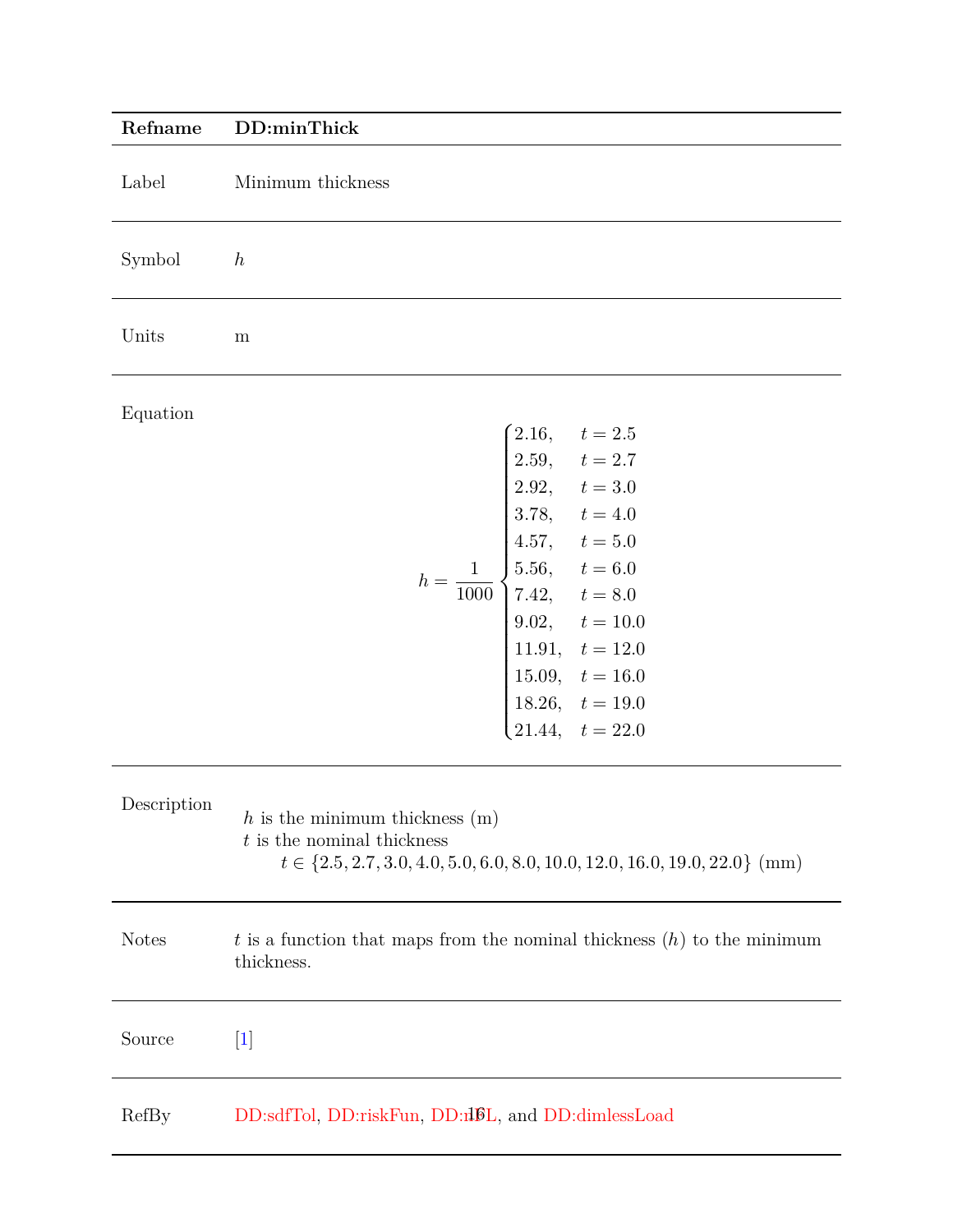<span id="page-16-0"></span>

| Refname      | DD:loadDurFactor                                                                                                                                  |
|--------------|---------------------------------------------------------------------------------------------------------------------------------------------------|
| Label        | Load duration factor                                                                                                                              |
| Symbol       | <b>LDF</b>                                                                                                                                        |
| Units        | Unitless                                                                                                                                          |
| Equation     | $LDF = \left(\frac{t_{\rm d}}{60}\right)^{\frac{m}{16}}$                                                                                          |
| Description  | $LDF$ is the load duration factor (Unitless)<br>$t_{\rm d}$ is the duration of load (s)<br>m is the surface flaw parameter $(\frac{m^{12}}{N^7})$ |
| <b>Notes</b> | $t_{\rm d}$ and m come from A:standardValues.<br>$LDF$ is assumed to be constant (from A:ldfConstant).                                            |
| Source       | $[1]$                                                                                                                                             |
| RefBy        | DD:sdfTol and DD:riskFun                                                                                                                          |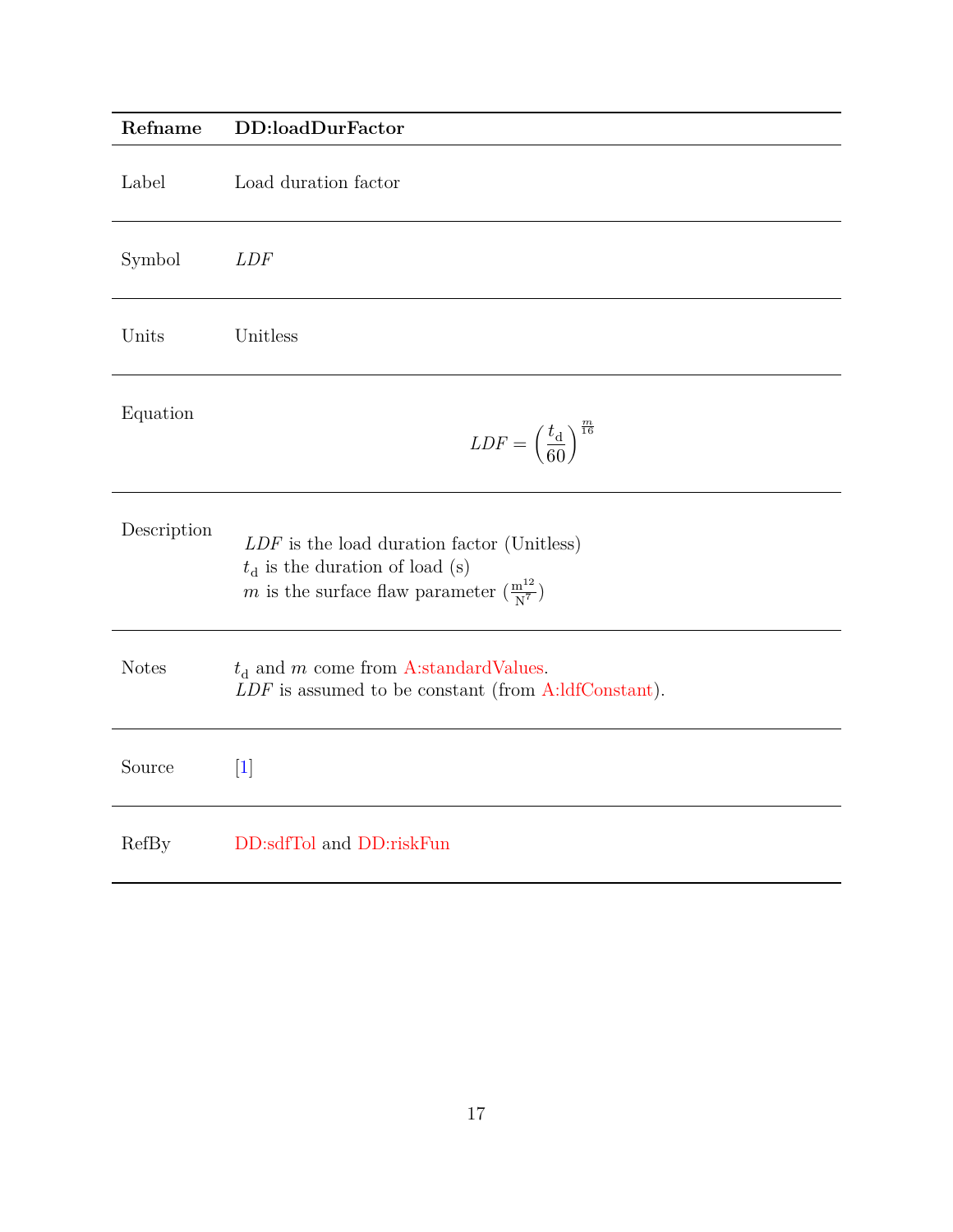<span id="page-17-0"></span>

| Refname      | DD:stressDistFac                                                                                                                                                                               |
|--------------|------------------------------------------------------------------------------------------------------------------------------------------------------------------------------------------------|
| Label        | Stress distribution factor (Function)                                                                                                                                                          |
| Symbol       | $\boldsymbol{J}$                                                                                                                                                                               |
| Units        | Unitless                                                                                                                                                                                       |
| Equation     | $J = interpZ$ ("SDF.txt", $AR, \hat{q}$ )                                                                                                                                                      |
| Description  | $J$ is the stress distribution factor (Function) (Unitless)<br>$\text{int}$ is the interpZ (Unitless)<br>$AR$ is the aspect ratio (Unitless)<br>$\hat{q}$ is the dimensionless load (Unitless) |
| <b>Notes</b> | $J$ is obtained by interpolating from data shown in<br>Fig:dimlessloadVSaspect.<br>$AR$ is defined in DD:aspectRatio.<br>$\hat{q}$ is defined in DD:dimlessLoad.                               |
| Source       | $[1]$                                                                                                                                                                                          |
| RefBy        | DD:riskFun                                                                                                                                                                                     |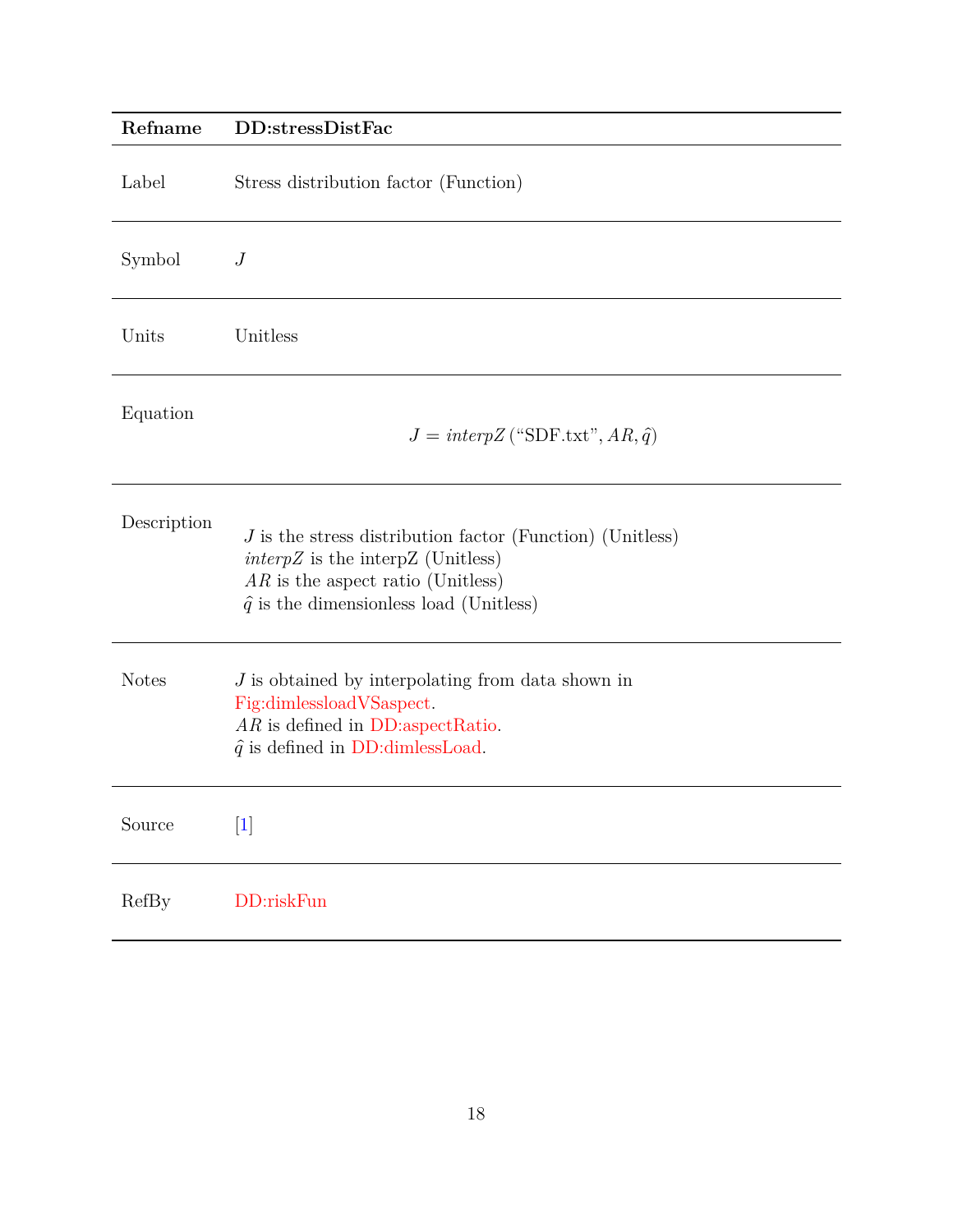<span id="page-18-0"></span>

| Refname      | DD:nFL                                                                                                                                                                                                                                                                                 |
|--------------|----------------------------------------------------------------------------------------------------------------------------------------------------------------------------------------------------------------------------------------------------------------------------------------|
| Label        | Non-factored load                                                                                                                                                                                                                                                                      |
| Symbol       | NFL                                                                                                                                                                                                                                                                                    |
| Units        | Pa                                                                                                                                                                                                                                                                                     |
| Equation     | $NFL = \frac{\hat{q}_{\text{tol}} E h^4}{(ab)^2}$                                                                                                                                                                                                                                      |
| Description  | $NFL$ is the non-factored load (Pa)<br>$\hat{q}_{\text{tol}}$ is the tolerable load (Unitless)<br>$E$ is the modulus of elasticity of glass (Pa)<br>$h$ is the minimum thickness $(m)$<br>$a$ is the plate length (long dimension) (m)<br>b is the plate width (short dimension) $(m)$ |
| <b>Notes</b> | $\hat{q}_{\text{tol}}$ is defined in DD:tolLoad.<br>E comes from A:standardValues.<br>$h$ is defined in DD:minThick and is based on the nominal thicknesses.<br>a and b are the dimensions of the plate, where $(a \geq b)$ .                                                          |
| Source       | $[1]$                                                                                                                                                                                                                                                                                  |
| RefBy        | DD:calofCapacity                                                                                                                                                                                                                                                                       |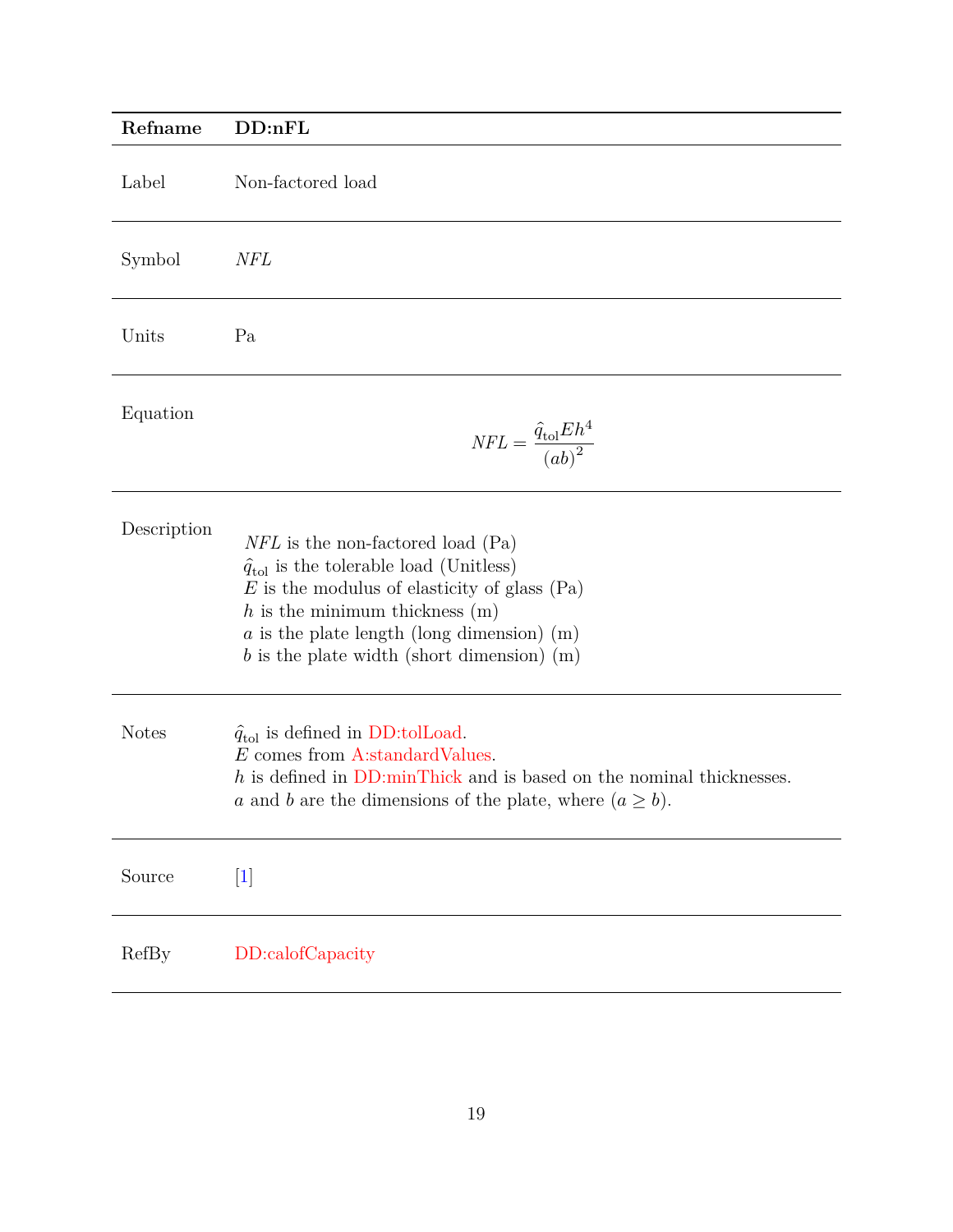<span id="page-19-0"></span>

| Refname      | DD:gTF                                                                                 |
|--------------|----------------------------------------------------------------------------------------|
| Label        | Glass type factor                                                                      |
| Symbol       | GTF                                                                                    |
| Units        | Unitless                                                                               |
| Equation     | $GTF = \begin{cases} 1, & g = "AN" \\ 4, & g = "FT" \\ 2, & g = "HS" \end{cases}$      |
| Description  | $GTF$ is the glass type factor (Unitless)<br>$g$ is the glass type (Unitless)          |
| <b>Notes</b> | AN is annealed glass.<br>FT is fully tempered glass.<br>HS is heat strengthened glass. |
| Source       | $[1]$                                                                                  |
| RefBy        | DD:calofCapacity and DD:dimlessLoad                                                    |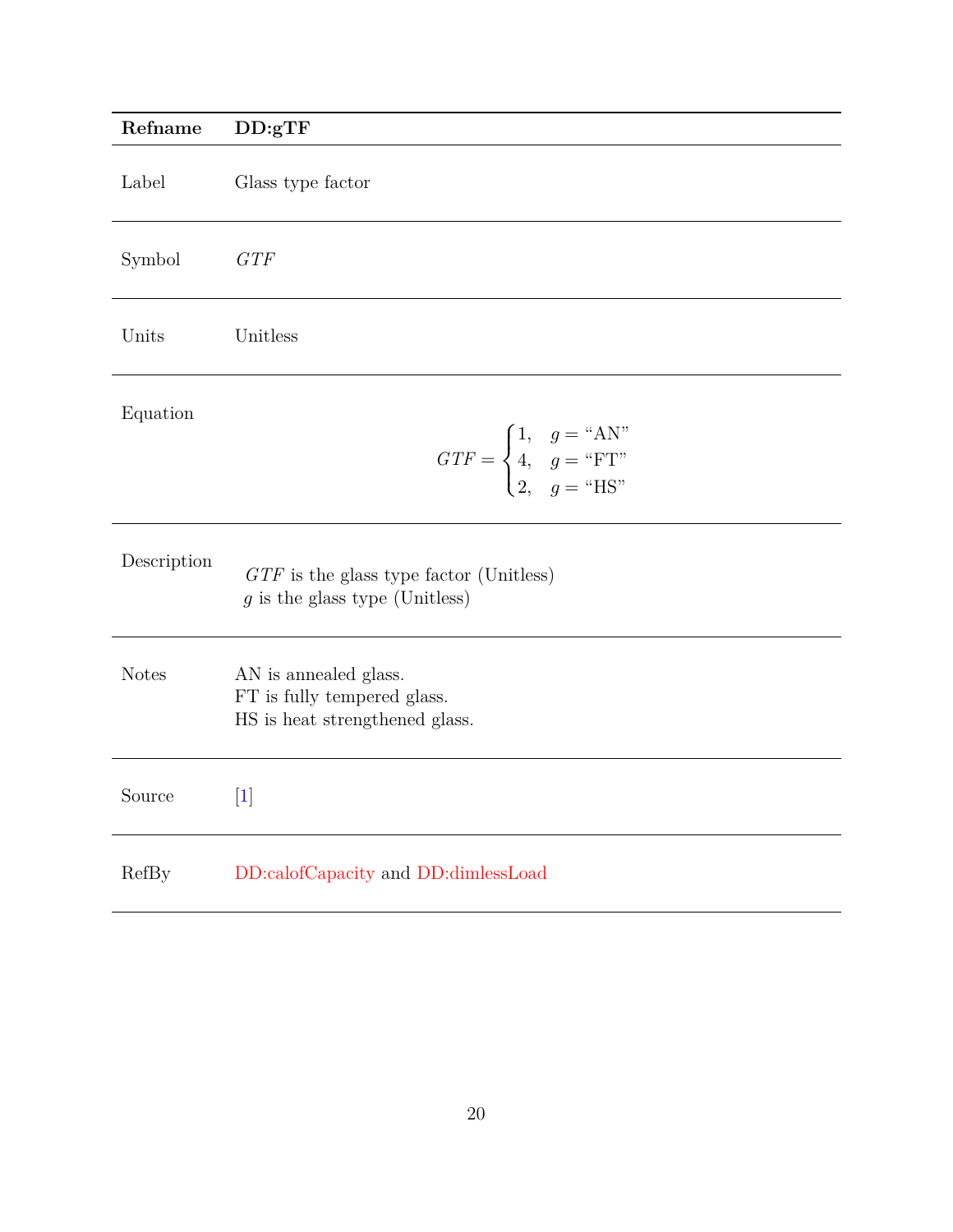<span id="page-20-0"></span>

| Refname      | DD:dimlessLoad                                                                                                                                                                                                                                                                                                               |
|--------------|------------------------------------------------------------------------------------------------------------------------------------------------------------------------------------------------------------------------------------------------------------------------------------------------------------------------------|
| Label        | Dimensionless load                                                                                                                                                                                                                                                                                                           |
| Symbol       | $\hat{q}$                                                                                                                                                                                                                                                                                                                    |
| Units        | Unitless                                                                                                                                                                                                                                                                                                                     |
| Equation     | $\hat{q} = \frac{q \left(ab\right)^2}{E h^4 \, G T F}$                                                                                                                                                                                                                                                                       |
| Description  | $\hat{q}$ is the dimensionless load (Unitless)<br>q is the applied load (demand) $(Pa)$<br>$a$ is the plate length (long dimension) (m)<br>$b$ is the plate width (short dimension) (m)<br>$E$ is the modulus of elasticity of glass (Pa)<br>$h$ is the minimum thickness $(m)$<br>$GTF$ is the glass type factor (Unitless) |
| <b>Notes</b> | $q$ is the 3 second duration equivalent pressure, as given in<br>DD:calofDemand.<br>a and b are the dimensions of the plate, where $(a \geq b)$ .<br>E comes from A:standardValues.<br>$h$ is defined in DD:minThick and is based on the nominal thicknesses.<br>$GTF$ is defined in $DD:gTF$ .                              |
| Source       | [1] and $[5, (Eq. 7)]$                                                                                                                                                                                                                                                                                                       |
| RefBy        | DD:stressDistFac                                                                                                                                                                                                                                                                                                             |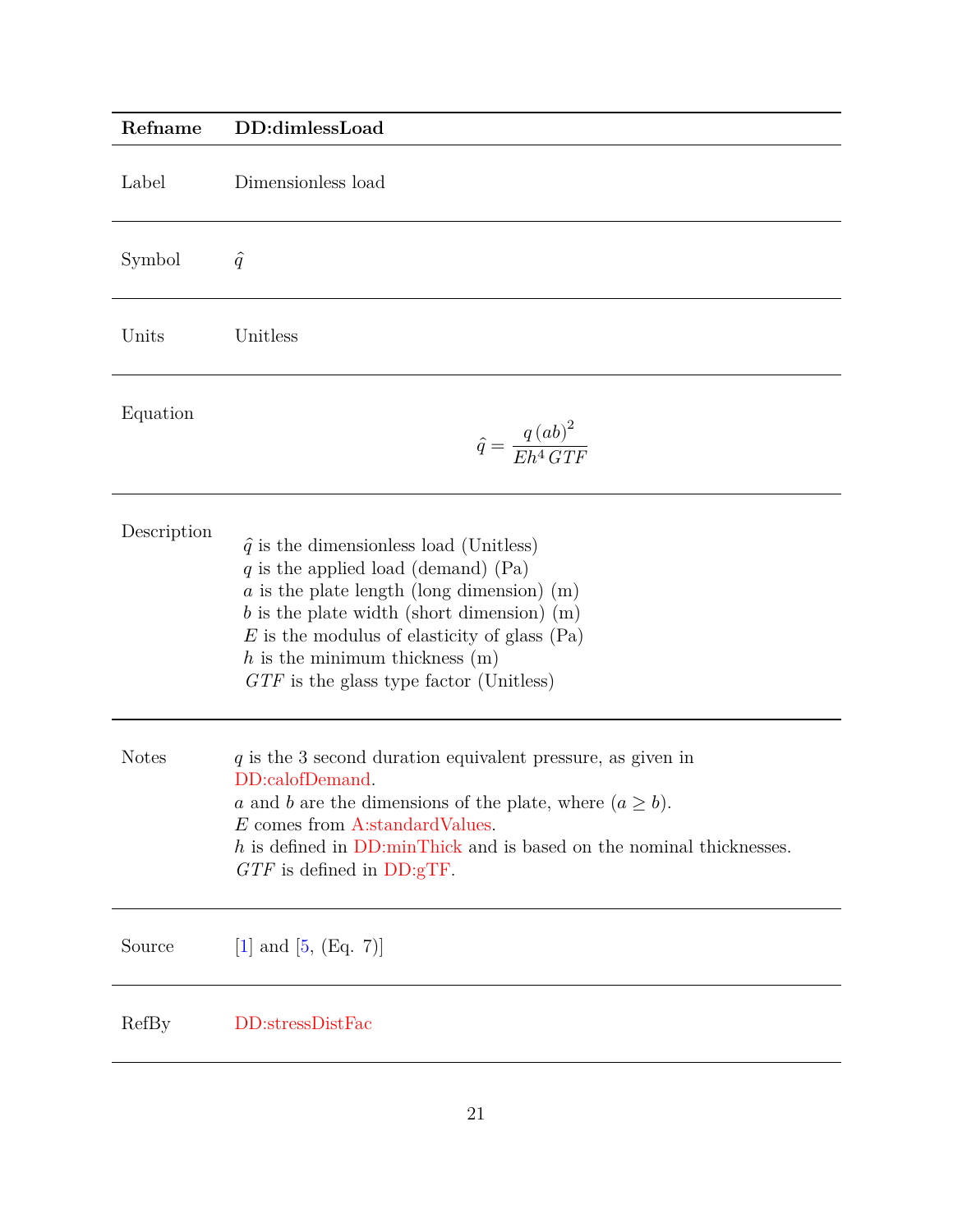<span id="page-21-0"></span>

| Refname      | DD:tolLoad                                                                                                                                                                                                                                |
|--------------|-------------------------------------------------------------------------------------------------------------------------------------------------------------------------------------------------------------------------------------------|
| Label        | Tolerable load                                                                                                                                                                                                                            |
| Symbol       | $\hat{q}_{\text{tol}}$                                                                                                                                                                                                                    |
| Units        | Unitless                                                                                                                                                                                                                                  |
| Equation     | $\hat{q}_{\text{tol}} = \text{interp} \, Y \, (\text{``SDF.txt''}, AR, J_{\text{tol}})$                                                                                                                                                   |
| Description  | $\hat{q}_{\text{tol}}$ is the tolerable load (Unitless)<br>$\text{interp } Y$ is the interpy (Unitless)<br>$AR$ is the aspect ratio (Unitless)<br>$J_{\text{tol}}$ is the stress distribution factor (Function) based on Pbtol (Unitless) |
| <b>Notes</b> | $\hat{q}_{\text{tol}}$ is obtained by interpolating from data shown in<br>Fig:dimlessloadVSaspect.<br>$AR$ is defined in DD:aspectRatio.<br>$J_{\text{tol}}$ is defined in DD:sdfTol.                                                     |
| Source       | $[1]$                                                                                                                                                                                                                                     |
| RefBy        | DD:nFL                                                                                                                                                                                                                                    |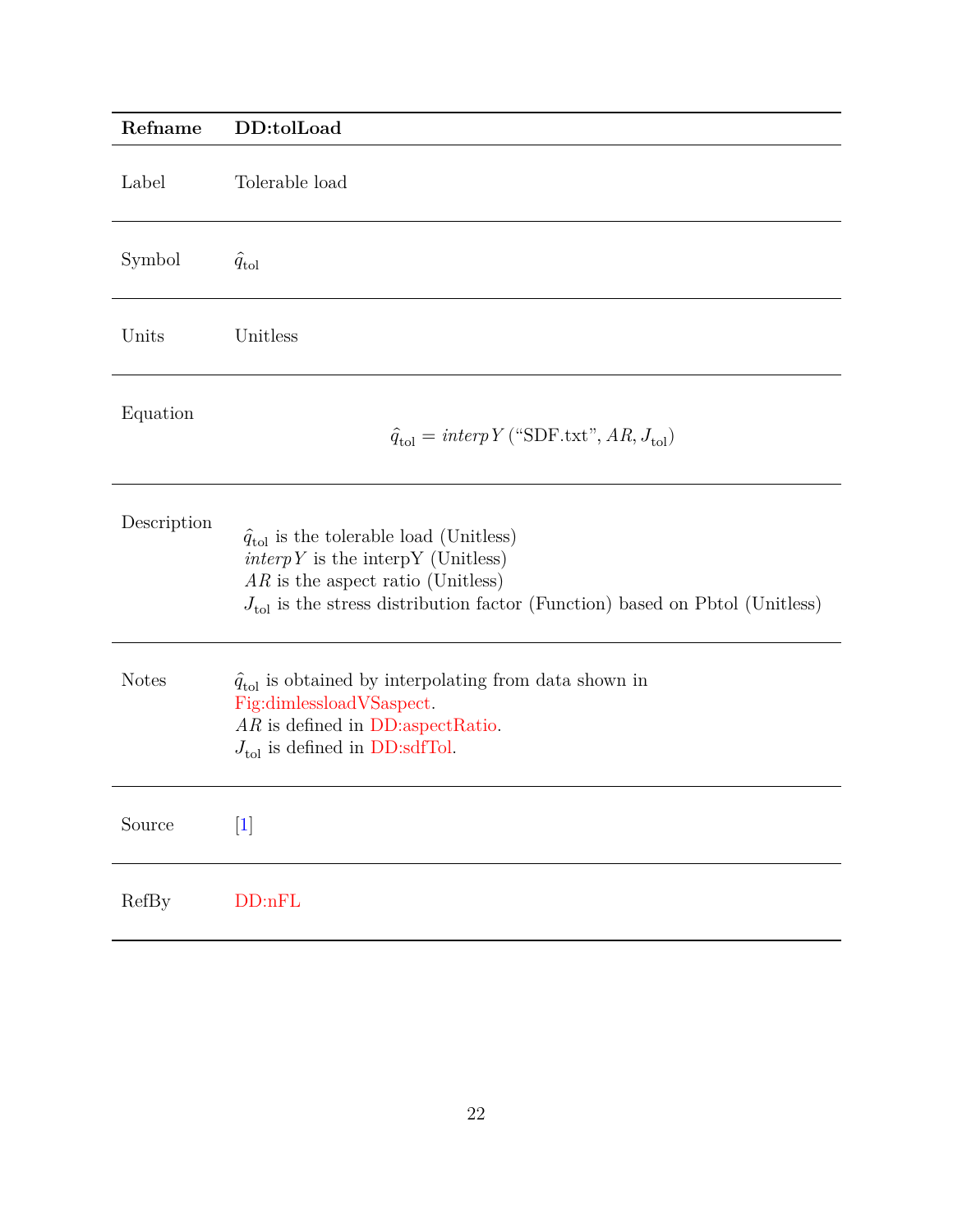### <span id="page-22-0"></span>**Refname DD:sdfTol**

| Label        | Stress distribution factor (Function) based on Pbtol                                                                                                                                                                                                                                                                                                                                                                                                                                                                                             |
|--------------|--------------------------------------------------------------------------------------------------------------------------------------------------------------------------------------------------------------------------------------------------------------------------------------------------------------------------------------------------------------------------------------------------------------------------------------------------------------------------------------------------------------------------------------------------|
| Symbol       | $J_{\text{tol}}$                                                                                                                                                                                                                                                                                                                                                                                                                                                                                                                                 |
| Units        | Unitless                                                                                                                                                                                                                                                                                                                                                                                                                                                                                                                                         |
| Equation     | $J_{\text{tol}}=\ln\left(\ln\left(\frac{1}{1-P_{\text{btol}}}\right)\frac{\left(ab\right)^{m-1}}{k\left( Eh^2\right)^m LDF}\right)$                                                                                                                                                                                                                                                                                                                                                                                                              |
| Description  | $J_{\text{tol}}$ is the stress distribution factor (Function) based on Pbtol (Unitless)<br>$P_{\text{btol}}$ is the tolerable probability of breakage (Unitless)<br>$a$ is the plate length (long dimension) (m)<br>$b$ is the plate width (short dimension) (m)<br>m is the surface flaw parameter $\left(\frac{m^{12}}{N^7}\right)$<br>k is the surface flaw parameter $\left(\frac{m^{12}}{N^7}\right)$<br>$E$ is the modulus of elasticity of glass (Pa)<br>$h$ is the minimum thickness $(m)$<br>LDF is the load duration factor (Unitless) |
| <b>Notes</b> | $P_{\text{btol}}$ is entered by the user.<br>a and b are the dimensions of the plate, where $(a \geq b)$ .<br>$m, k$ , and E come from A:standard Values.<br>h is defined in DD:minThick and is based on the nominal thicknesses.<br>LDF is defined in DD:loadDurFactor.                                                                                                                                                                                                                                                                         |
| Source       | $[1]$                                                                                                                                                                                                                                                                                                                                                                                                                                                                                                                                            |
| RefBy        | DD:tolLoad                                                                                                                                                                                                                                                                                                                                                                                                                                                                                                                                       |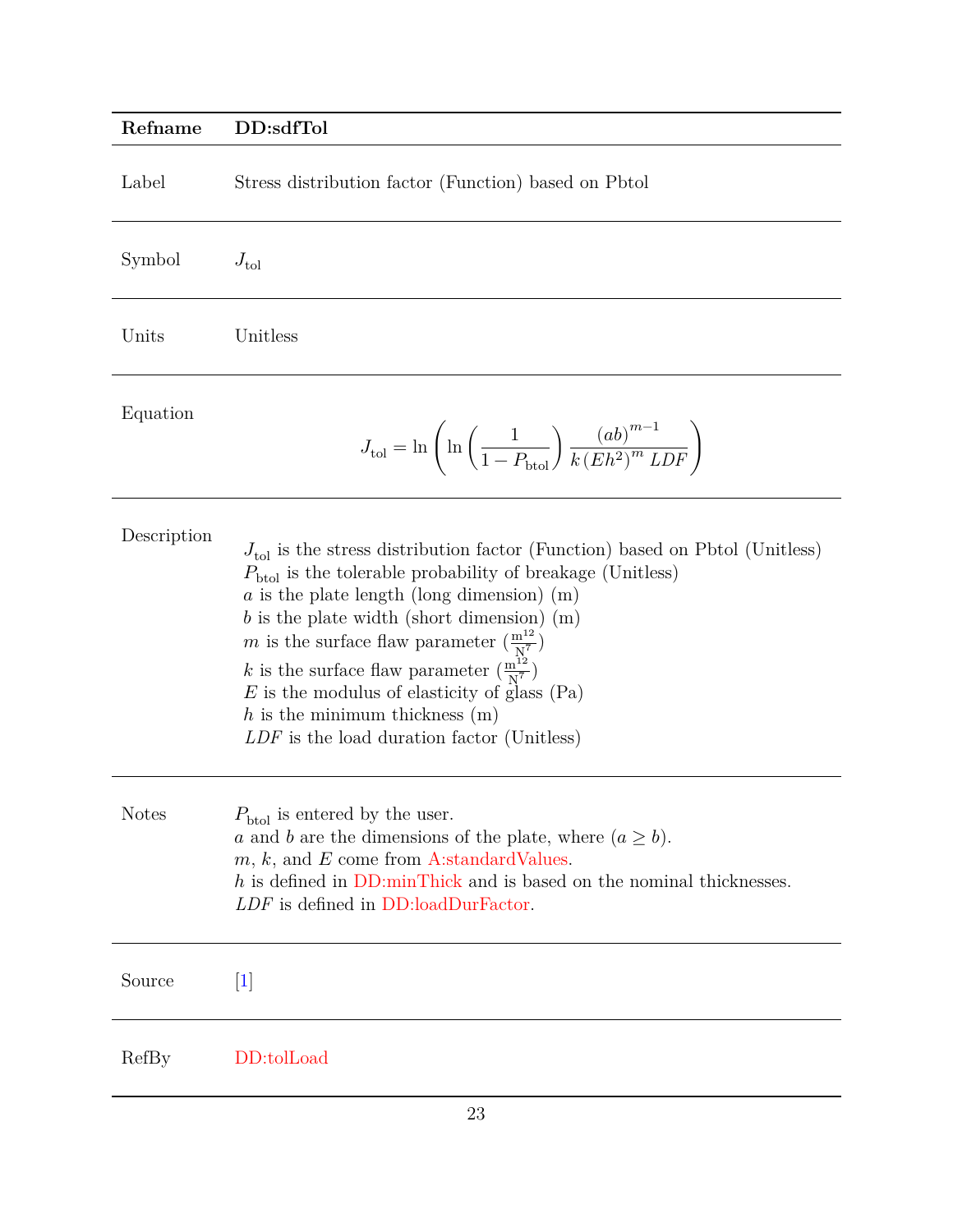<span id="page-23-0"></span>

| Refname     | DD:standOffDist                                                                                                                                                                                                |
|-------------|----------------------------------------------------------------------------------------------------------------------------------------------------------------------------------------------------------------|
| Label       | Stand off distance                                                                                                                                                                                             |
| Symbol      | SD                                                                                                                                                                                                             |
| Units       | m                                                                                                                                                                                                              |
| Equation    | $SD = \sqrt{SD_x^2 + SD_y^2 + SD_z^2}$                                                                                                                                                                         |
| Description | $SD$ is the stand off distance $(m)$<br>$SD_x$ is the stand off distance ( <i>x</i> -component) (m)<br>$SDv$ is the stand off distance (y-component) (m)<br>$SD_z$ is the stand off distance (z-component) (m) |
| Source      | $[1]$                                                                                                                                                                                                          |
| RefBy       | DD:calofDemand                                                                                                                                                                                                 |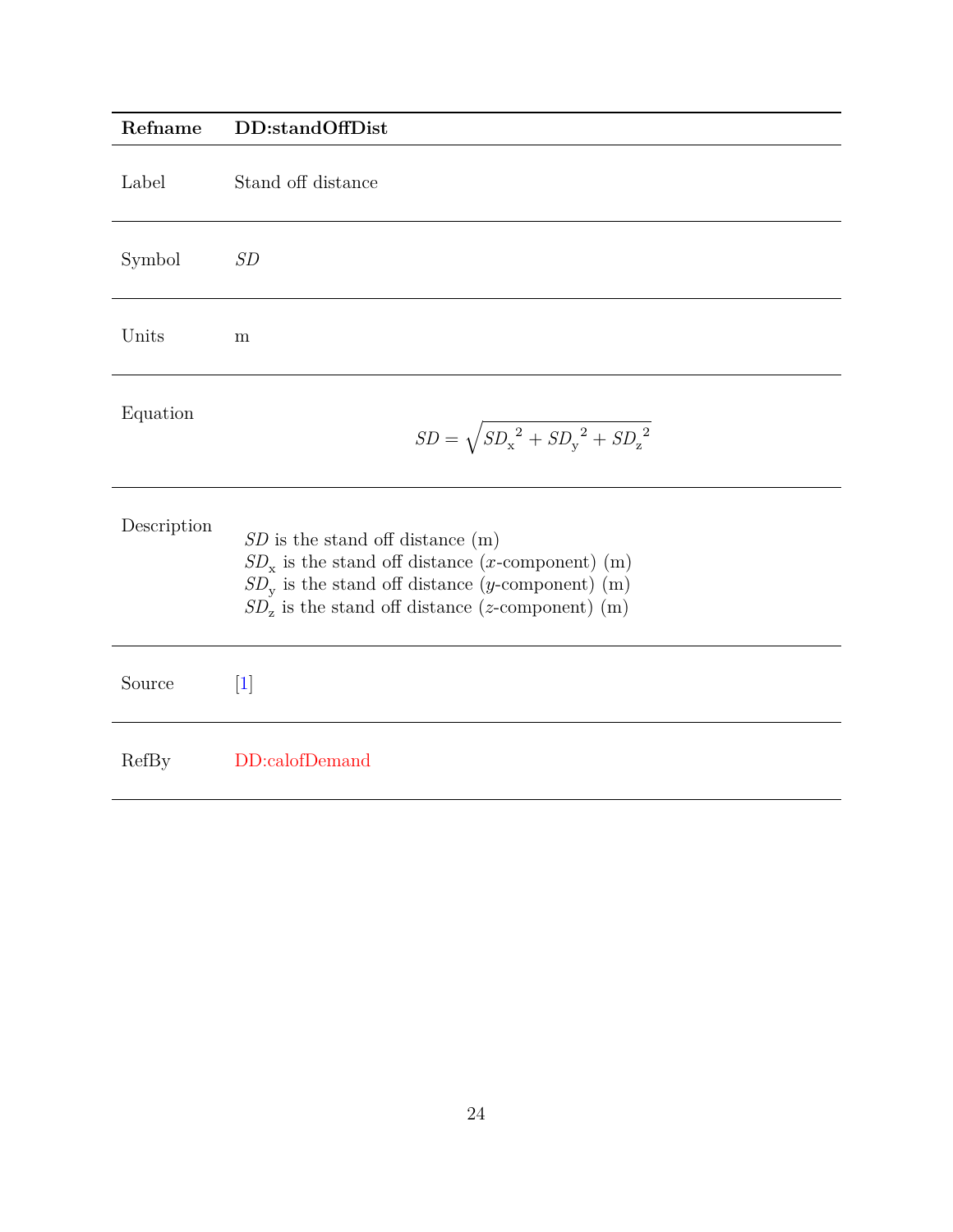<span id="page-24-0"></span>

| Refname      | DD:aspectRatio                                                                                                                      |
|--------------|-------------------------------------------------------------------------------------------------------------------------------------|
| Label        | Aspect ratio                                                                                                                        |
| Symbol       | AR                                                                                                                                  |
| Units        | Unitless                                                                                                                            |
| Equation     | $AR = \frac{a}{b}$                                                                                                                  |
| Description  | $AR$ is the aspect ratio (Unitless)<br>$a$ is the plate length (long dimension) (m)<br>$b$ is the plate width (short dimension) (m) |
| <b>Notes</b> | a and b are the dimensions of the plate, where $(a \ge b)$ .                                                                        |
| Source       | $\vert 1 \vert$                                                                                                                     |
| RefBy        | DD:tolLoad and DD:stressDistFac                                                                                                     |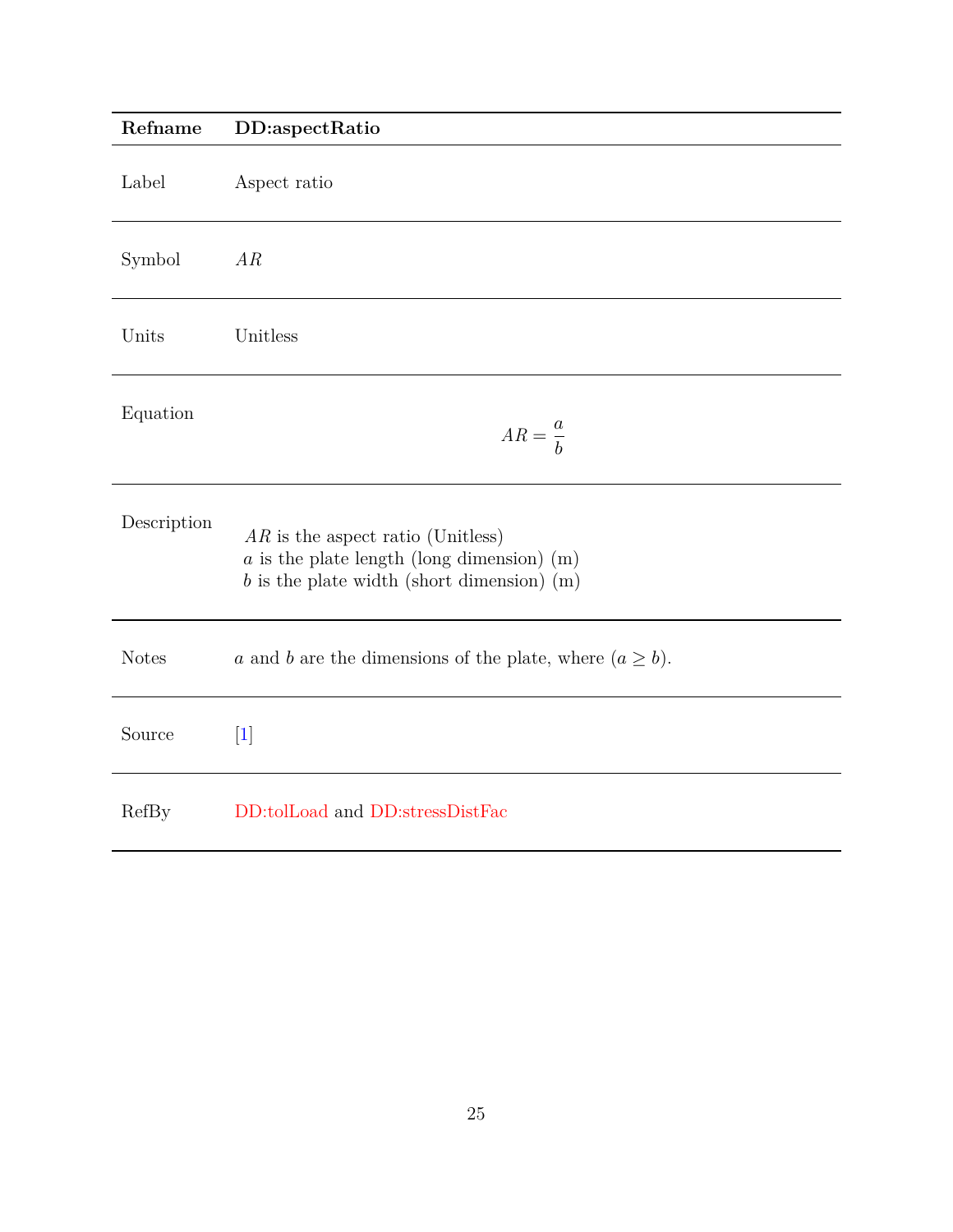## <span id="page-25-0"></span>**Refname DD:eqTNTW**

| Label        | Equivalent TNT charge mass                                                                                                         |
|--------------|------------------------------------------------------------------------------------------------------------------------------------|
| Symbol       | $w_{TNT}$                                                                                                                          |
| Units        | $\mathrm{kg}$                                                                                                                      |
| Equation     | $w_{TNT} = wTNT$                                                                                                                   |
| Description  | $w_{TNT}$ is the equivalent TNT charge mass (kg)<br>$w$ is the charge weight (kg)<br>$TNT$ is the TNT equivalent factor (Unitless) |
| Source       | $\lceil 1 \rceil$                                                                                                                  |
| <b>RefBy</b> | DD:calofDemand                                                                                                                     |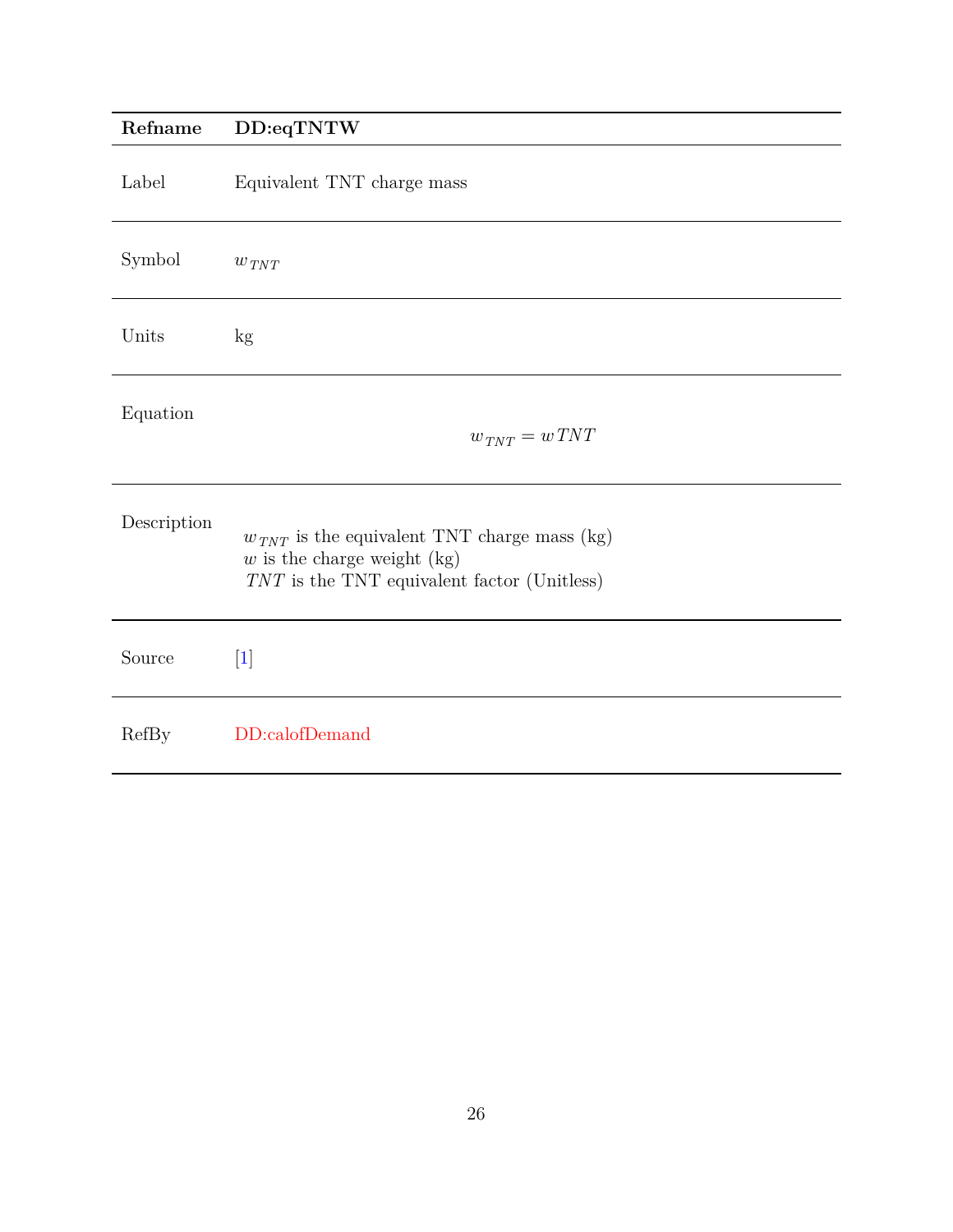<span id="page-26-0"></span>

| Refname      | DD:probOfBreak                                                                                 |
|--------------|------------------------------------------------------------------------------------------------|
| Label        | Probability of breakage                                                                        |
| Symbol       | $P_{\rm b}$                                                                                    |
| Units        | Unitless                                                                                       |
| Equation     | $P_{\rm b} = 1 - e^{-B}$                                                                       |
| Description  | $P_{\rm b}$ is the probability of breakage (Unitless)<br>$B$ is the risk of failure (Unitless) |
| <b>Notes</b> | $B$ is defined in DD:riskFun.                                                                  |
| Source       | $[1]$ and $[4]$                                                                                |
| <b>RefBy</b> | IM:isSafePb                                                                                    |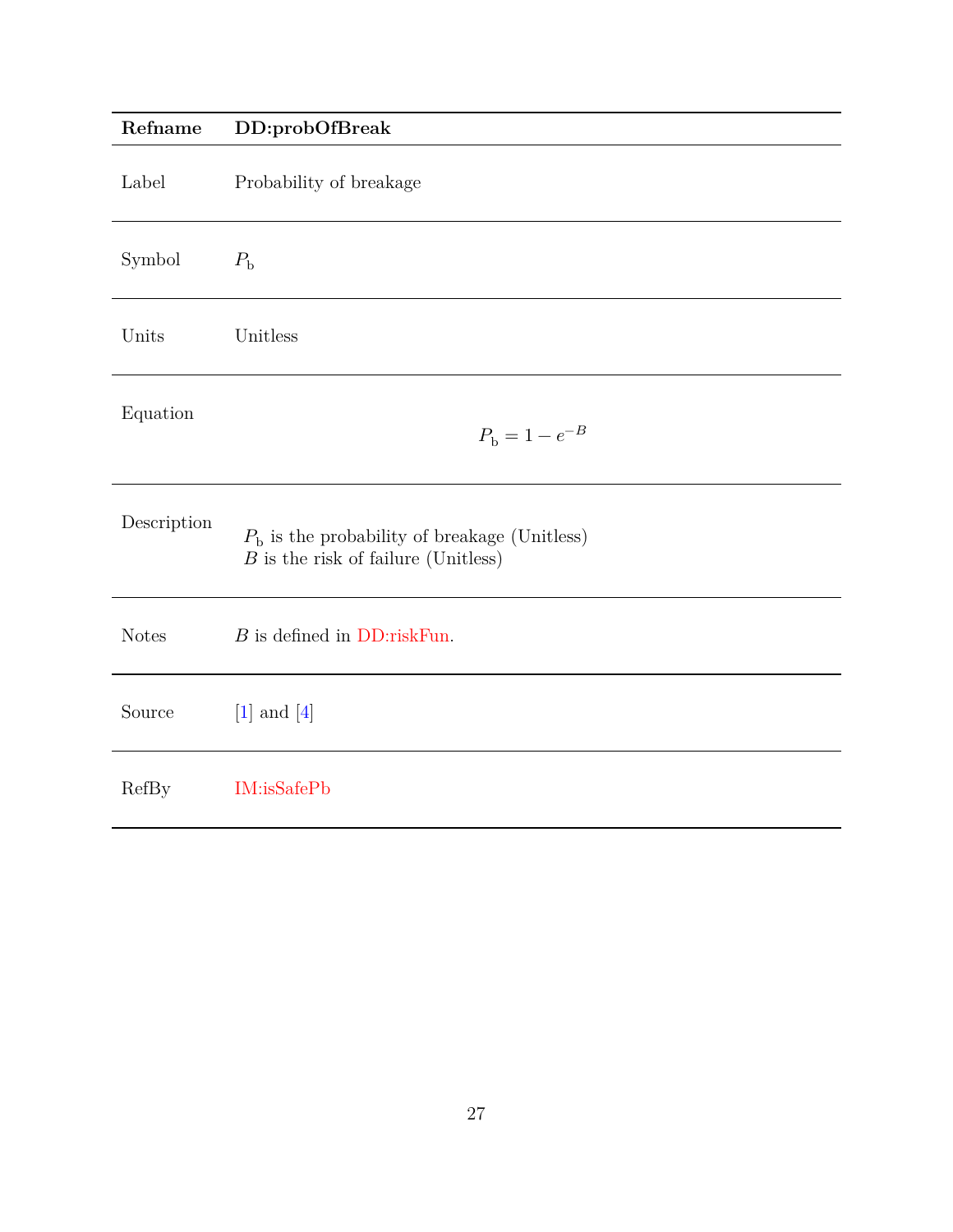<span id="page-27-0"></span>

| Refname      | DD:calofCapacity                                                                                                                                                         |
|--------------|--------------------------------------------------------------------------------------------------------------------------------------------------------------------------|
| Label        | Load resistance                                                                                                                                                          |
| Symbol       | LR                                                                                                                                                                       |
| Units        | Pa                                                                                                                                                                       |
| Equation     | $LR = NFLGTFLSF$                                                                                                                                                         |
| Description  | $LR$ is the load resistance (Pa)<br>$NFL$ is the non-factored load (Pa)<br>$GTF$ is the glass type factor (Unitless)<br>$\emph{LSF}$ is the load share factor (Unitless) |
| <b>Notes</b> | $LR$ is also called capacity.<br>NFL is defined in DD:nFL.<br>$GTF$ is defined in $DD:gTF$ .                                                                             |
| Source       | $[1]$                                                                                                                                                                    |
| RefBy        | IM:isSafeLR                                                                                                                                                              |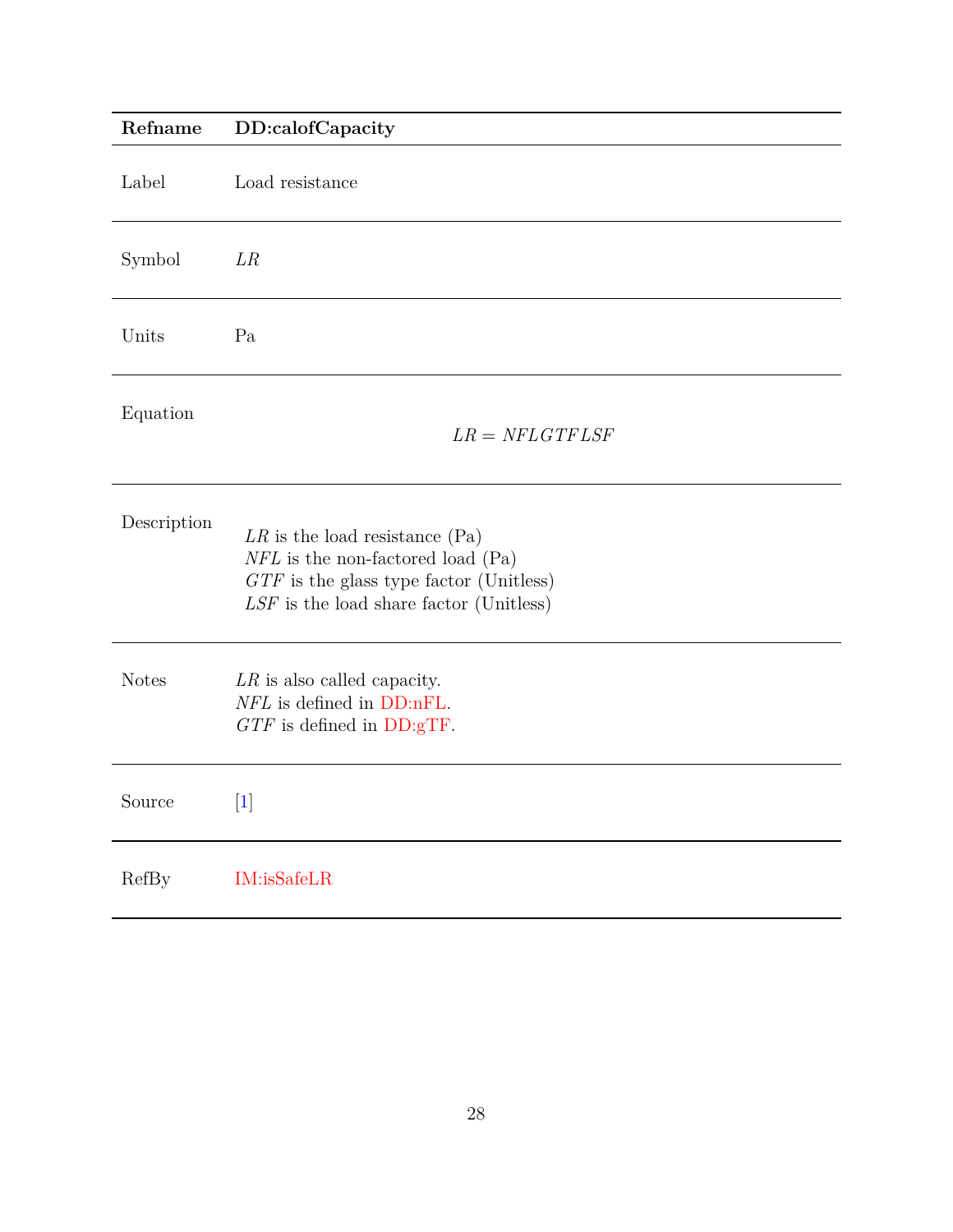<span id="page-28-1"></span>

| Refname      | DD:calofDemand                                                                                                                                                                                                                                                                                   |
|--------------|--------------------------------------------------------------------------------------------------------------------------------------------------------------------------------------------------------------------------------------------------------------------------------------------------|
| Label        | Applied load (demand)                                                                                                                                                                                                                                                                            |
| Symbol       | q                                                                                                                                                                                                                                                                                                |
| Units        | Pa                                                                                                                                                                                                                                                                                               |
| Equation     | $q = interpY("TSD.txt", SD, w_{TNT})$                                                                                                                                                                                                                                                            |
| Description  | q is the applied load (demand) $(Pa)$<br>$\text{interp} Y$ is the interpy (Unitless)<br>$SD$ is the stand off distance $(m)$<br>$w_{TNT}$ is the equivalent TNT charge mass (kg)                                                                                                                 |
| <b>Notes</b> | $q$ , or applied load (demand), is the 3 second duration equivalent pressure<br>obtained from Fig:demandVSsod by interpolation using stand off distance<br>$(SD)$ and $w_{TNT}$ as parameters. $w_{TNT}$ is defined in DD:eqTNTW. SD is<br>the stand off distance as defined in DD:standOffDist. |
| Source       | [1]                                                                                                                                                                                                                                                                                              |
| <b>RefBy</b> | IM:isSafeLR and DD:dimlessLoad                                                                                                                                                                                                                                                                   |

#### <span id="page-28-0"></span>**5.2.5 Instance Models**

This section transforms the problem defined in the [problem description](#page-7-3) into one which is expressed in mathematical terms. It uses concrete symbols defined in the [data definitions](#page-13-1) to replace the abstract symbols in the models identified in [theoretical models](#page-11-0) and [general](#page-13-0)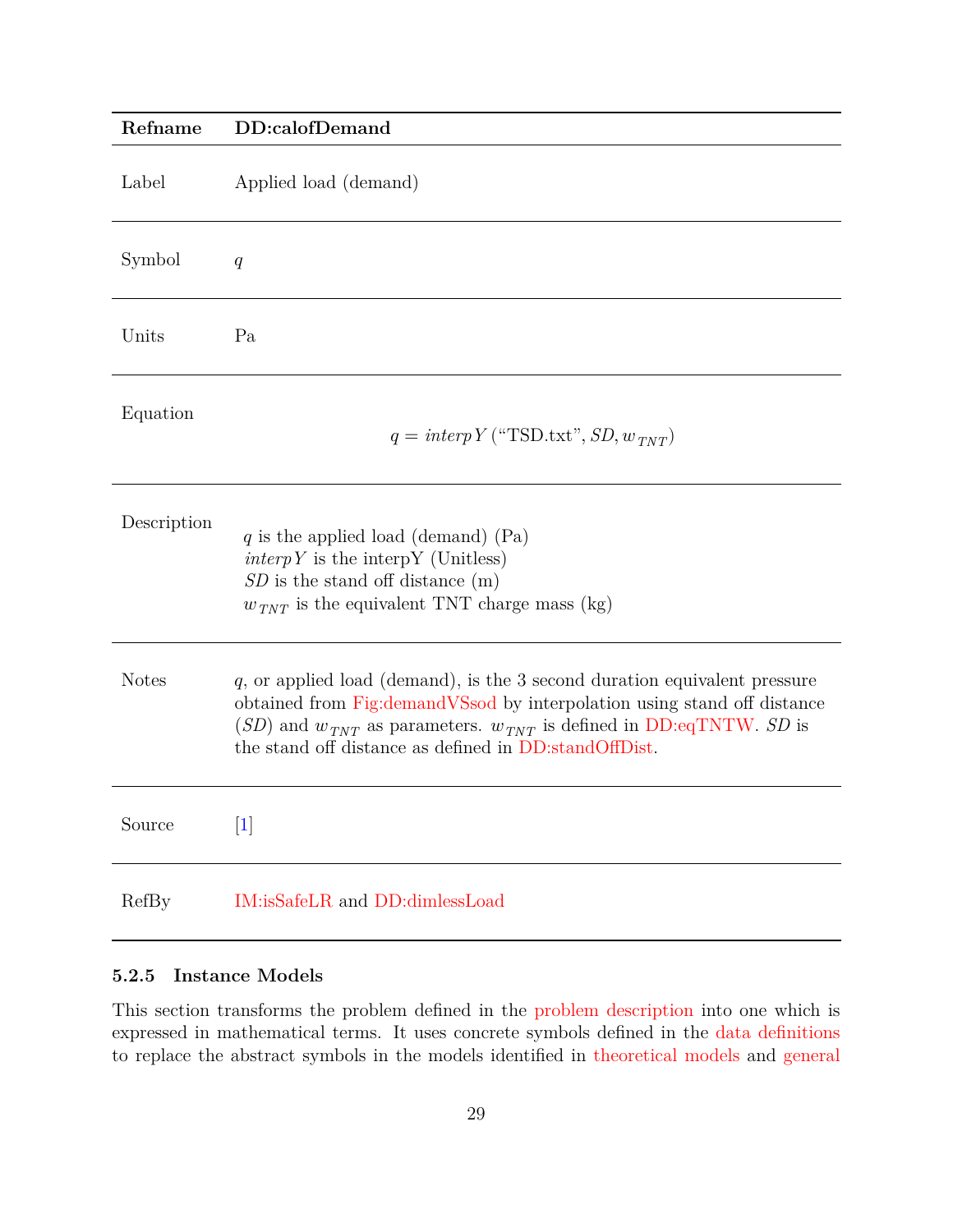[definitions.](#page-13-0)

The goal [GS:Predict-Glass-Withstands-Explosion](#page-9-2) is met by [IM:isSafePb,](#page-30-0) [IM:isSafeLR.](#page-31-0)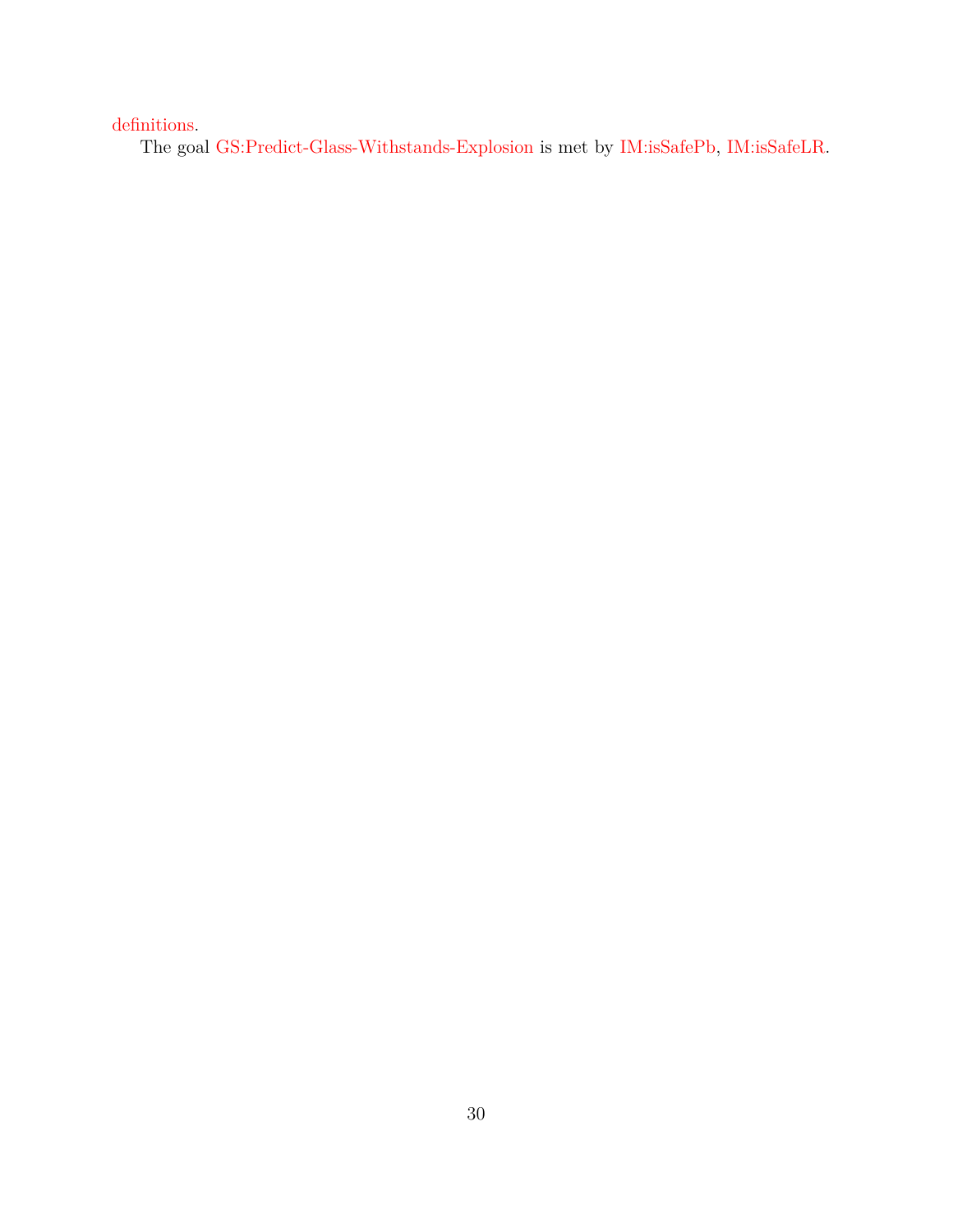<span id="page-30-0"></span>

| Refname               | IM:isSafePb                                                                                                                                                                                                          |
|-----------------------|----------------------------------------------------------------------------------------------------------------------------------------------------------------------------------------------------------------------|
| Label                 | Safety Req-Pb                                                                                                                                                                                                        |
| Input                 | $P_{\rm b}$ , $P_{\rm btol}$                                                                                                                                                                                         |
| Output                | isSafePb                                                                                                                                                                                                             |
| Input<br>Constraints  | $P_{\rm b} > 0$<br>$P_{\text{btol}}>0$                                                                                                                                                                               |
| Output<br>Constraints |                                                                                                                                                                                                                      |
| Equation              | $isSafePb = P_b < P_{bto}$                                                                                                                                                                                           |
| Description           | $isSafePb$ is the probability of glass breakage safety requirement (Unitless)<br>$P_{\rm b}$ is the probability of breakage (Unitless)<br>$P_{\rm{btol}}$ is the tolerable probability of breakage (Unitless)        |
| <b>Notes</b>          | If $isSafePb$ , the glass is considered safe. $isSafePb$ and $isSafePb$ (from<br>IM:isSafeLR) are either both True or both False.<br>$Pb$ is defined in DD:probOfBreak.<br>$P_{\text{btol}}$ is entered by the user. |
| Source                | $[1]$                                                                                                                                                                                                                |
| RefBy                 | IM:isSafeLR<br>31                                                                                                                                                                                                    |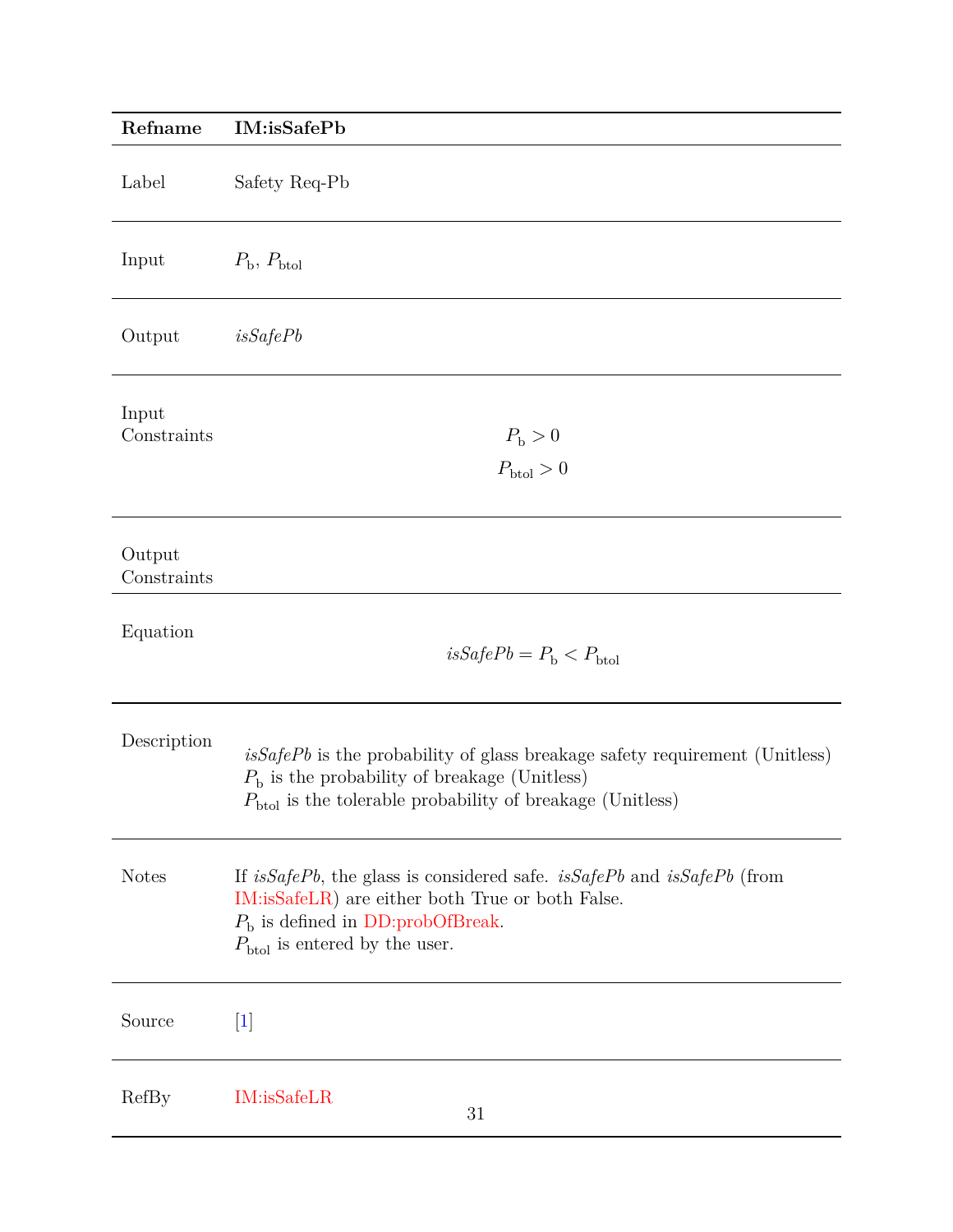<span id="page-31-0"></span>

| Refname               | IM:isSafeLR                                                                                                                                                                                                                                                                              |
|-----------------------|------------------------------------------------------------------------------------------------------------------------------------------------------------------------------------------------------------------------------------------------------------------------------------------|
| Label                 | Safety Req-LR                                                                                                                                                                                                                                                                            |
| Input                 | LR, q                                                                                                                                                                                                                                                                                    |
| Output                | isSafeLR                                                                                                                                                                                                                                                                                 |
| Input<br>Constraints  | LR > 0<br>q>0                                                                                                                                                                                                                                                                            |
| Output<br>Constraints |                                                                                                                                                                                                                                                                                          |
| Equation              | $isSafeLR = LR > q$                                                                                                                                                                                                                                                                      |
| Description           | $isSafeLR$ is the 3 second load equivalent resistance safety requirement<br>(Unitless)<br>$LR$ is the load resistance (Pa)<br>$q$ is the applied load (demand) (Pa)                                                                                                                      |
| <b>Notes</b>          | If is SafeLR, the glass is considered safe. is SafePb (from IM: is SafePb) and<br>$isSafeLR$ are either both True or both False.<br>$LR$ is defined in DD:calofCapacity and is also called capacity.<br>$q$ is the 3 second duration equivalent pressure, as given in<br>DD:calofDemand. |
| Source                | $[1]$                                                                                                                                                                                                                                                                                    |
| RefBy                 | 32<br>IM:isSafePb                                                                                                                                                                                                                                                                        |
|                       |                                                                                                                                                                                                                                                                                          |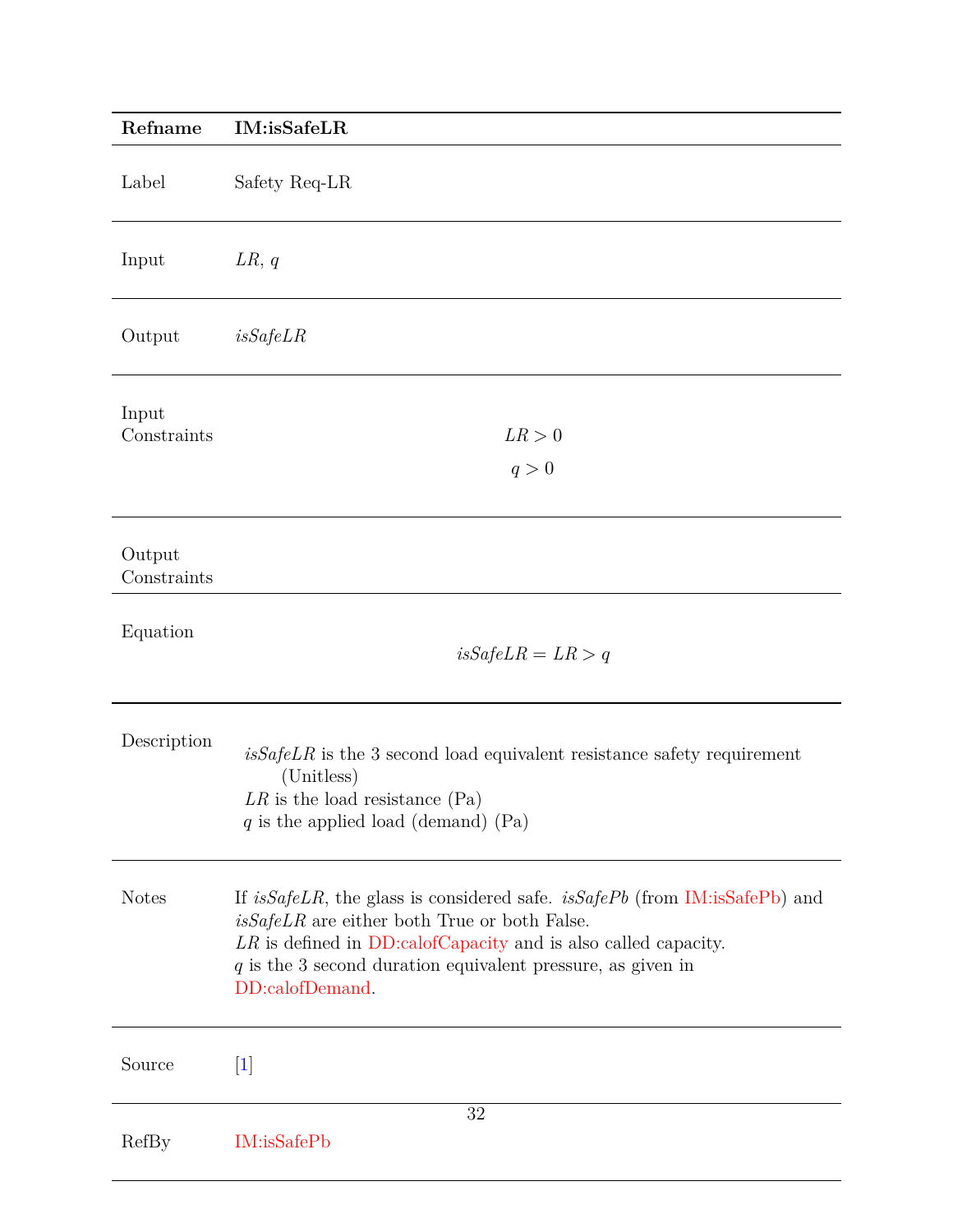#### <span id="page-32-0"></span>**5.2.6 Data Constraints**

The [Data Constraints Table](#page-32-3) shows the data constraints on the input variables. The column for physical constraints gives the physical limitations on the range of values that can be taken by the variable. The uncertainty column provides an estimate of the confidence with which the physical quantities can be measured. This information would be part of the input if one were performing an uncertainty quantification exercise. The constraints are conservative, to give the user of the model the flexibility to experiment with unusual situations. The column of typical values is intended to provide a feel for a common scenario. The [auxiliary constants](#page-39-0) give the values of the specification parameters used in the [Data Constraints Table.](#page-32-3)

<span id="page-32-3"></span>

| Var               |                                 | Physical Constraints Software Constraints Typical Value Uncert. |                 |         |
|-------------------|---------------------------------|-----------------------------------------------------------------|-----------------|---------|
| $\alpha$          | $a > 0 \wedge a \geq b$         | $d_{\min} \leq a \leq d_{\max}$                                 | $1.5 \text{ m}$ | $10\%$  |
| AR                | AR > 1                          | $AR \leq AR_{\text{max}}$                                       | 1.5             | $10\%$  |
| $\boldsymbol{b}$  | $0 < b \leq a$                  | $d_{\min} \leq b \leq d_{\max}$                                 | $1.2 \text{ m}$ | $10\%$  |
| $P_{\text{btol}}$ | $0 \leq P_{\text{btol}} \leq 1$ |                                                                 | 0.008           | $0.1\%$ |
| SD                | SD > 0                          | $SD_{\min} \leq SD \leq SD_{\max}$                              | $45 \text{ m}$  | 10%     |
| <i>TNT</i>        | TNT > 0                         |                                                                 |                 | $10\%$  |
| $\overline{u}$    | w>0                             | $w_{\min} \leq w \leq w_{\max}$                                 | $42 \text{ kg}$ | $10\%$  |

Table 4: Input Data Constraints

#### <span id="page-32-1"></span>**5.2.7 Properties of a Correct Solution**

<span id="page-32-4"></span>The [Data Constraints Table](#page-32-4) shows the data constraints on the output variables. The column for physical constraints gives the physical limitations on the range of values that can be taken by the variable.

| Var Physical Constraints                                     |
|--------------------------------------------------------------|
| $0 \leq P_{\rm b} \leq 1$<br>$J_{\min} \leq J \leq J_{\max}$ |

Table 5: Output Data Constraints

### <span id="page-32-2"></span>**6 Requirements**

This section provides the functional requirements, the tasks and behaviours that the software is expected to complete, and the non-functional requirements, the qualities that the software is expected to exhibit.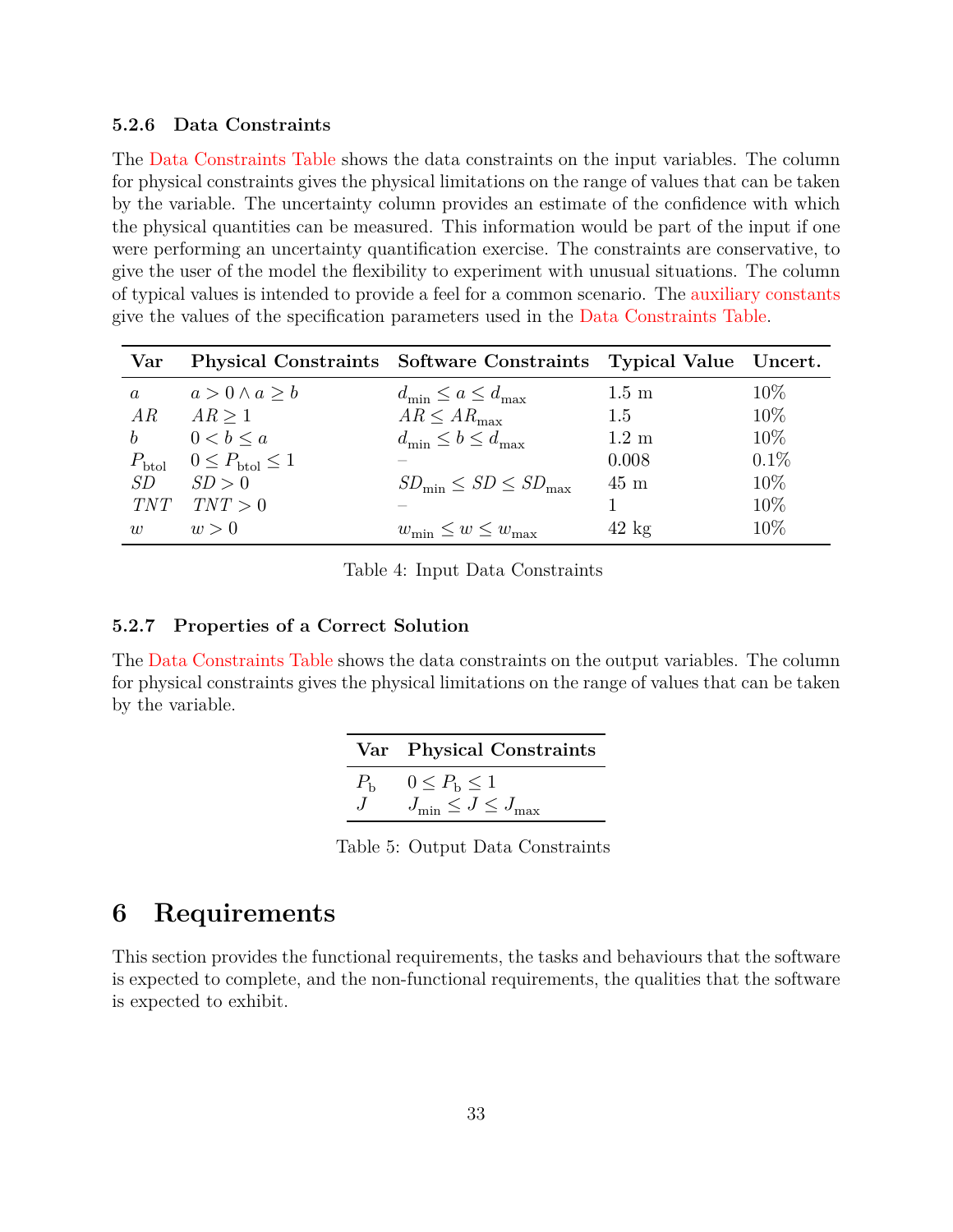#### <span id="page-33-0"></span>**6.1 Functional Requirements**

<span id="page-33-5"></span><span id="page-33-4"></span>This section provides the functional requirements, the tasks and behaviours that the software is expected to complete.

- Input-Values: Input the values from [Tab:ReqInputs,](#page-33-2) which define the glass dimensions, type of glass, tolerable probability of failure, and the characteristics of the blast.
- wing-Assumptions: The system shall set the known values as described in the table for [Required Assign](#page-33-3)[ments.](#page-33-3)
- <span id="page-33-7"></span>Data\_Constraints: The system shall check the entered input values to ensure that they do not exceed the [data constraints.](#page-32-0) If any of the input values are out of bounds, an error message is displayed and the calculations stop.
- <span id="page-33-8"></span>and-Known-Values: Output the input values from [FR:Input-Values](#page-33-4) and the known values from [FR:System-](#page-33-5)[Set-Values-Following-Assumptions.](#page-33-5)
- <span id="page-33-1"></span>Check-Glass-Safety: If *isSafePb* ∧ *isSafeLR* (from [TM:isSafeProb](#page-12-0) and [TM:isSafeLoad\)](#page-13-2), output the message "For the given input parameters, the glass is considered safe." If the condition is false, then output the message "For the given input parameters, the glass is NOT considered safe."

| Output-Values: Output the values from the table for Required Outputs. |  |  |  |
|-----------------------------------------------------------------------|--|--|--|
|                                                                       |  |  |  |

<span id="page-33-6"></span><span id="page-33-2"></span>

|                   | Symbol Description                                                          | Units |
|-------------------|-----------------------------------------------------------------------------|-------|
| $\boldsymbol{a}$  | Plate length (long dimension)                                               | m     |
| $\boldsymbol{b}$  | Plate width (short dimension)                                               | m     |
| $\mathfrak{g}$    | Glass type                                                                  |       |
| $P_{\text{btol}}$ | Tolerable probability of breakage                                           |       |
| $SD_{\rm x}$      | Stand off distance $(x$ -component)                                         | m     |
| $SD_{\rm v}$      | Stand off distance $(y$ -component)                                         | m     |
| $SD_{z}$          | Stand off distance $(z$ -component)                                         | m     |
| t.                | Nominal thickness                                                           | mm    |
|                   | $t \in \{2.5, 2.7, 3.0, 4.0, 5.0, 6.0, 8.0, 10.0, 12.0, 16.0, 19.0, 22.0\}$ |       |
| <i>TNT</i>        | TNT equivalent factor                                                       |       |
| w                 | Charge weight                                                               | kg    |

<span id="page-33-3"></span>Table 6: Required Inputs following [FR:Input-Values](#page-33-4)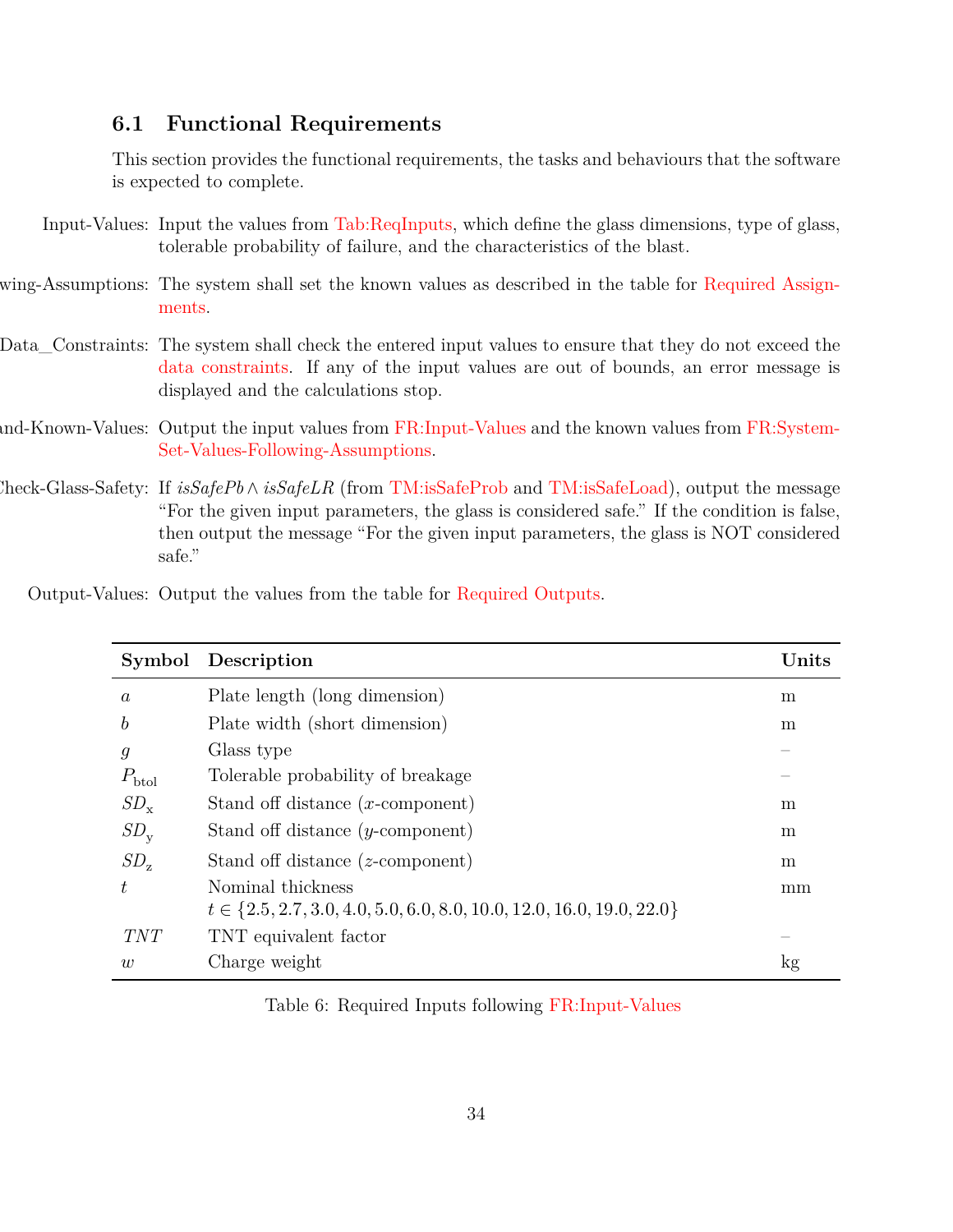|             | Symbol Description             | Source           | Units                |
|-------------|--------------------------------|------------------|----------------------|
| AR          | Aspect ratio                   | DD:aspectRatio   |                      |
| E           | Modulus of elasticity of glass | A:standardValues | Pa                   |
| GTF         | Glass type factor              | DD:gTF           |                      |
| $\hbar$     | Minimum thickness              | DD:minThick      | m                    |
| k           | Surface flaw parameter         | A:standardValues | $\frac{m^{12}}{N^7}$ |
| LDF         | Load duration factor           | DD:loadDurFactor |                      |
| LSF         | Load share factor              | A:glassLite      |                      |
| m           | Surface flaw parameter         | A:standardValues | $\frac{m^{12}}{N^7}$ |
| SD          | Stand off distance             | DD:standOffDist  | m                    |
| $t_{\rm d}$ | Duration of load               | A:standardValues | S                    |

Table 7: Required Assignments following [FR:System-Set-Values-Following-Assumptions](#page-33-5)

<span id="page-34-1"></span>

| Symbol           | Description                                    | <b>Source</b>    | Units |
|------------------|------------------------------------------------|------------------|-------|
| AR               | Aspect ratio                                   | DD:aspectRatio   |       |
| $\boldsymbol{B}$ | Risk of failure                                | DD:riskFun       |       |
| GTF              | Glass type factor                              | DD:gTF           |       |
| $\hbar$          | Minimum thickness                              | DD:minThick      | m     |
| isSafeLR         | Safety Req-LR                                  | IM:isSafeLR      |       |
| isSafePb         | Safety Req-Pb                                  | IM: isSafePb     |       |
| J                | Stress distribution factor (Function)          | DD:stressDistFac |       |
| $J_{\text{tol}}$ | Stress distribution factor (Function) based on | DD:sdfTol        |       |
|                  | Pbtol                                          |                  |       |
| <b>NFL</b>       | Non-factored load                              | DD:nFL           | Pa    |
| $\hat{q}$        | Dimensionless load                             | DD:dimlessLoad   |       |
| $q_{\text{tol}}$ | Tolerable load                                 | DD:tolLoad       |       |

Table 8: Required Outputs following [FR:Output-Values](#page-33-6)

### <span id="page-34-0"></span>**6.2 Non-Functional Requirements**

<span id="page-34-2"></span>This section provides the non-functional requirements, the qualities that the software is expected to exhibit.

Correct: The outputs of the code have the properties described in [Sec:Properties of a Correct](#page-32-1) [Solution.](#page-32-1)

<span id="page-34-3"></span>Verifiable: The code is tested with complete verification and validation plan.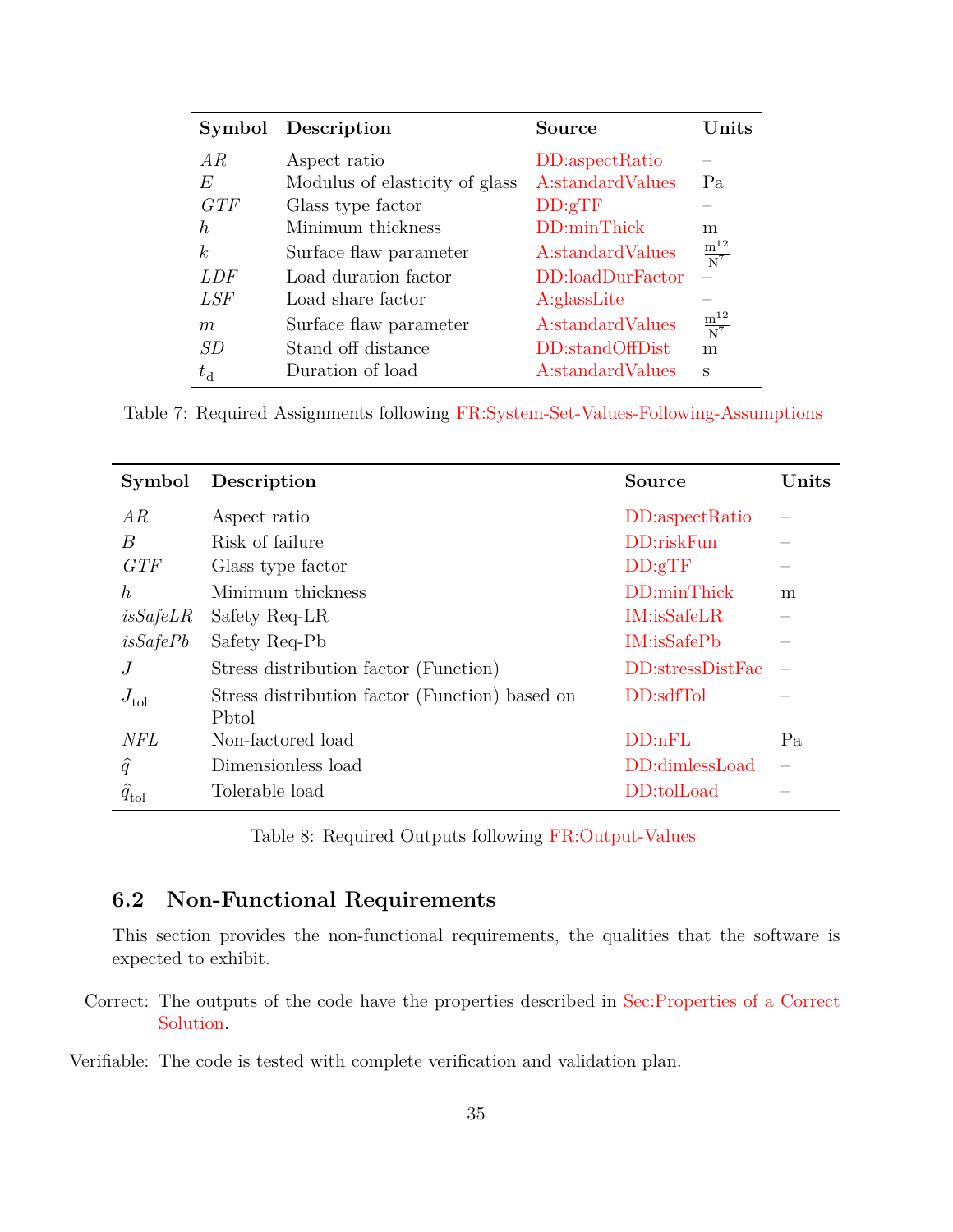Understandable: The code is modularized with complete module guide and module interface specification.

<span id="page-35-10"></span><span id="page-35-9"></span><span id="page-35-8"></span>Reusable: The code is modularized.

Maintainable: The traceability between requirements, assumptions, theoretical models, general definitions, data definitions, instance models, likely changes, unlikely changes, and modules is completely recorded in traceability matrices in the SRS and module guide.

<span id="page-35-11"></span>Portable: The code is able to be run in different environments.

### <span id="page-35-0"></span>**7 Likely Changes**

<span id="page-35-4"></span><span id="page-35-3"></span>This section lists the likely changes to be made to the software.

- nternal-Blask-Risk: [A:explainScenario](#page-10-3) The system currently only calculates for external blast risk. In the future, calculations can be added for the internal blast risk.
- le-Values-of-m,k,E: [A:standardValues,](#page-11-2) [A:ldfConstant](#page-11-1) Currently, the values for  $m, k$ , and  $E$  are assumed to be the same for all glass. In the future, these values can be changed to variable inputs.
- <span id="page-35-5"></span>e-than-Single-Lite: [A:glassLite](#page-11-3) - The software may be changed to accommodate more than a single lite.
- <span id="page-35-6"></span>indary-Conditions: [A:boundaryConditions](#page-11-4) - The software may be changed to accommodate more boundary conditions than 4-sided support.
- han-Flexure-Glass: [A:responseType](#page-11-5) The software may be changed to consider more than just flexure of the glass.

### <span id="page-35-7"></span><span id="page-35-1"></span>**8 Unlikely Changes**

<span id="page-35-12"></span><span id="page-35-2"></span>This section lists the unlikely changes to be made to the software.

- of-Certain-Degree: The goal of the system is to predict whether the glass slab under consideration can withstand an explosion of a certain degree.
- late-Altered-Glass: [A:glassCondition](#page-10-4) requires that the glass is not altered in any way. Therefore, this cannot be used on altered glass.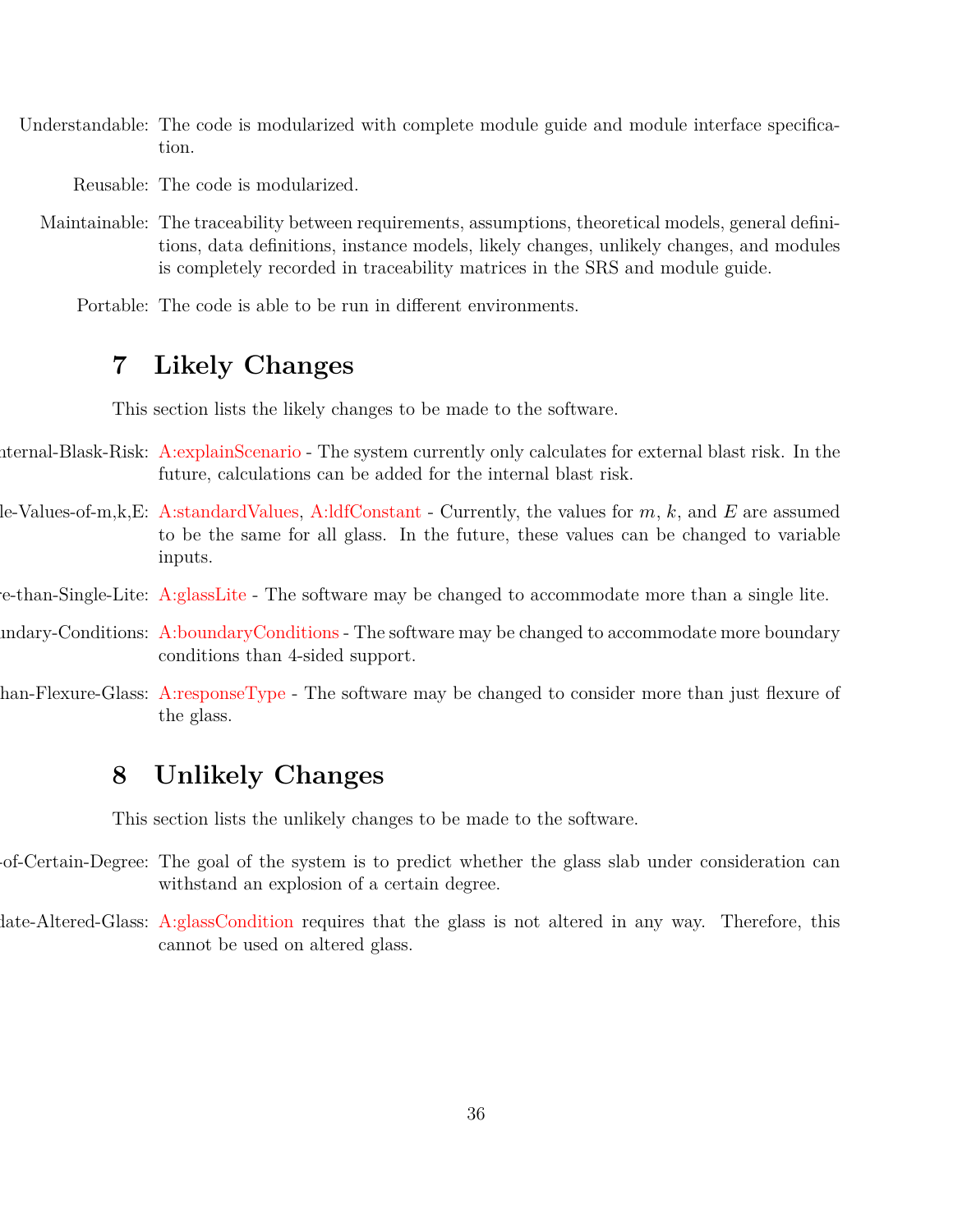### <span id="page-36-0"></span>**9 Traceability Matrices and Graphs**

The purpose of the traceability matrices is to provide easy references on what has to be additionally modified if a certain component is changed. Every time a component is changed, the items in the column of that component that are marked with an "X" should be modified as well. [Tab:TraceMatAvsA](#page-36-1) shows the dependencies of assumptions on the assumptions. [Tab:TraceMatAvsAll](#page-36-2) shows the dependencies of data definitions, theoretical models, general definitions, instance models, requirements, likely changes, and unlikely changes on the assumptions. [Tab:TraceMatRefvsRef](#page-37-0) shows the dependencies of data definitions, theoretical models, general definitions, and instance models with each other. [Tab:TraceMatAllvsR](#page-38-0) shows the dependencies of requirements, goal statements on the data definitions, theoretical models, general definitions, and instance models.

<span id="page-36-2"></span><span id="page-36-1"></span>

|                                                                                                                                                                                                                            |             | A:glassType A:glassCondition A:explainScenario A:standardValu |                 |
|----------------------------------------------------------------------------------------------------------------------------------------------------------------------------------------------------------------------------|-------------|---------------------------------------------------------------|-----------------|
| A:glassType<br>A:glassCondition<br>A:explainScenario<br>$\label{thm:standard} A\text{:standardValues}$<br>A:glassLite<br>A:boundaryConditions                                                                              |             |                                                               |                 |
| A:responseType<br>A:ldfConstant                                                                                                                                                                                            |             |                                                               | $\mathbf X$     |
|                                                                                                                                                                                                                            | Assumptions | Table 9: Traceability Matrix Showing the Connection           |                 |
|                                                                                                                                                                                                                            |             | A:glassType A:glassCondition                                  | A:explainScenar |
| DD:riskFun<br>DD:minThick<br>DD:loadDurFactor<br>DD:stressDistFac<br>DD:nFL<br>DD:gTF<br>DD:dimlessLoad<br>DD:tolLoad<br>DD:sdfTol<br>DD:standOffDist<br>DD:aspectRatio<br>DD:eqTNTW<br>DD:probOfBreak<br>DD:calofCapacity |             |                                                               |                 |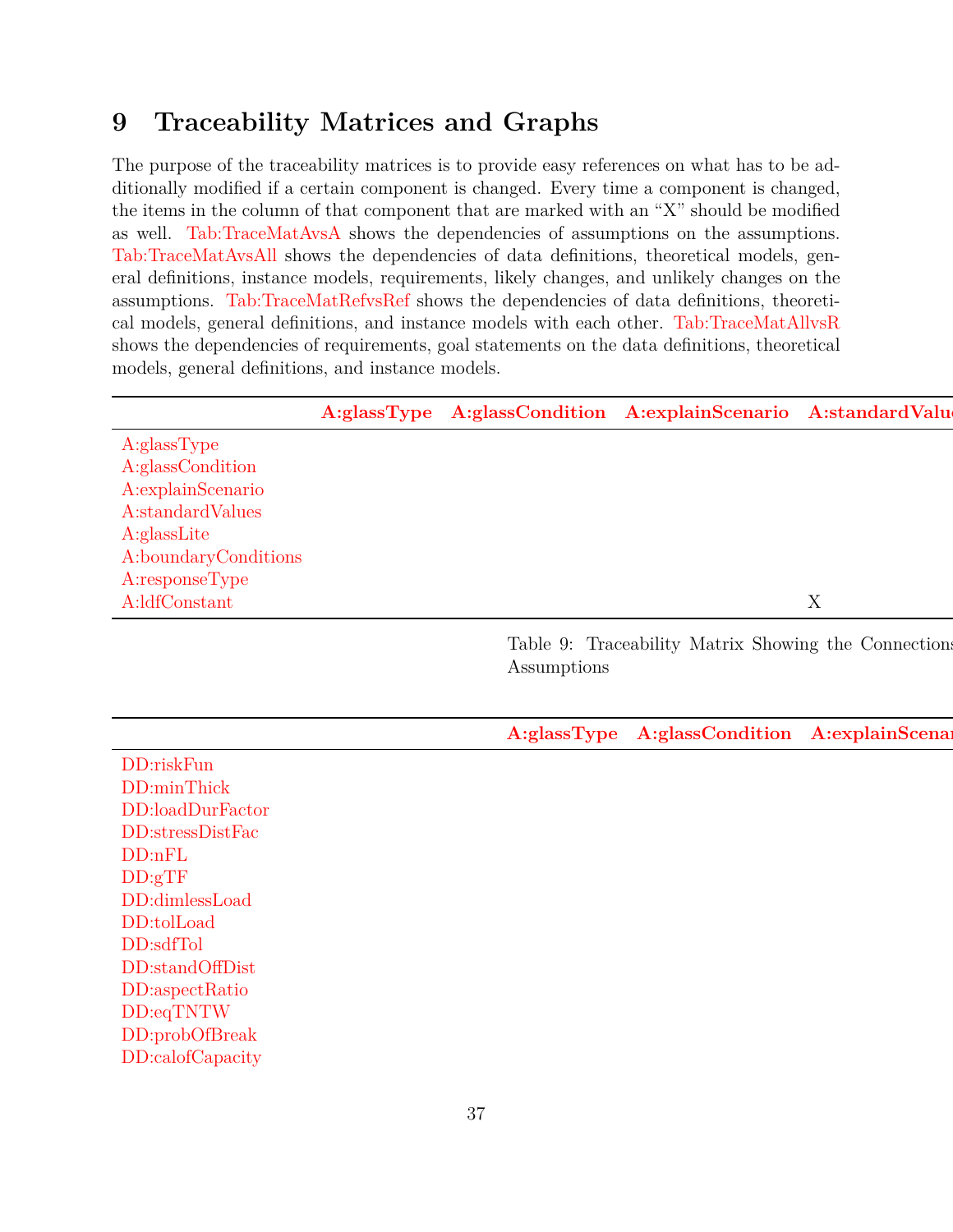**[A:glassType](#page-10-5) [A:glassCondition](#page-10-4) A:explainScena** 

| DD:calofDemand                             |   |   |
|--------------------------------------------|---|---|
| TM:isSafeProb                              |   |   |
| TM:isSafeLoad                              |   |   |
| IM:isSafePb                                |   |   |
| IM:isSafeLR                                |   |   |
| FR:Input-Values                            |   |   |
| FR:System-Set-Values-Following-Assumptions |   |   |
| FR:Check-Input-with-Data_Constraints       |   |   |
| FR:Output-Values-and-Known-Values          |   |   |
| FR:Check-Glass-Safety                      |   |   |
| FR:Output-Values                           |   |   |
| NFR:Correct                                |   |   |
| NFR: Verifiable                            |   |   |
| NFR:Understandable                         |   |   |
| NFR:Reusable                               |   |   |
| NFR:Maintainable                           |   |   |
| NFR:Portable                               |   |   |
| LC:Calculate-Internal-Blask-Risk           |   | X |
| LC:Variable-Values-of-m,k,E                |   |   |
| LC:Accomodate-More-than-Single-Lite        |   |   |
| LC:Accomodate-More-Boundary-Conditions     |   |   |
| LC:Consider-More-than-Flexure-Glass        |   |   |
| UC:Predict-Withstanding-of-Certain-Degree  |   |   |
| UC:Accommodate-Altered-Glass               | X |   |

Table 10: Traceability Matrix Showing the  $\,$ Items

<span id="page-37-0"></span>

|                                                                                            |  | DD:riskFun DD:minThick DD:loadDurFactor DD:stressDistFac DD |  |
|--------------------------------------------------------------------------------------------|--|-------------------------------------------------------------|--|
| DD:riskFun                                                                                 |  |                                                             |  |
| DD:minThick                                                                                |  |                                                             |  |
| DD:loadDurFactor                                                                           |  |                                                             |  |
| DD:stressDistFac                                                                           |  |                                                             |  |
| DD:nFL                                                                                     |  |                                                             |  |
|                                                                                            |  |                                                             |  |
| $\begin{array}{ll} \text{DD:}\text{gTF}\\ \text{DD:}\text{dimless}\text{Load} \end{array}$ |  |                                                             |  |
| DD:tolLoad                                                                                 |  |                                                             |  |
| DD:sdfTol                                                                                  |  |                                                             |  |
| DD:standOffDist                                                                            |  |                                                             |  |
| DD:aspectRatio                                                                             |  |                                                             |  |
|                                                                                            |  |                                                             |  |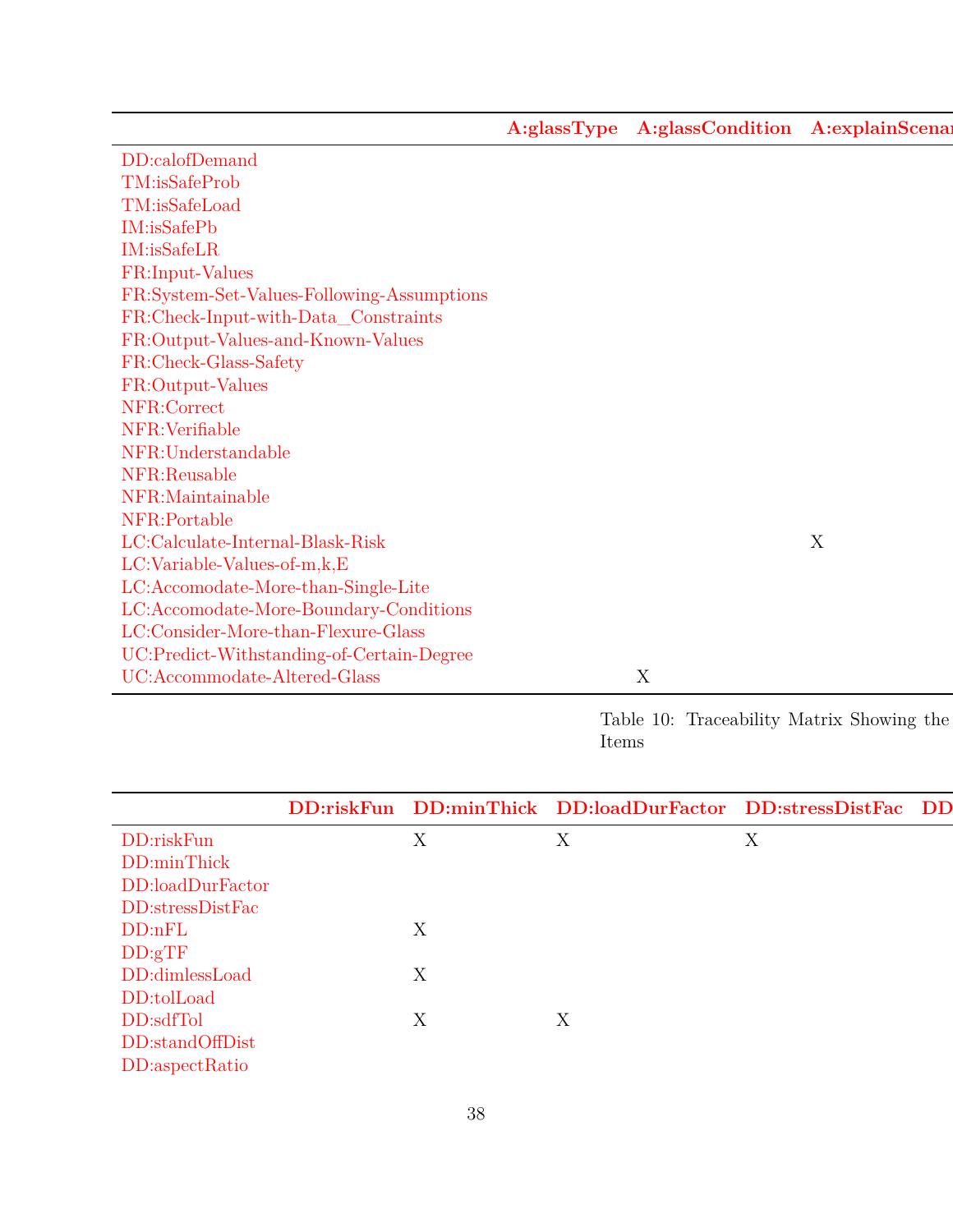|                           | DD:riskFun DD:minThick DD:loadDurFactor DD:stressDistFac DD |  |  |
|---------------------------|-------------------------------------------------------------|--|--|
| DD:eqTNTW                 |                                                             |  |  |
| $DD:probOfBreak \qquad X$ |                                                             |  |  |
| DD:calofCapacity          |                                                             |  |  |
| DD:calofDemand            |                                                             |  |  |
| TM:isSafeProb             |                                                             |  |  |
| TM:isSafeLoad             |                                                             |  |  |
| IM: isSafePb              |                                                             |  |  |
| $IM:$ isSafeLR            |                                                             |  |  |

[DD:riskFun](#page-14-0) [DD:minThick](#page-15-0) [DD:loadDurFactor](#page-16-0)

<span id="page-38-0"></span>[GS:Predict-Glass-Withstands-Explosion](#page-9-2) [FR:Input-Values](#page-33-4) [FR:System-Set-Values-Following-Assumptions](#page-33-5) [FR:Check-Input-with-Data\\_Constraints](#page-33-7) [FR:Output-Values-and-Known-Values](#page-33-8) X X [FR:Check-Glass-Safety](#page-33-1) [FR:Output-Values](#page-33-6) [NFR:Correct](#page-34-2) [NFR:Verifiable](#page-34-3) [NFR:Understandable](#page-35-8) [NFR:Reusable](#page-35-9) [NFR:Maintainable](#page-35-10) [NFR:Portable](#page-35-11)

The purpose of the traceability graphs is also to provide easy references on what has to be additionally modified if a certain component is changed. The arrows in the graphs represent dependencies. The component at the tail of an arrow is depended on by the component at the head of that arrow. Therefore, if a component is changed, the components that it points to should also be changed. [Fig:TraceGraphAvsA](#page-39-1) shows the dependencies of assumptions on the assumptions. [Fig:TraceGraphAvsAll](#page-39-2) shows the dependencies of data definitions, theoretical models, general definitions, instance models, requirements, likely changes, and unlikely changes on the assumptions. [Fig:TraceGraphRefvsRef](#page-39-3) shows the dependencies of data definitions, theoretical models, general definitions, and instance models with each other. [Fig:TraceGraphAllvsR](#page-41-2) shows the dependencies of requirements, goal statements on the data definitions, theoretical models, general definitions, and instance models. [Fig:Trace-](#page-41-3)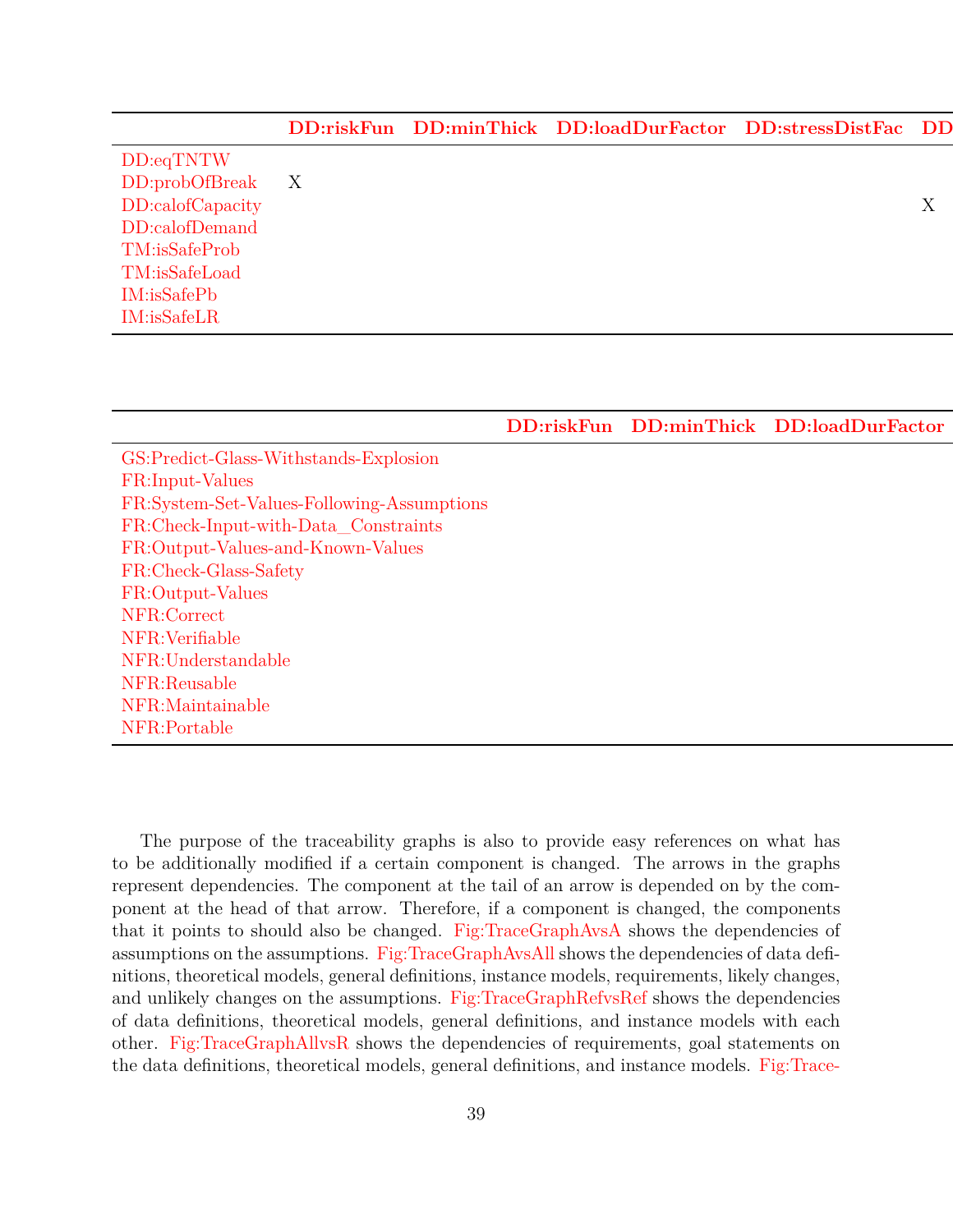<span id="page-39-1"></span>

| A:assumpLDFC<br>A:assumpSV<br>⊢ | A:assumpGT      | A:assumpGC | A:assumpES | A:assumpGL | A:assumpBC | A:assumpRT |
|---------------------------------|-----------------|------------|------------|------------|------------|------------|
|                                 | $\mathbf{\tau}$ | ີ          |            |            |            |            |

Figure 3: TraceGraphAvsA

Figure 4: TraceGraphAvsAll

Good Lands Lands Land Lands Lands Lands Lands Lands Lands Lands Lands Lands Lands Lands Lands Lands Lands Lands Lands Lands Lands Lands Lands Lands Lands Lands Lands Lands Lands Lands Lands Lands Lands Lands Lands Lands La

[GraphAllvsAll](#page-41-3) shows the dependencies of dependencies of assumptions, models, definitions, requirements, goals, and changes with each other.

For convenience, the following graphs can be found at the links below:

• [TraceGraphAvsA](../../../../traceygraphs/glassbr/avsa.svg)

<span id="page-39-2"></span><u>A:assump</u>

- [TraceGraphAvsAll](../../../../traceygraphs/glassbr/avsall.svg)
- [TraceGraphRefvsRef](../../../../traceygraphs/glassbr/refvsref.svg)

A:assumpGC A:assumpGT A:assumpG

- [TraceGraphAllvsR](../../../../traceygraphs/glassbr/allvsr.svg)
- [TraceGraphAllvsAll](../../../../traceygraphs/glassbr/allvsall.svg)

## <span id="page-39-0"></span>**10 Values of Auxiliary Constants**

This section contains the standard values that are used for calculations in GlassBR.

|                   | Symbol Description                                            | Value             | Unit |
|-------------------|---------------------------------------------------------------|-------------------|------|
| $AR_{\text{max}}$ | maximum aspect ratio                                          | 5                 |      |
| $d_{\max}$        | maximum value for one of the dimensions of the glass<br>plate | 5                 | m    |
| $d_{\min}$        | minimum value for one of the dimensions of the glass<br>plate | 0.1               | m    |
| E                 | modulus of elasticity of glass                                | $71.7 \cdot 10^9$ | Pa   |
| $J_{\rm max}$     | maximum value for the stress distribution factor              | 32                |      |
| $J_{\min}$        | minimum value for the stress distribution factor              |                   |      |

<span id="page-39-3"></span>

Figure 5: TraceGraphRefvsRef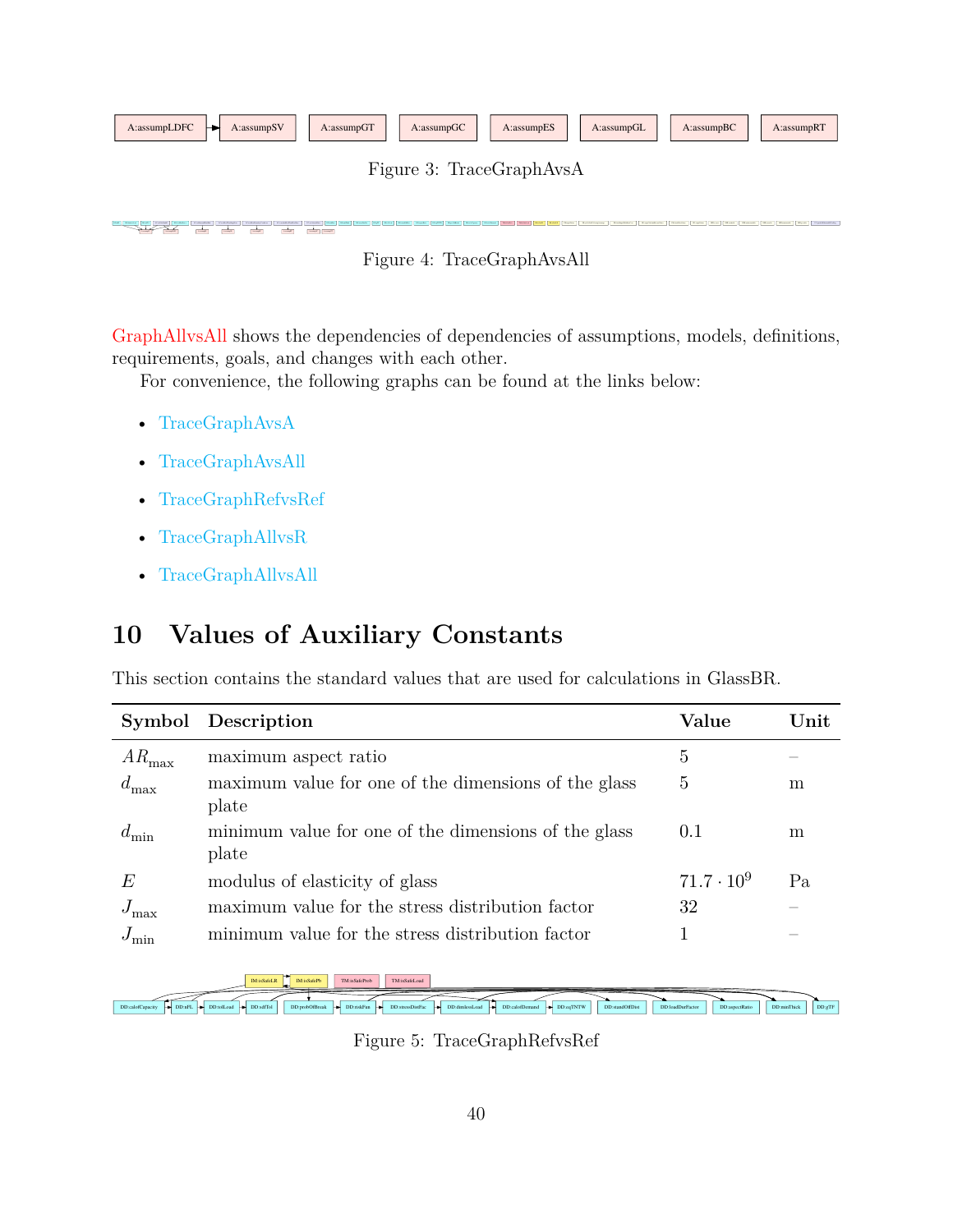|                   | Symbol Description                               | Value                                                    | $\bold{Unit}$        |
|-------------------|--------------------------------------------------|----------------------------------------------------------|----------------------|
| $\boldsymbol{k}$  | surface flaw parameter                           | $28.6 \cdot 10^{-54}$ $\frac{\text{m}^{12}}{\text{N}^7}$ |                      |
| <i>LSF</i>        | load share factor                                |                                                          |                      |
| m                 | surface flaw parameter                           | 7                                                        | $\frac{m^{12}}{N^7}$ |
| $SD_{\rm max}$    | maximum stand off distance permissible for input | 130                                                      | m                    |
| $SD_{\text{min}}$ | minimum stand off distance permissible for input | 6                                                        | m                    |
| $t_{\rm d}$       | duration of load                                 | 3                                                        | S                    |
| $w_{\text{max}}$  | maximum permissible input charge weight          | 910                                                      | kg                   |
| $w_{\min}$        | minimum permissible input charge weight          | 4.5                                                      | kg                   |

Table 13: Auxiliary Constants

### <span id="page-40-0"></span>**11 References**

- <span id="page-40-2"></span>[1] ASTM. *Standard Practice for Determining Load Resistance of Glass in Buildings*. <https://www.astm.org>. 2009.
- <span id="page-40-4"></span>[2] ASTM. *Standard specification for Flat Glass*. <https://doi.org/10.1520/C1036-16>. West Conshohocken, PA, 2016.
- <span id="page-40-3"></span>[3] ASTM. *Standard Specification for Heat-Strengthened and Fully Tempered Flat Glass*. <https://doi.org/10.1520/C1048-12E01>. West Conshohocken, PA, 2012.
- <span id="page-40-7"></span>[4] W. Lynn Beason, Terry L. Kohutek, and Joseph M. Bracci. *Basis for ASTME E 1300 Annealed Glass Thickness Selection Charts*. [https://doi.org/10.1061/\(ASCE\)0733-](https://doi.org/10.1061/(ASCE)0733-9445(1998)124:2(215)) [9445\(1998\)124:2\(215\)](https://doi.org/10.1061/(ASCE)0733-9445(1998)124:2(215)). Feb. 1998.
- <span id="page-40-8"></span>[5] Manuel Campidelli. *Glass-BR Software for the design and risk assessment of glass facades subjected to blast loading*.
- <span id="page-40-5"></span>[6] Nirmitha Koothoor. "A document drive approach to certifying scientific computing software". MA thesis. Hamilton, ON, Canada: McMaster University, 2013.
- <span id="page-40-1"></span>[7] David L. Parnas and P. C. Clements. "A rational design process: How and why to fake it". In: *IEEE Transactions on Software Engineering* 12.2 (Feb. 1986), pp. 251–257.
- <span id="page-40-6"></span>[8] James Robertson and Suzanne Robertson. *Volere requirements specification template edition 16*. [https://pdfs.semanticscholar.org/cf57/27a59801086cbd3d14e587e098](https://pdfs.semanticscholar.org/cf57/27a59801086cbd3d14e587e09880561dbe22.pdf)80561dbe22. [pdf](https://pdfs.semanticscholar.org/cf57/27a59801086cbd3d14e587e09880561dbe22.pdf). 2012.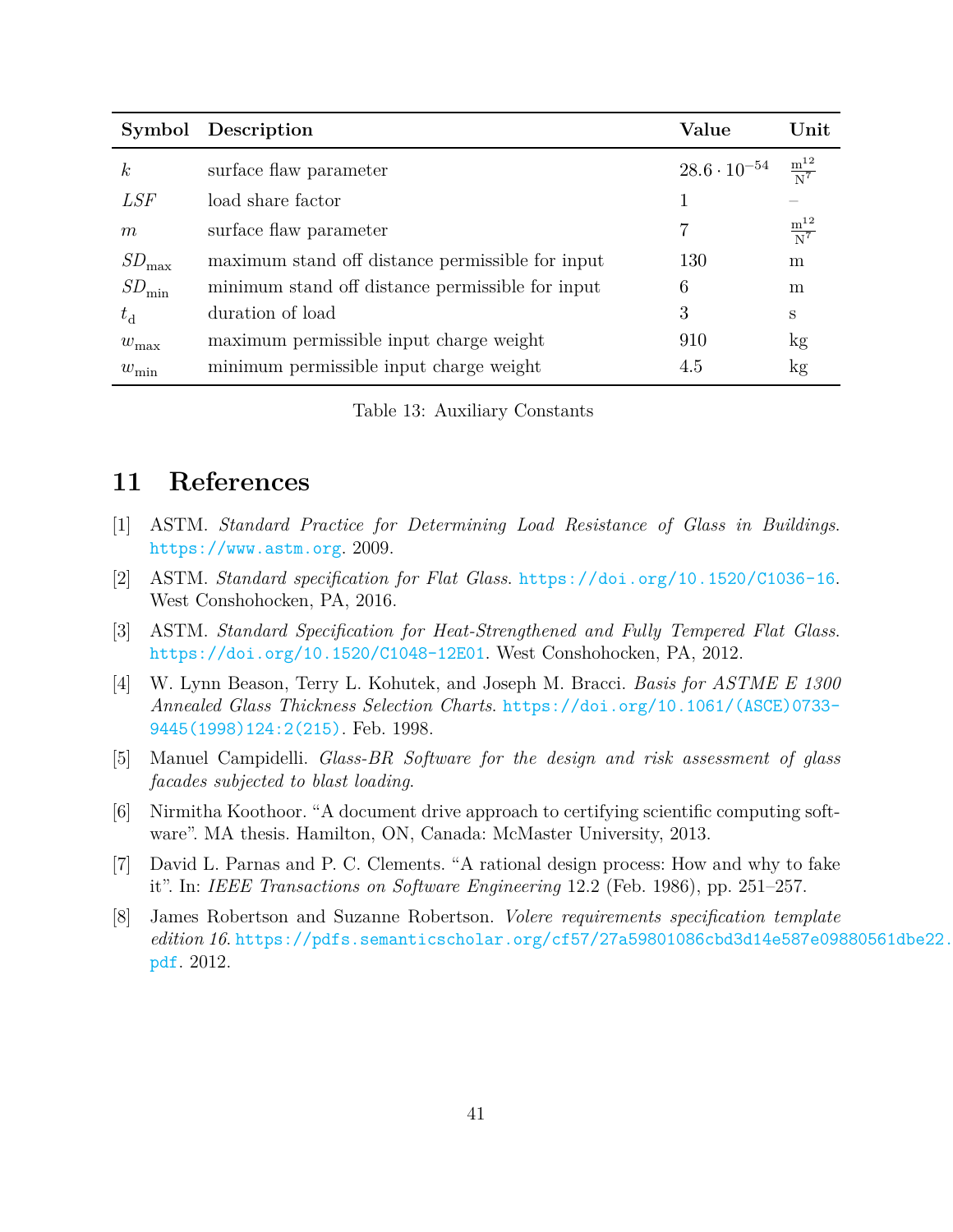<span id="page-41-3"></span><span id="page-41-2"></span>

Figure 7: TraceGraphAllvsAll

<span id="page-41-1"></span>[9] W. Spencer Smith and Lei Lai. "A new requirements template for scientific computing". In: *Proceedings of the First International Workshop on Situational Requirements Engineering Processes - Methods, Techniques and Tools to Support Situation-Specific Requirements Engineering Processes, SREP'05*. Ed. by PJ Agerfalk, N. Kraiem, and J. Ralyte. In conjunction with 13th IEEE International Requirements Engineering Conference, Paris, France, 2005, pp. 107–121.

### <span id="page-41-0"></span>**12 Appendix**

This appendix holds the graphs [\(Fig:demandVSsod](#page-42-0) and [Fig:dimlessloadVSaspect\)](#page-43-0) used for interpolating values needed in the models.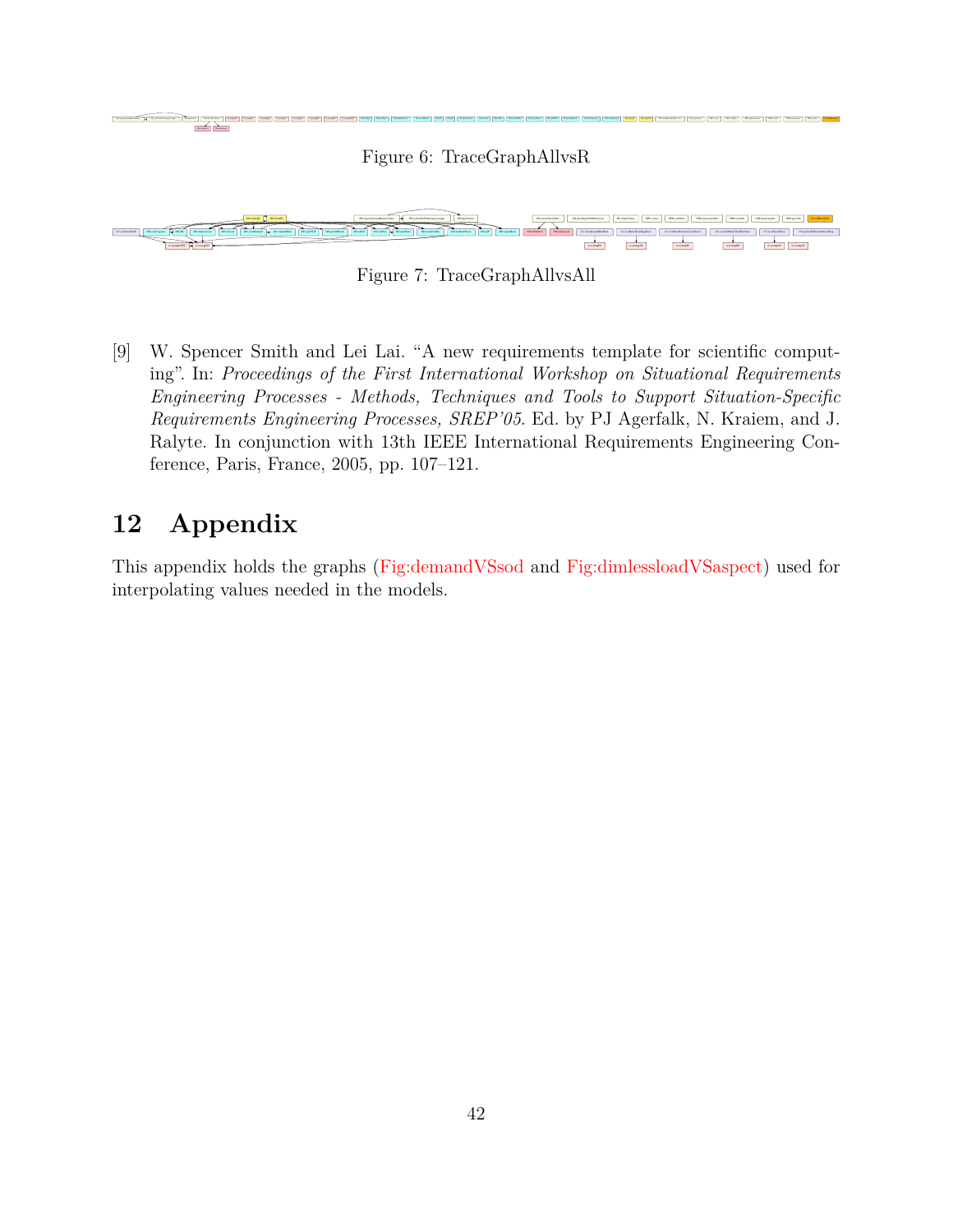<span id="page-42-0"></span>

Figure 8: 3 second duration equivalent pressure  $(q)$  versus Stand off distance (SD) versus Charge weight  $(w)$